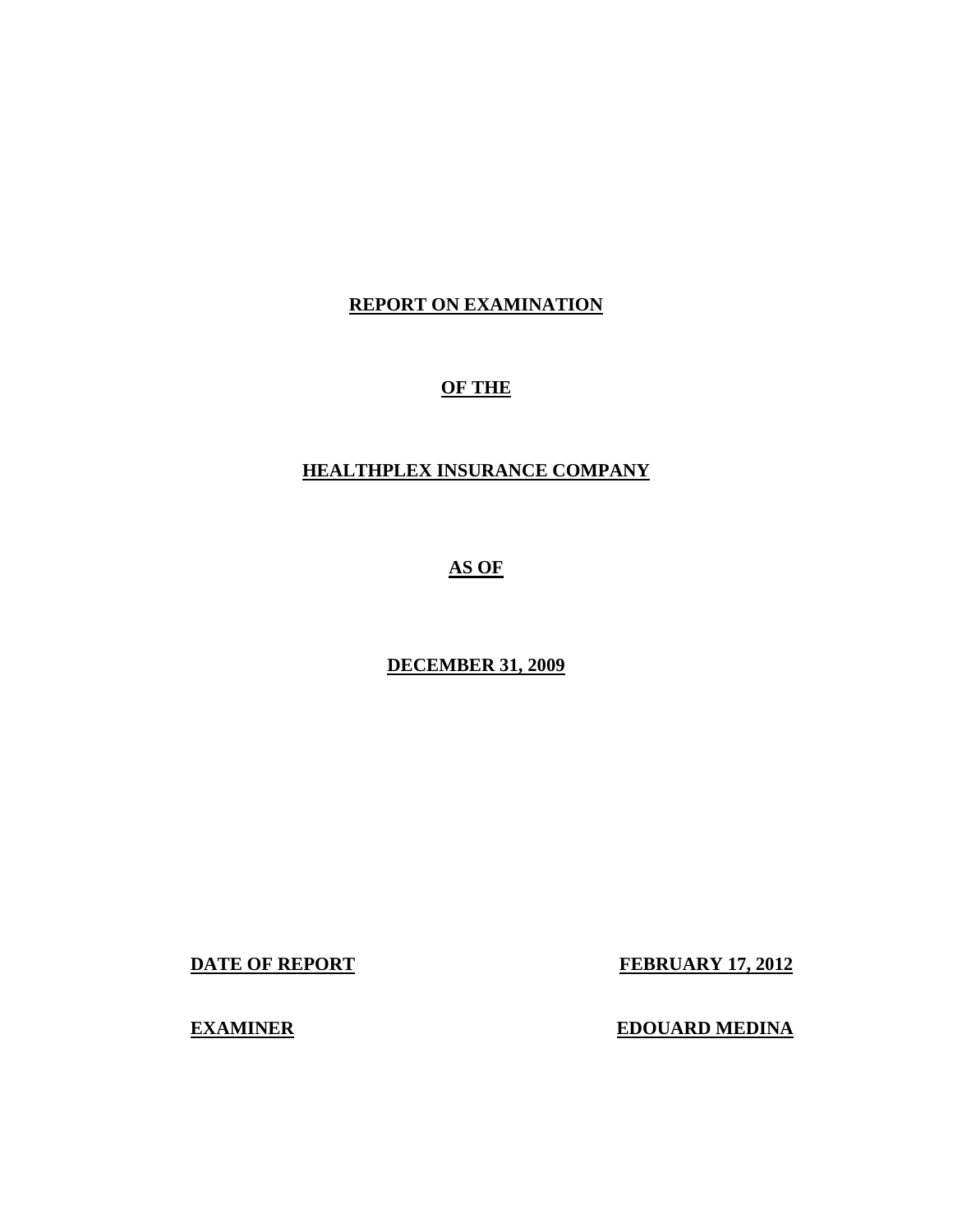## **TABLE OF CONTENTS**

## **ITEM NO.**

## **PAGE NO.**

| 1.               | Scope of the examination                                        | $\overline{2}$ |
|------------------|-----------------------------------------------------------------|----------------|
| 2.               | Description of the Company                                      | 4              |
|                  | A. Management and controls                                      | 5              |
|                  | B. Territory and plan of operation                              | $8\,$          |
|                  | C. Holding company system                                       | 9              |
|                  | D. Significant operating ratios                                 | 14             |
|                  | E. Reinsurance                                                  | 14             |
|                  | F. Custodial agreement                                          | 15             |
|                  | G. Conflict of interest statements                              | 16             |
|                  | H. Accounts and records                                         | 17             |
| 3.               | <b>Financial statements</b>                                     | 21             |
|                  | A. Balance sheet                                                | 21             |
|                  | B. Statement of revenue and expenses and<br>capital and surplus | 22             |
| $\overline{4}$ . | Claims unpaid                                                   | 23             |
| 5.               | Market conduct activities                                       | 24             |
|                  | A. Agents and brokers                                           | 24             |
|                  | B. Claims processing                                            | 26             |
|                  | C. Prompt Pay Law                                               | 28             |
|                  | D. Explanation of benefits statements                           | 28             |
|                  | E. Utilization review                                           | 30             |
|                  | F. Underwriting                                                 | 34             |
| 6.               | Compliance with prior report on examination                     | 37             |
| 7.               | Summary of comments and recommendations                         | 41             |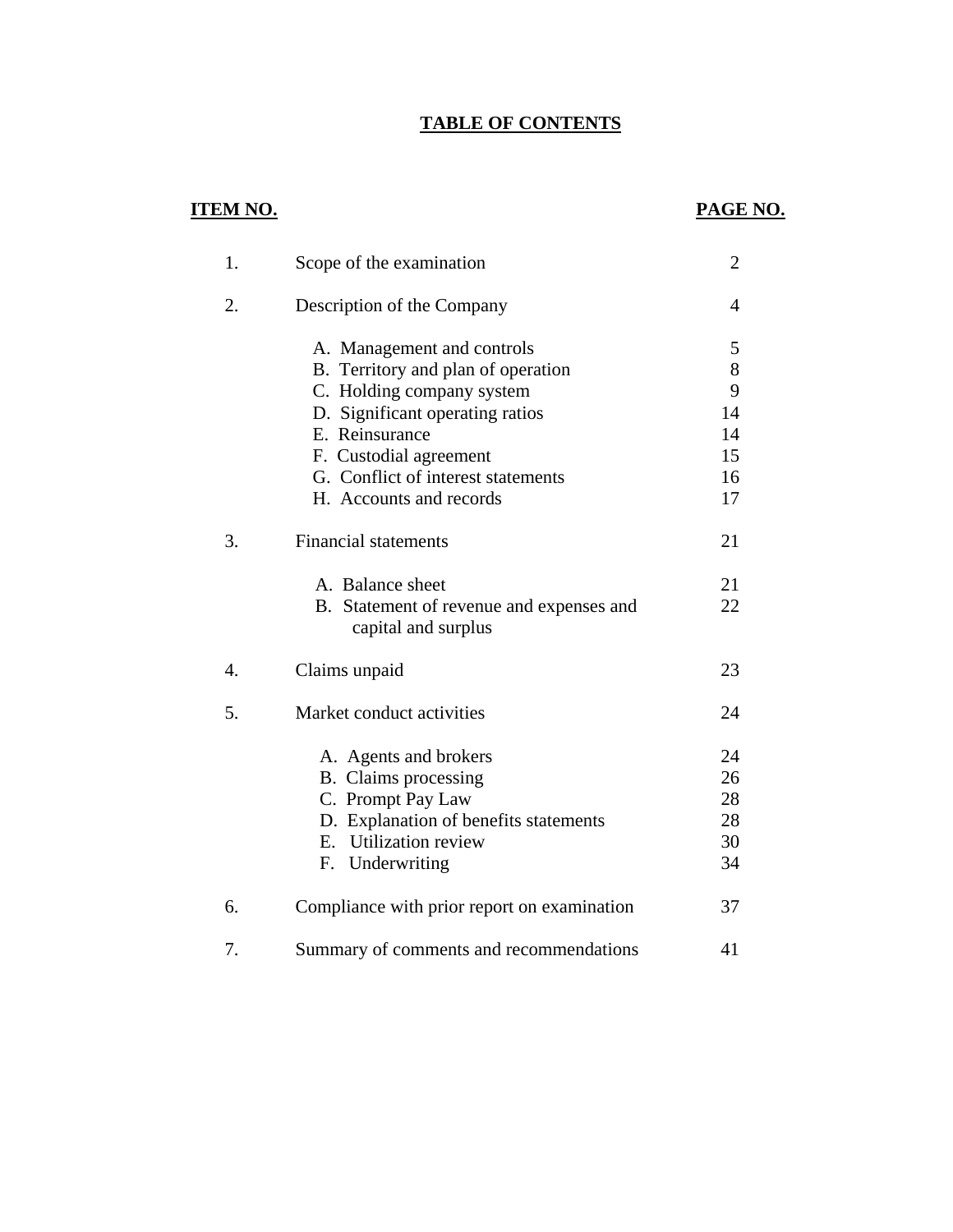

# NEW YORK STATE DEPARTMENT<sub>of</sub><br>FINANCIAL SERVICES

Governor Superintendent Superintendent Superintendent Superintendent Superintendent Superintendent Superintendent

Andrew M. Cuomo Benjamin M. Lawsky

February 17, 2012

Honorable Benjamin M. Lawsky Superintendent of Financial Services Albany, New York 12257

Sir:

Pursuant to the requirements of the New York Insurance Law, and acting in accordance with the instructions contained in Appointment Number 30562, dated June 24, 2010, attached hereto, I have made an examination into the condition and affairs of Healthplex Insurance Company, an accident and health insurance company licensed pursuant to the provisions of Article 42 of the New York Insurance Law, as of December 31, 2009, and respectfully submit the following report thereon.

The examination was conducted at the statutory home office of Healthplex Insurance Company, located at 333 Earle Ovington Boulevard, Uniondale, New York.

Wherever the designations the "Company" or "HIC" appear herein, without qualification, they should be understood to indicate Healthplex Insurance Company.

Wherever the designations "Healthplex" or the "Parent" appear herein, without qualification, they should be understood to indicate Healthplex, Inc., HIC's parent company.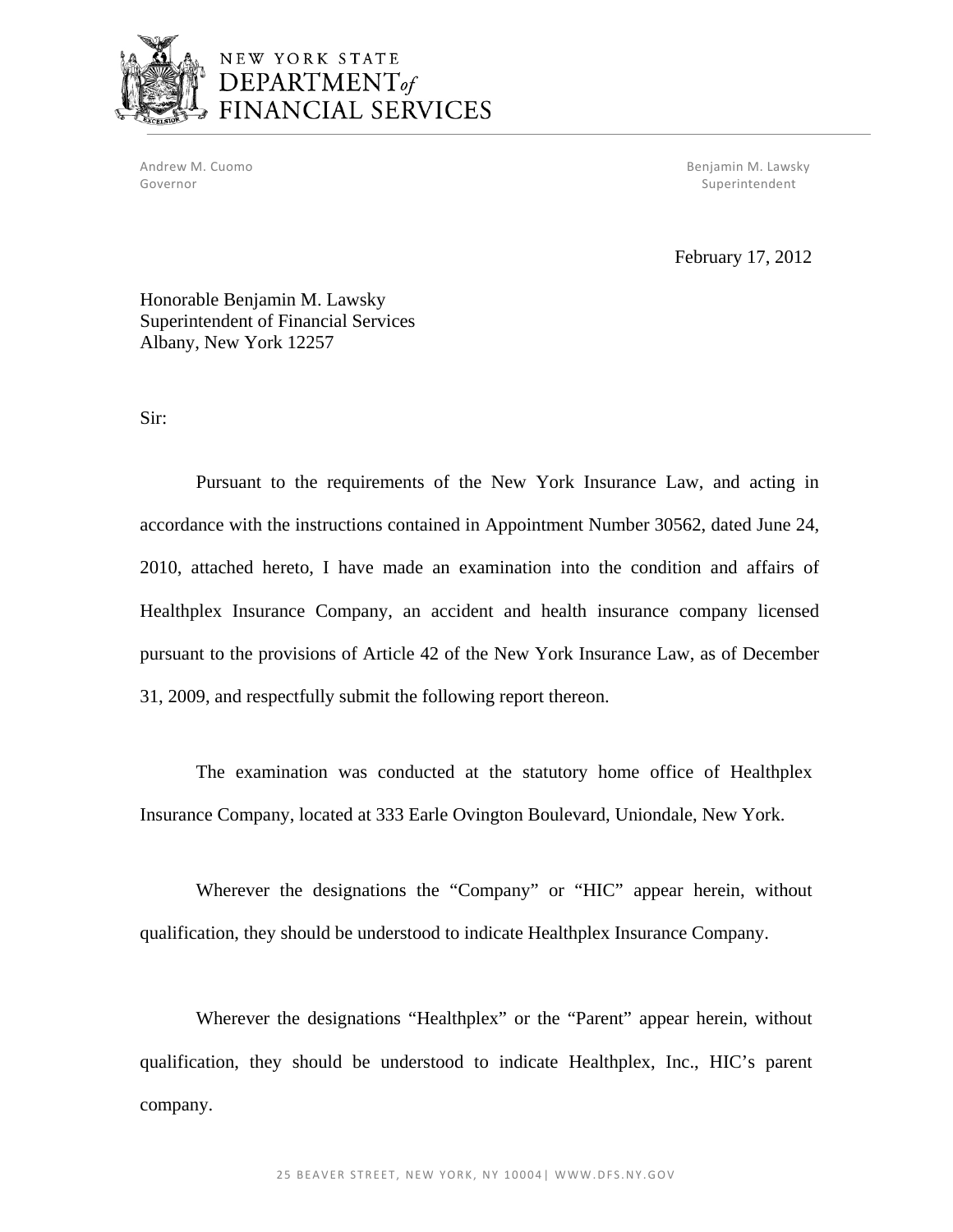<span id="page-3-0"></span>Wherever the designation the "Department" appears herein, without qualification, it should be understood to indicate the New York State Insurance Department. On October 3, 2011, the New York State Insurance Department merged with the New York State Banking Department to become the New York State Department of Financial Services.

#### 1. **SCOPE OF EXAMINATION**

The previous examination was conducted as of December 31, 2004. This examination was a combined (financial and market conduct) examination and covers the five-year period January 1, 2005 through December 31, 2009. The financial component of the examination was conducted as a financial examination, as defined in the National Association of Insurance Commissioners ("NAIC") *Financial Condition Examiners Handbook*, 2009 Edition (the "Handbook"). The examination was conducted observing the guidelines and procedures in the Handbook and where deemed appropriate by the examiners, transactions occurring subsequent to December 31, 2009 were reviewed.

The financial portion of the examination was conducted on a risk-focused basis, in accordance with the provisions of the Handbook, which provides guidance for the establishment of an examination plan based on the examiner's assessment of risk in the Company's operations and utilizes that evaluation in formulating the nature and extent of the examination. The risk-focused examination approach was included in the Handbook for the first time in 2007; thus, this was the first such type of examination of the Company. The examiners planned and performed the examination to evaluate the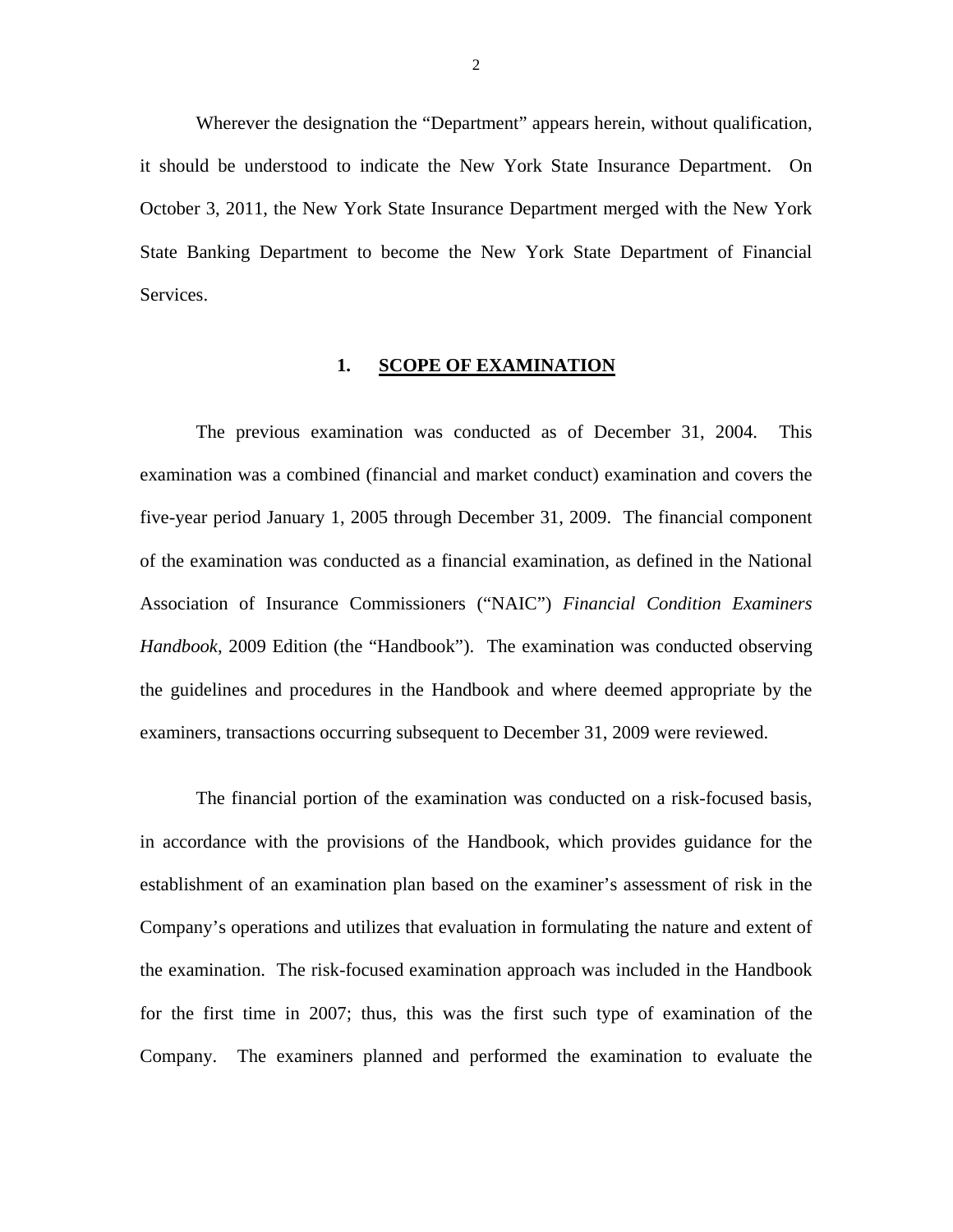Company's current financial condition, as well as identify prospective risks that may threaten the future solvency of HIC.

The examiner identified key processes, assessed the risks within those processes and assessed the internal control systems and procedures used to mitigate those risks. The examination also included an assessment of the principles used and significant estimates made by management, an evaluation of the overall financial statement presentation, and determined management's compliance with the Department's statutes and guidelines, Statutory Accounting Principles, as adopted by the Department, and annual statement instructions.

Information concerning the Company's organizational structure, business approach and control environment were utilized to develop the examination approach. The examination evaluated the Company's risks and management activities in accordance with the NAIC's nine branded risk categories.

These categories are as follows:

- Pricing/Underwriting
- Reserving
- Operational
- Strategic
- Credit
- Market
- Liquidity
- Legal
- Reputational

The Company was audited annually, for the years 2005 through 2009, by the accounting firm of Libero & Kappel, LLP ("LK"). The Company received an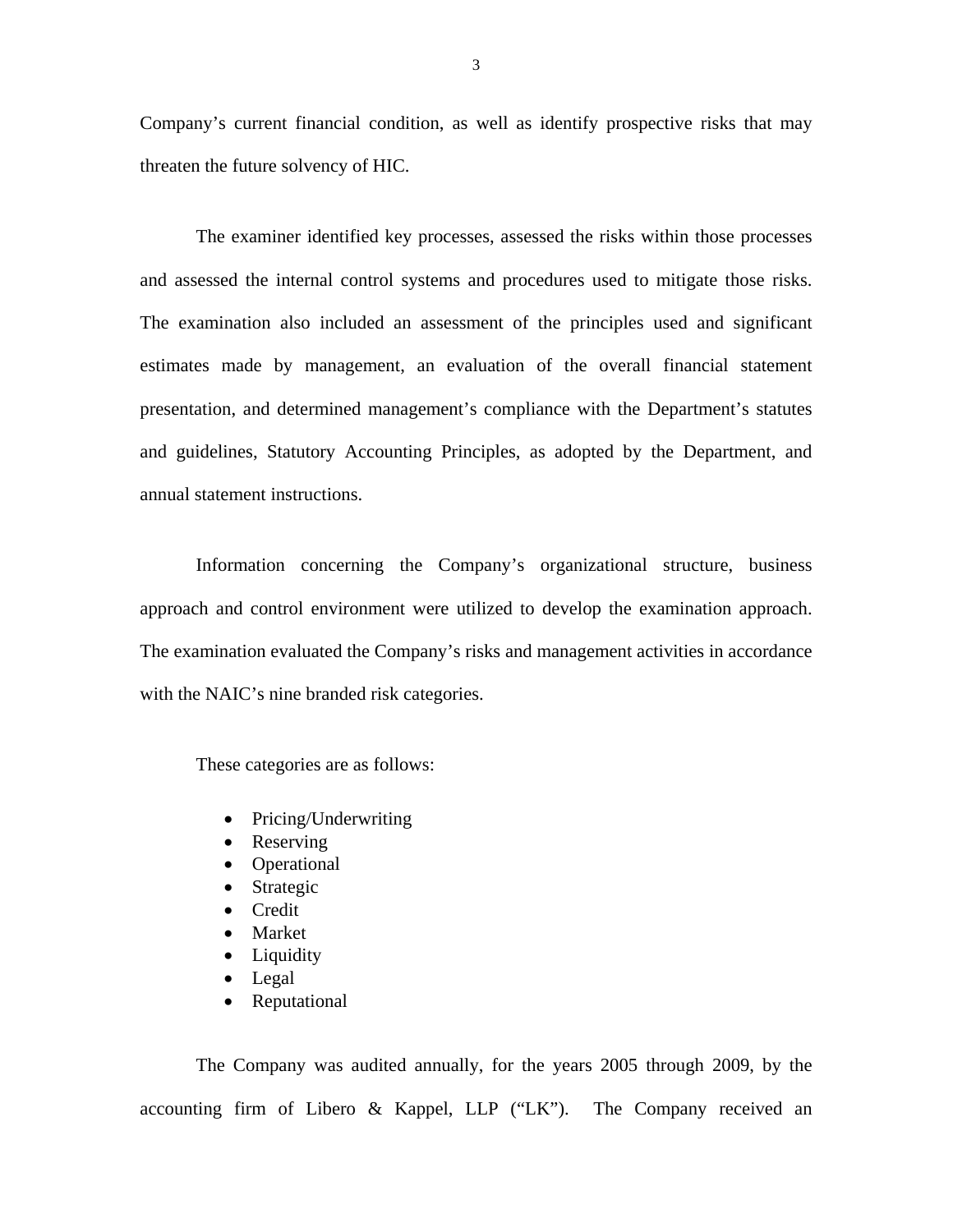<span id="page-5-0"></span>unqualified opinion in each of those years. Certain audit workpapers of Libero & Kappel, LLP were reviewed and relied upon in conjunction with this examination.

The examiners reviewed the corrective actions taken by the Company with respect to the recommendations contained in the prior report on examination. The results of the examiner's review are contained in Item 6 of this report.

This report on examination is confined to financial statements and comments on those matters which involve departures from laws, regulations or rules, or which are deemed to require an explanation or description.

#### **2. DESCRIPTION OF THE COMPANY**

Healthplex Insurance Company was incorporated on June 12, 1998. The declaration of intention and charter were approved by the State of New York Insurance Department pursuant to Section 1201 of the New York Insurance Law and placed on file with the Department on the same date.

Healthplex Insurance Company offers dental contracts to groups in the New York metropolitan area, although the Company focuses almost solely on small groups. The Company began writing business in March 2003.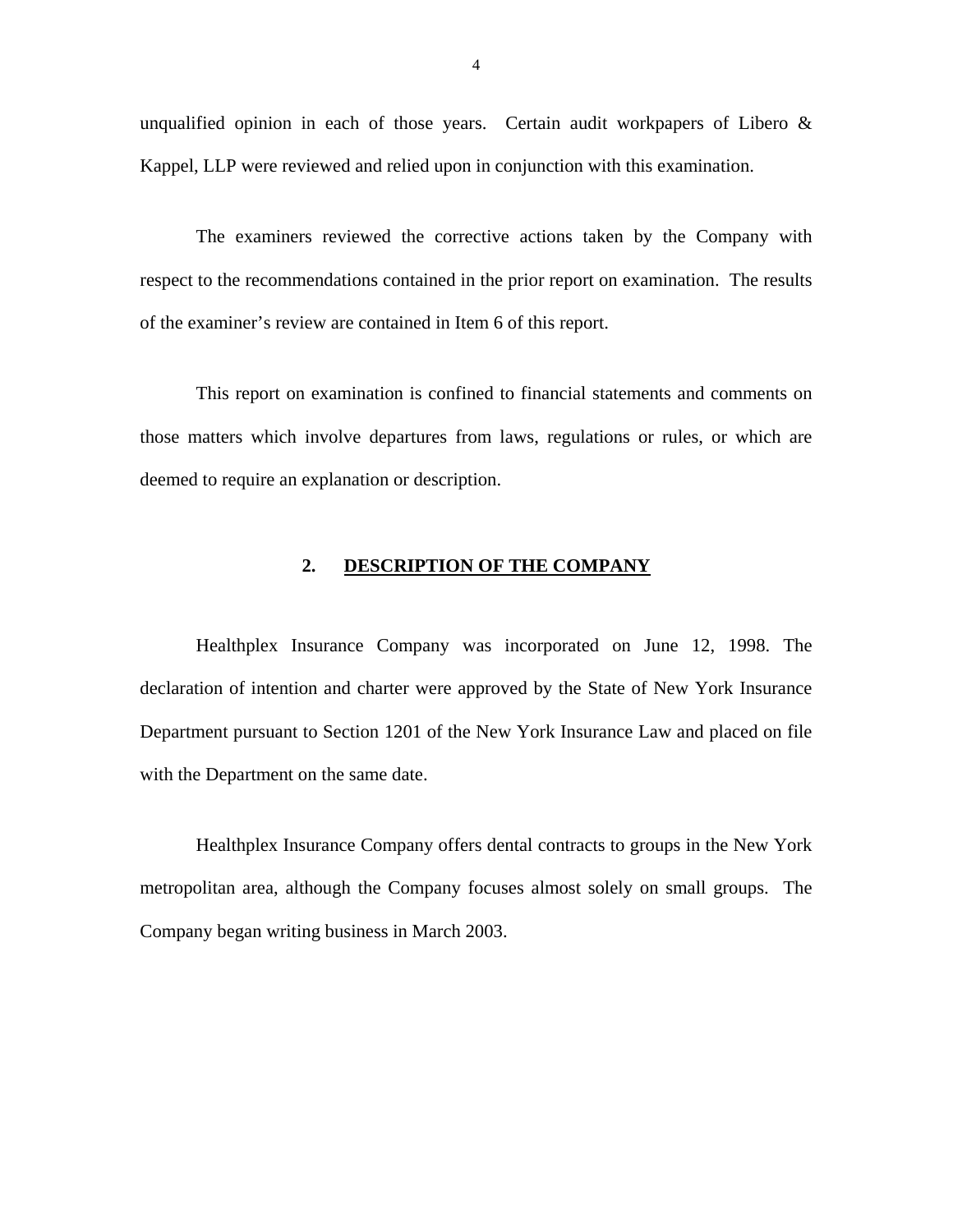#### **Management and Controls**

<span id="page-6-0"></span>A. Management and Controls<br>Pursuant to the Company's charter and by-laws, management of the Company is to be vested in a Board of Directors consisting of not less than thirteen (13) or more than twenty-one (21) members. As of the examination date, the Board of Directors was comprised of thirteen members. The thirteen Board members and their principal business affiliations as of December 31, 2009, were as follows:

Dr. Michael Carnicelli Retired St. Augustine, FL

Karen Cuchel Retired Brooklyn, NY

Dr. Stephen Joseph Cuchel Chairman and Co-CEO Roslyn Harbor, NY Healthplex, Inc.

Stuart W. Fenton Vice President,

Southampton, NY Healthplex, Inc.

Martha Kane **Retired** Hewlett Harbor, NY

Dr. Martin Kane President. Hewlett Harbor, NY Healthplex, Inc.

Dr. Stephan Leibowitz Dental Consultant, Morganville, NJ Healthplex, Inc.

North Merrick, NY Healthplex, Inc.

Name and Residence Principal Business Affiliation

Beachwood, OH ING Funds Distributor, LLC

Dr. George Kane Vice President and Treasurer,

Joanne Malin Assistant Vice President,<br>Garden City, NY Healthplex, Inc.

Philip John Rizzuto, Jr. Vice President of Computer Operations,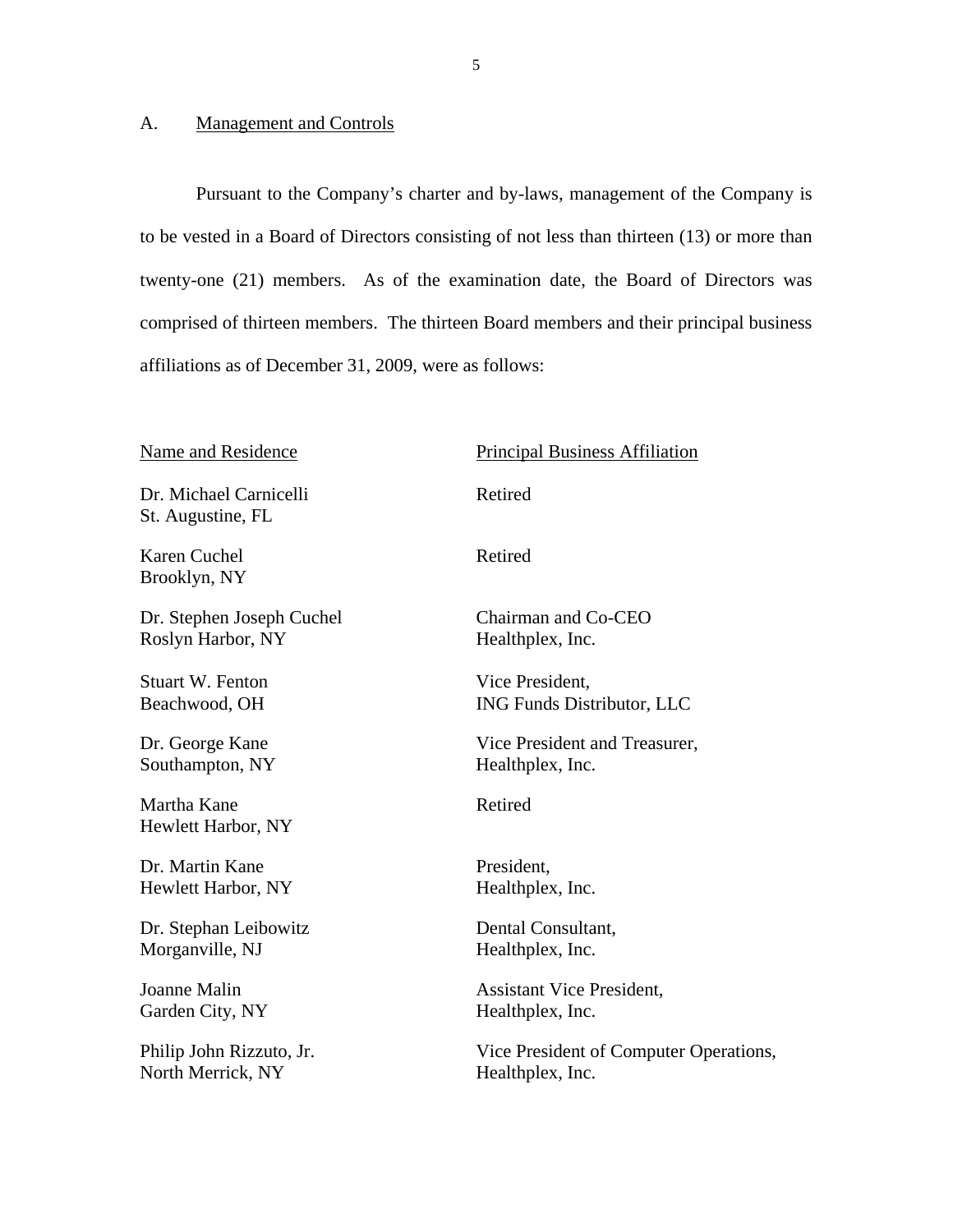| Name and Residence     | <b>Principal Business Affiliation</b> |  |  |
|------------------------|---------------------------------------|--|--|
| Dr. Bruce Henry Safran | Vice President,                       |  |  |
| Manhasset, NY          | Healthplex, Inc.                      |  |  |
| George Wang            | Attorney,                             |  |  |
| New York, NY           | Thelen, Reid & Priest LLP.            |  |  |
| Valerie Vignola        | <b>Chief Financial Officer</b>        |  |  |

Bellmore, NY Healthplex, Inc.

According to its by-laws, HIC's Board is required to meet once a year for an annual meeting, and may hold special meetings as desired. The Board of Directors of HIC met four times per calendar year during the period January 1, 2005 through December 31, 2009. A review of the minutes of the Board of Directors' meetings indicated that meetings were generally well attended, with all members attending at least one-half of the meetings they were eligible to attend.

Although HIC's Board traditionally meets four times a year, the by-laws do not require the Board to meet at least four times a year, as recommended by the prior examination report. Infrequent meetings could result in the Board not being able to fulfill its fiduciary duty and provide adequate oversight of the operations of the Company. The Company should revise its by-laws to require that the Board meet at least four (4) times per calendar year (preferably every quarter) to review the performance and activities of the Company.

It is recommended that the Company amend its by-laws to require its Board to meet a minimum of four times per calendar year.

6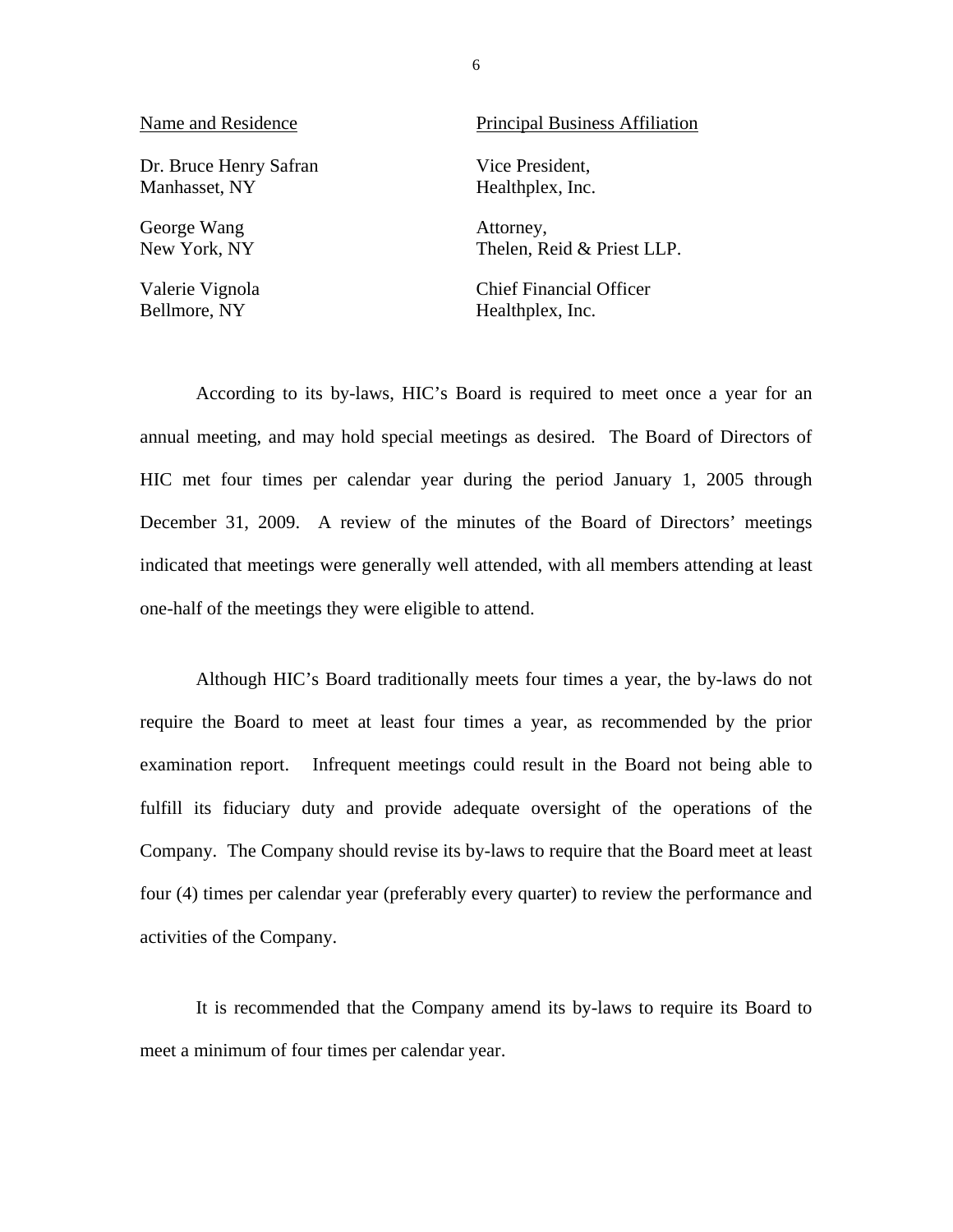The principal officers of the Company as of December 31, 2009 were as follows:

| <b>Officers</b>                       | Title                  |
|---------------------------------------|------------------------|
| Martin Kane<br>Dr. Bruce Henry Safran | President<br>Secretary |
| George Kane                           | Treasurer              |

 was replaced by Valerie Vignola during the same month. She is now a Board member as well as **Note:** Dr. Bruce Henry Safran retired from the Company and from the Board in June 2010. He the Secretary of the Company.

Members of the Board have a responsibility and must evince an ongoing interest in the affairs of the insurer. Section 1411(a) of New York Insurance Law requires that Board members be informed of and authorize the Company's investments.

Section 1411(a) of the New York Insurance Law states in part:

"No domestic insurer shall make any loan or investment… unless authorized or approved by its board of directors…"

Upon review of the minutes of the Board of Directors' meetings, it was noted that the minutes did not contain information, on a consistent basis, regarding the approval of the Company's investments its Board.

It is recommended that the Company complies with the requirements of Section 1411(a) of the New York Insurance Law by having the Board authorize all of its investments.

Furthermore, it was noted that the Company did not have a written investment guideline/policy. Although the Company's investments as of the examination date,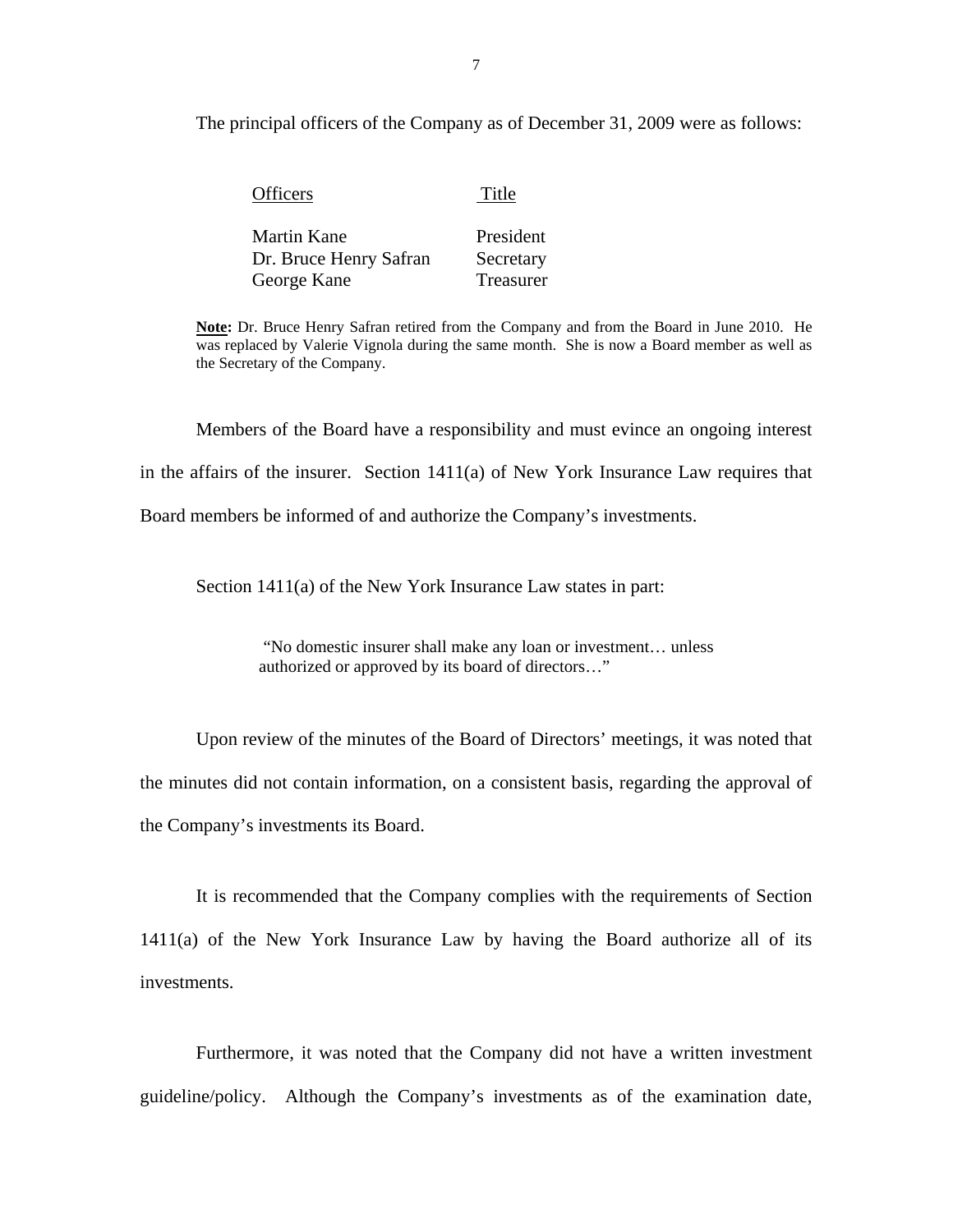consisted mainly of short-term U.S. Treasury Bonds, the Company should develop, as a prudent business practice, an investment guideline/ policy authorized by its Board.

It is recommended that the Company adopt and abide by formal written investment guidelines.

#### B. Territory and Plan of Operation

Healthplex Insurance Company is licensed pursuant to Article 42 of the New York Insurance Law and is authorized to write accident and health insurance as defined in paragraphs 3(i) and (ii) of Section 1113(a) of the New York Insurance Law. Healthplex Insurance Company is licensed to conduct business only in New York State.

Upon licensing, HIC committed to taking or causing to be taken, steps as may from time to time be necessary, including limiting its new business writings, to produce a premium-to-surplus ratio of not more than 4:1.

The Company's direct premiums written ("DPW") and enrollment during the five-year examination period were as follows:

| Calendar Year | Direct Premiums Written | Enrollment |
|---------------|-------------------------|------------|
| 2005          | \$944,265               | 2,396      |
| 2006          | \$953,210               | 2,401      |
| 2007          | \$961,436               | 2,574      |
| 2008          | \$954,255               | 2,544      |
| 2009          | \$892,100               | 2.289      |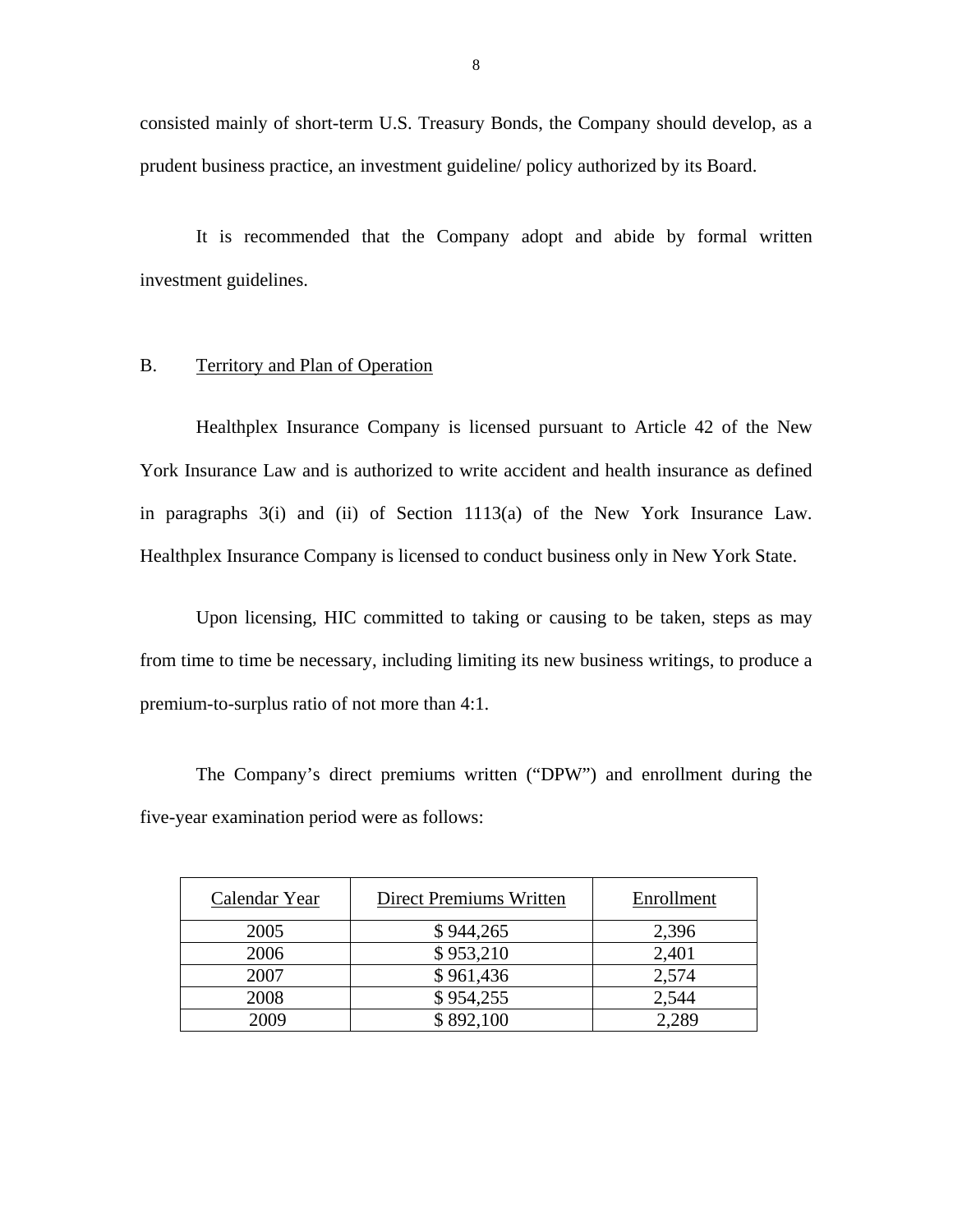The following compares the Company's "Actual" amounts for DPW for the last three years of operation, covered by the examination, versus the Company's "Projected" amounts as shown in its Business Plan submitted to the Department:

| Year | Projected DPW | <b>Actual DPW</b> | Variance    |
|------|---------------|-------------------|-------------|
| 2007 | \$983,571     | \$961,436         | (22, 135)   |
| 2008 | \$1,032,749   | \$954,255         | \$(78, 494) |
| 2009 | .084,386      | \$892,100         |             |

As denoted in the above chart, the Company did not meet its projected premium writings. As per the Company's 2009 Management Discussion and Analysis, this was due to the Company experiencing member attrition as a result of the recessionary economy of the past few years. The risk of the Company, not being able to grow its business and meet its projected premium, is a cause for concern.

#### C. Holding Company System

Healthplex Insurance Company is a wholly-owned subsidiary of Healthplex, Inc., a privately traded New York corporation. As a member of a holding company system, HIC is required to file registration statements pursuant to the requirements of Article 15 of the New York Insurance Law and Department Regulation No. 52 (11 NYCRR 80). The Company made all of its pertinent filings regarding the aforementioned statutes during the examination period.

The structure of the holding company system as of the examination date was as follows: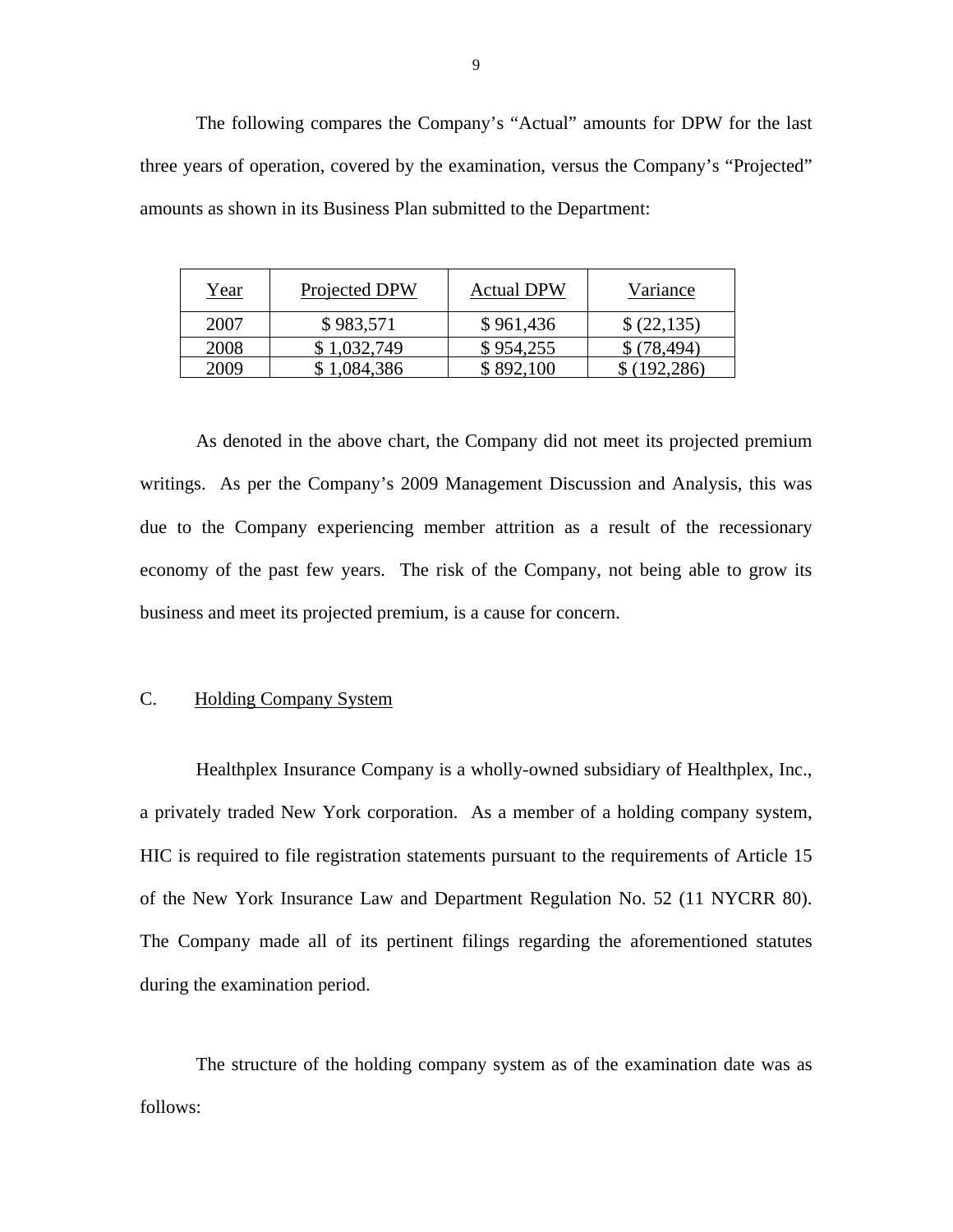

HIC does not have any employees and the business operations and affairs of the Company are effected by Healthplex, Inc. (the "Parent") pursuant to the terms of an Administrative Services Agreement. The services covered by this agreement include, but are not limited to: marketing, management, claims processing, electronic data processing, consulting, and administrative services. The Administrative Services Agreement was effective as of January 1, 2000, and was approved by the Department on January 3, 2000, pursuant to Section 1505(d)(3) of the New York Insurance Law.

The Company issued an amendment to the above services agreement dated and executed on March 1, 2008. According to the amendment, any discounted settlements or forgivenesses of debt, regarding the financial obligations of the Company to Healthplex Inc., will be subject to the Department's prior notice, or prior approval pursuant to Section 1505 of the New York Insurance Law. The amendment was submitted to the Department on November 1, 2006, pursuant to Section 1505(d)(3) of the New York Insurance Law. The Department did not issue an approval of the amendment.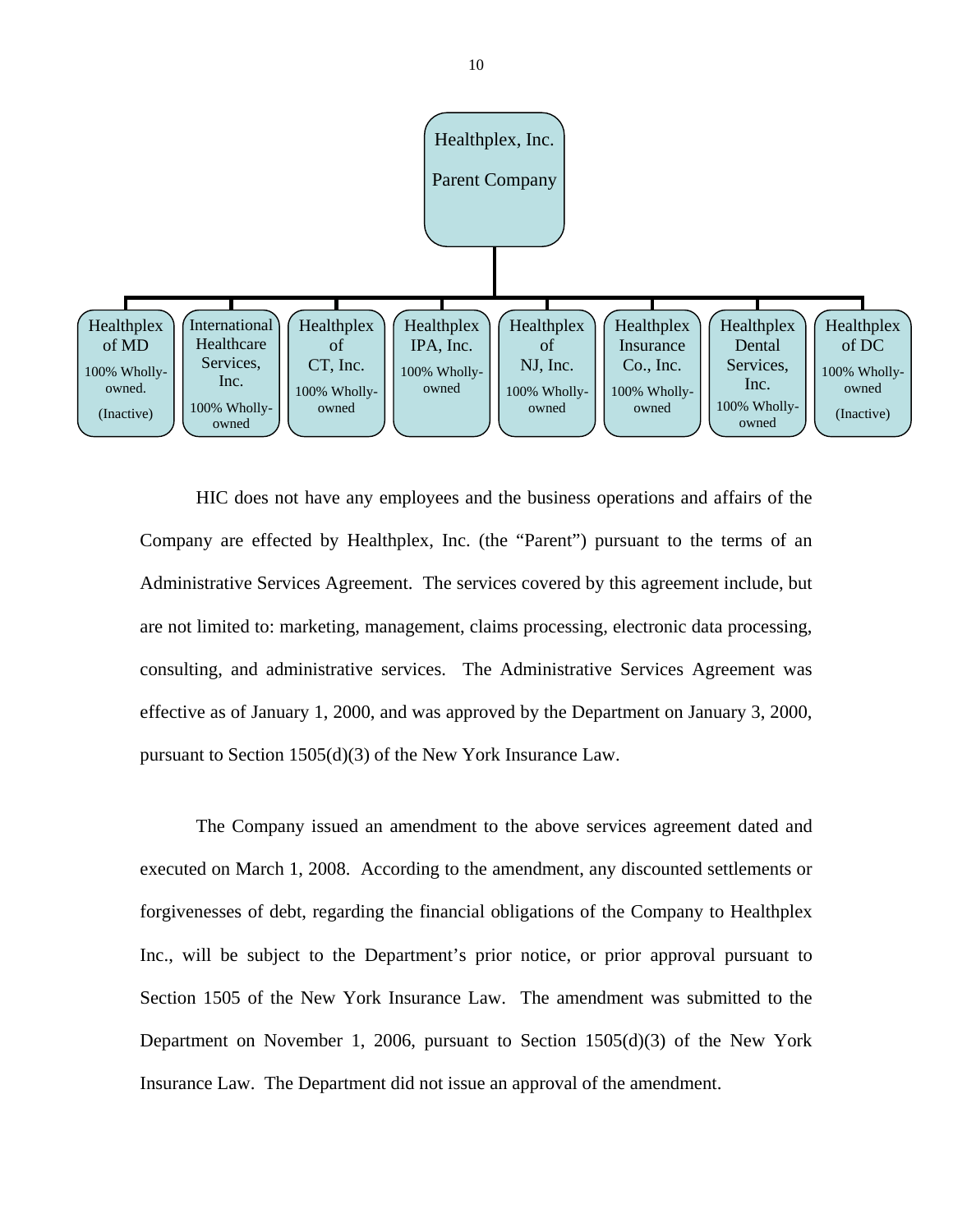On April 18, 2011, subsequent to the examination period, the Company submitted a second amendment to their Administrative Services Agreement. The amendment was approved by the Department on April 26, 2011.

A review of the services agreement was conducted by the examiners to ascertain if the Parent was rendering the services in accordance with the terms of the agreement. The Company was asked to provide proof that the Parent was issuing the "Monthly Personnel and Computer Services Report" as specified in Exhibit 1 of the agreement. It was determined that the Company instead maintained this information on an annual basis, stating that, based upon the amount of business produced, they felt that an annual report would be more efficient than the monthly one.

It is recommended that the Company complies with the terms of its services agreement.

The Company also entered into a consolidated Tax Allocation Agreement, with its Parent, with an effective date of March 29, 1999. This Agreement was found to be consistent with the guidelines contained in Circular Letter No. 33 (1979), and was approved by the Department on March 9, 1999, pursuant to Section 1505(d)(3) of the New York Insurance Law. However, the Company elected to be treated as an S Corporation, effective January 1, 2005; accordingly, no provision for federal taxes is made.

A review of the Company's holding company transactions that occurred during the examination period revealed that the Company completed certain transactions in 2009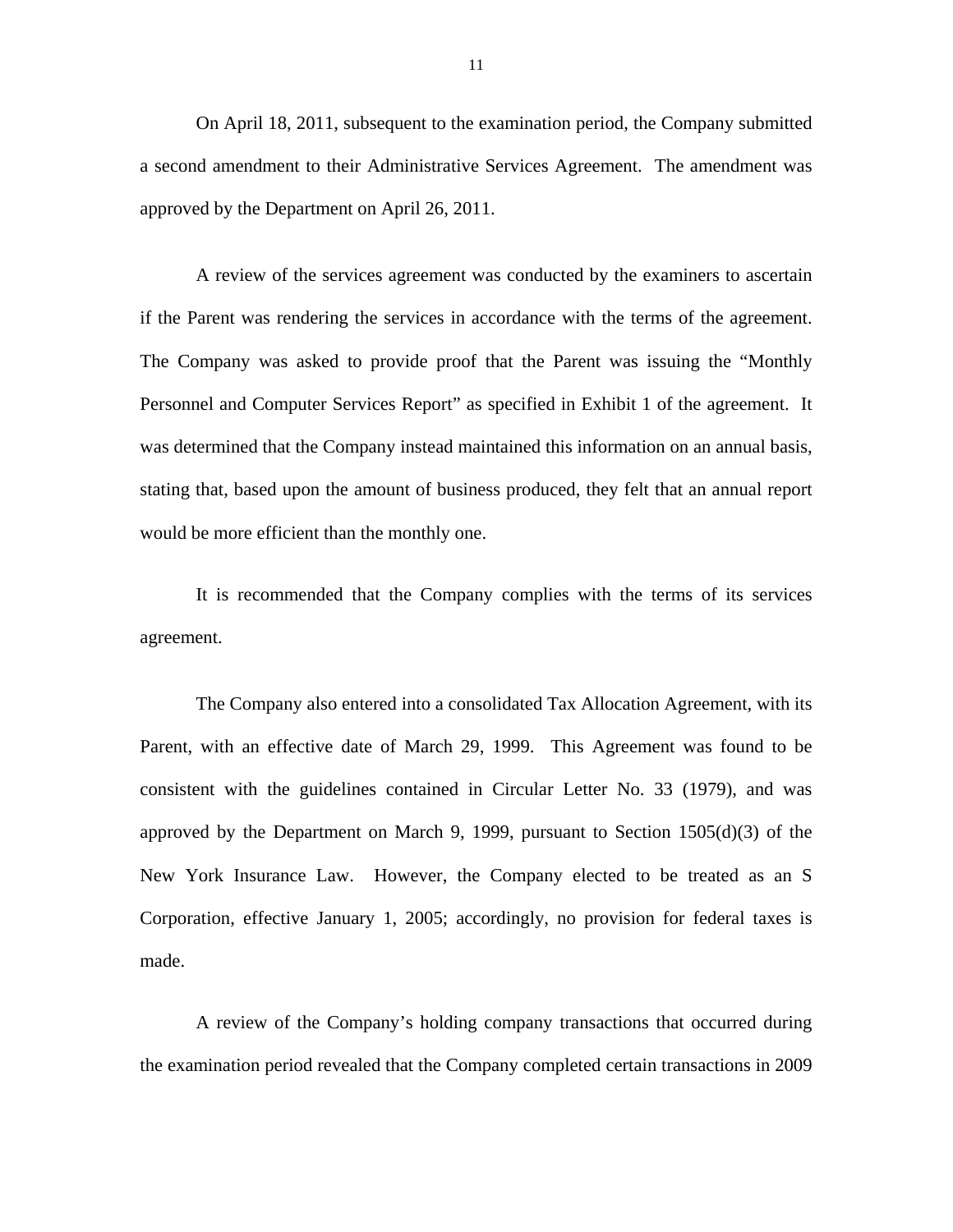in violation of various Department statutes and Regulations. These are detailed as follows:

1. The amount allocated for outsourced services in the annual statement includes \$44,605, which is five percent of the annual premiums for the Company (\$892,100). There was no support for the \$44,605. The basis the Company used is the total premium. This procedure is not consistent with the provisions of Part 109.3(d) of Department Regulation No. 30 (11 NYCRR 109.3(d)).

Part 109.3(d) of Department Regulation No. 30 (11 NYCRR 109.3(d)) states in

part:

"(d) Premiums. (1) Premiums shall not be used as a basis of allocation except when specifically noted as a permissible basis or when the expense is incurred as a percentage of premiums (subject to instructions under commission and allowances in § 107.3(c)(2)), or when the expenses are logically allocable on the basis of premiums. In no event shall premiums be used as a basis of allocation in connection with clerical, technical, secretarial, office maintenance, supervisory and executive activities unless such basis is clearly appropriate and until all other reasonable basis of allocations have been considered and found less appropriate than premiums…"

Additionally, Exhibit I of the Company's Administrative Services

Agreement specifies how fees for outsourced services provided by the Parent to the

Company are to be paid.

Exhibit I of the Company's Administrative Services Agreement states in part:

*"The plan on a monthly basis, shall pay to Healthplex, fees for the following services on a cost basis, but not greater than the plan would expend in providing such services for itself.* 

*For personnel assigned to data entry, claims processing, customer service, marketing and clerical responsibilities, a sum equal to the employees*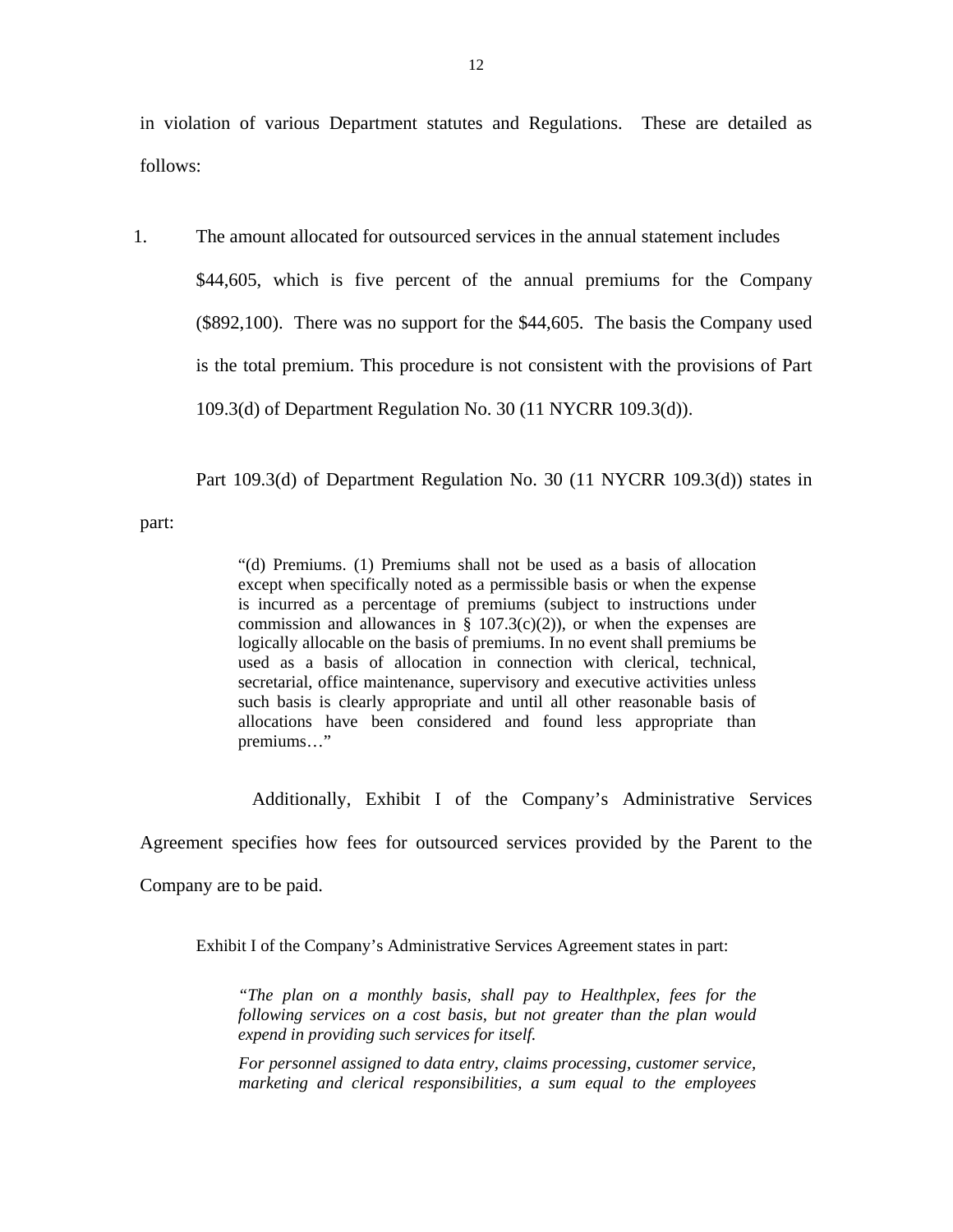*salaries, prorated to the actual hours worked on Healthplex Insurance Company business…* 

*For computer services, a sum equal to the actual costs of he computer time used for inputting and processing information, plus the costs of computer storage for the data required to be on-line and accessible. Charges will not be made for standard utilization reports..."* 

Services Agreement and Department Regulation No. 30. It is recommended that the Company complies with its Administrative Services Agreement and with Department Regulation No. 30 by paying fees for outsourced services, provided to the Company by its Parent, in accordance with its Administrative

2. The Company disbursed \$16,889 as payments to the Superintendent of Insurance, NAIC, and SunGard. This amount included a \$2,075 payment to SunGard for its software disaster recovery services. This amount represents twenty-one percent of the SunGard invoice total (\$9,875) to the Parent. The Company was unable to determine what basis was used to allocate this amount to HIC. This is a violation of Part 106.6(b) of Department Regulation No. 30 (11 NYCRR 106.6(b)).

Part 106.6(b) of Department Regulation No. 30 (11 NYCRR 106.6(b)) states:

examination." "(b) The effects of the application, to each operating expense classification of all bases of allocation shall be shown on records kept in clear and legible form. Such records shall be readily available for

It is recommended that the allocation of expenses between the Company and the Parent be apportioned in conformity with the provisions of Part 106.6(b) of Department Regulation No. 30.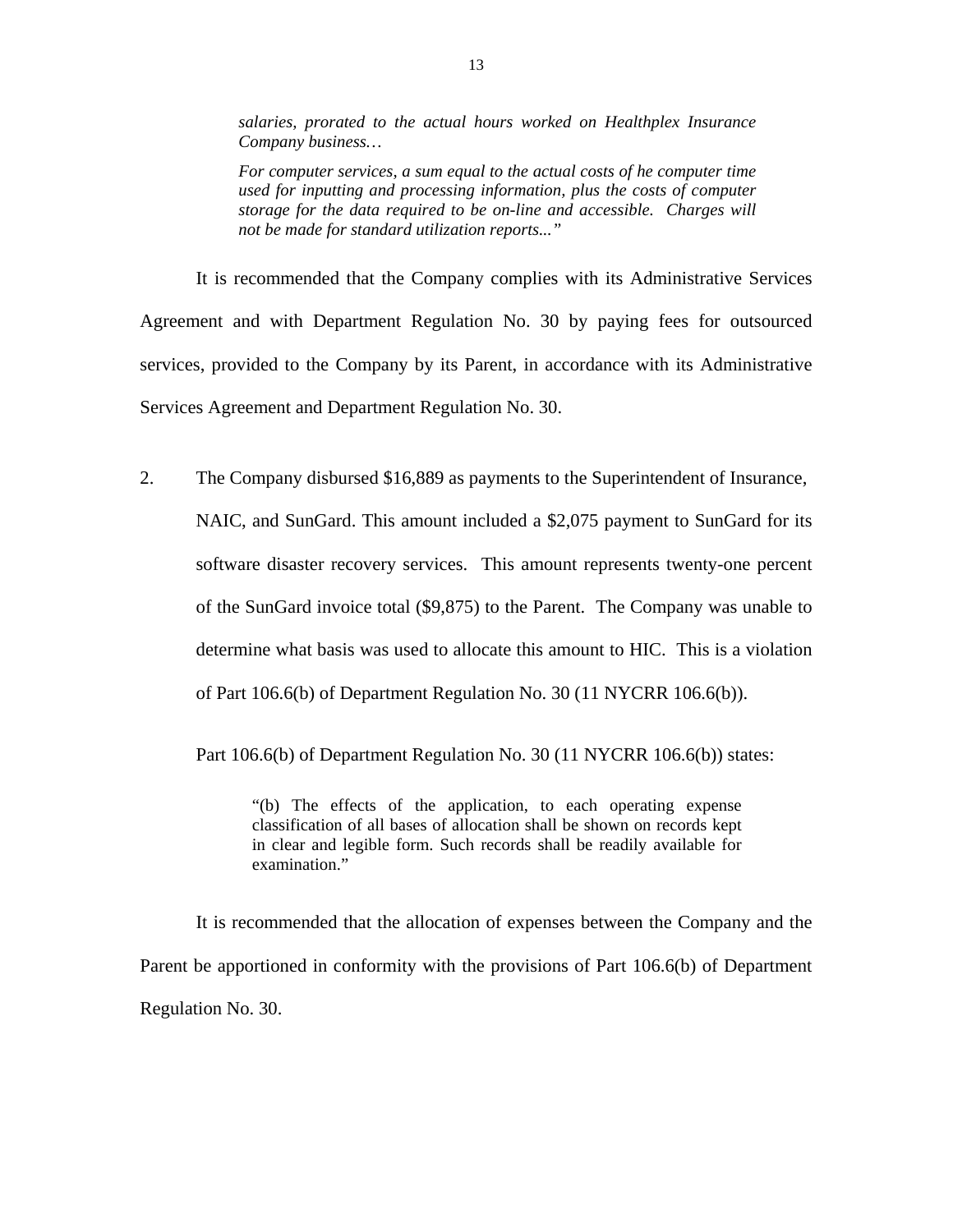Furthermore, the abovementioned transactions and allocations are in violation of Sections 1505(a) and (b) of the New York Insurance Law, which state:

> "(a) Transactions within a holding company system to which a controlled insurer is a party shall be subject to the following: (1) the terms shall be fair and equitable; (2) charges or fees for services performed shall be reasonable; and (3) expenses incurred and payments received shall be allocated to the insurer on an equitable basis in conformity with customary insurance accounting practices consistently applied.

> (b) The books, accounts and records of each party to all such transactions shall be so maintained as to clearly and accurately disclose the nature and details of the transactions including such accounting information as is necessary to support the reasonableness of the charges or fees to the respective parties."

It is recommended that the Company complies with the requirements of Sections

1505(a) and (b) of the New York Insurance Law and establish an allocation procedure

# that defines how the expenses are to be allocated.<br>D. Significant Operating Ratios

The underwriting ratios presented below are on an earned-incurred basis and encompass the five-year period covered by this examination:

|                                          | <b>Amounts</b> | Ratios  |
|------------------------------------------|----------------|---------|
| Claims incurred                          | \$2,600,079    | 55.26%  |
| Claims adjustment expenses incurred      | 38,022         | .81%    |
| General administrative expenses incurred | 1,589,682      | 33.78%  |
| Net underwriting gain                    | 477,483        | 10.15%  |
| Premiums earned                          | \$4,705,266    | 100.00% |

#### E. Reinsurance

 The Company neither assumed nor ceded any reinsurance during the examination period.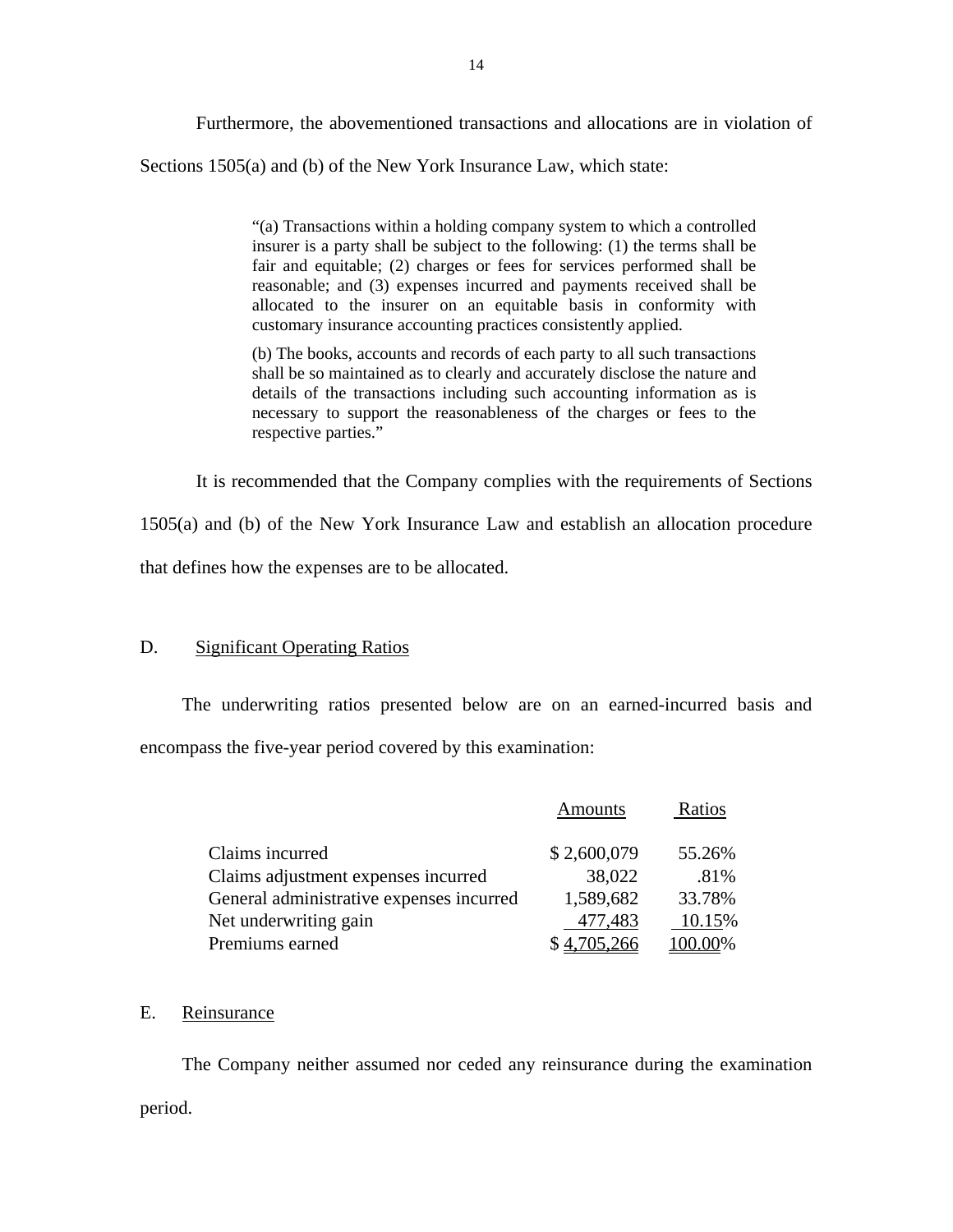#### <span id="page-16-0"></span>F. Custodial Agreement

As of the examination date, the Company's securities were held with the Bank of America, pursuant to a custodial agreement. The Department requires that custodial agreements contain certain provisions in order to ensure that insurers' assets are properly safeguarded. A review of the Company's custodial agreement indicated that it was lacking the following protective covenants:

- 1. The bank shall have in force, for its own protection, Bankers Blanket Bond Insurance of the broadest form available for commercial banks and will continue to maintain such insurance. The bank will give the Company 60 days written notice of any material change in the form or amount of such insurance or termination of this coverage.
- 2. The bank will at all times give the securities held by the bank the same care the bank gives its own property of a similar nature.
- 3. Furnish the Company (at least quarterly) with a list of such securities showing a complete description of each issue, which shall include the number of shares or par value of bonds so held at the end of such quarter.
- 4. Maintain records sufficient to verify information the Company is required to report in the Annual Statement blank of the Insurance Department of the State of New York.
- 5. The bank shall furnish the Company with the appropriate affidavits in an acceptable form in order for the securities referred to in such affidavits to be recognized as admitted assets of the Company.
- 6. Access shall be during the bank regular hours. Those persons who shall be entitled to examine, on the bank premises, securities held by the bank and the bank records related to those securities, shall be specified. An authorized officer shall furnish the bank with written instructions to that effect.
- 7. Written instructions hereunder shall be signed by any two of the Company authorized officers specified in a separate list for this purpose which will be furnished to the bank from time to time signed by an officer and certified under the corporate seal by an officer.
- 8. In connection with any situation involving registration of securities in the name of a nominee of a bank custodian, the custodian agreement should empower the bank to take such action.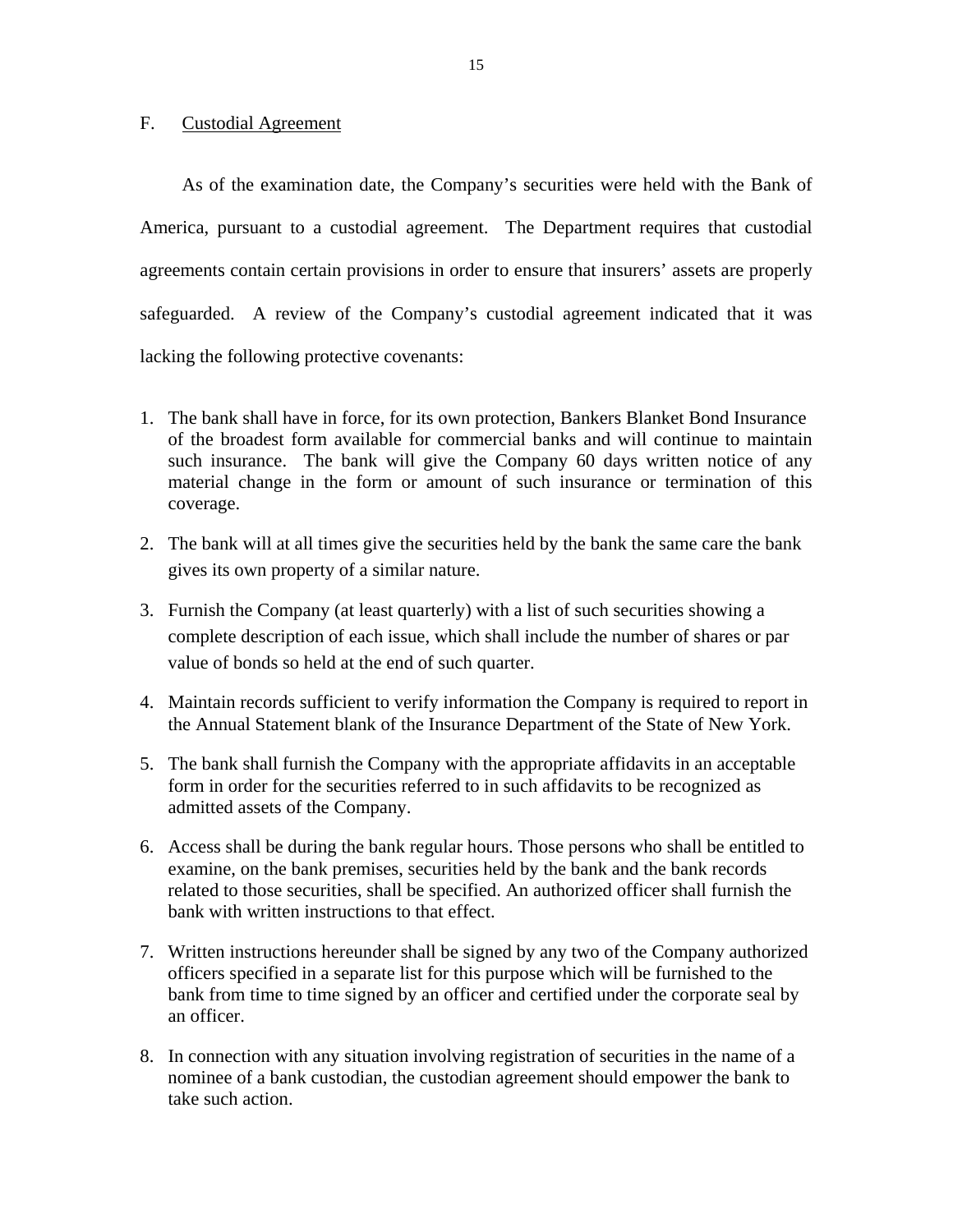<span id="page-17-0"></span>9. There should be a provision in the agreement that would give the Company the opportunity to secure the most recent report on the review of the custodian system of internal controls, pertaining to custodian record keeping, issued by internal or independent auditors.

It is recommended that the Company amend its custodial agreement to include the above provisions in order to provide its assets with the necessary safeguards.

Subsequent to the examination date, the Bank of America agreed to incorporate the above protective covenants into a document called "the Amendment to Custody Agreement" that became effective on August 17, 2010. This document is attached to the custodial agreement between the Company and the Bank of America.

#### G. Conflict of Interest Statements

A review of the Company's Code of Ethics and Conflict of Interest Statements that are required to be prepared by the Company's Board members, officers and key employees revealed that only three directors fully complied with the conflict of interest statement requirements. The other ten directors did not comply with the conflict of interest statement instructions. They failed to check off the appropriate boxes on the statement forms. This process was overseen by the Company's Secretary.

It is not sufficient merely to adopt a conflict of interest program, since to be effective and to avert occurrences of conflict, the Company must ensure compliance with the established program.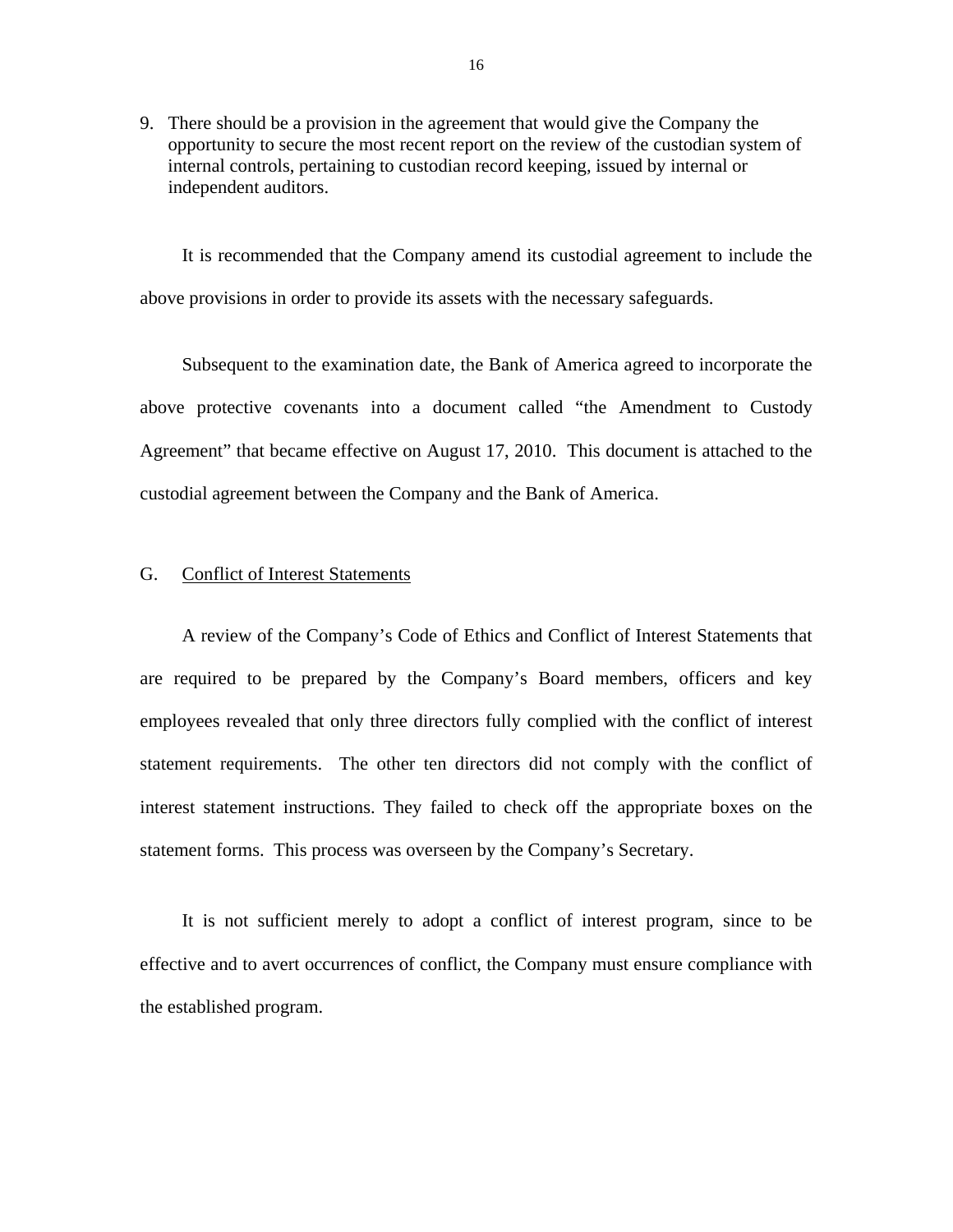<span id="page-18-0"></span>It is recommended that, as a prudent business practice, the Company follow its formal conflict of interest reporting procedures relative to its directors, officers and key employees.

#### H. Accounts and Records

During the course of the examination, it was noted that the Company's treatment of certain items was not in accordance with Department Regulations, New York Insurance Law, and/or annual statement instructions. A description of such items is as follows:

1. During the examination of net premium income, the examiner reviewed some policies to ascertain the accuracy of the premiums charged to the groups and the premium income reported in the annual statement. The Company was unable to provide the coverage application for one of the groups. This is a violation of Part 243.2(b) of Department Regulation No. 152 (11 NYCRR 243.2(b)).

Part 243.2(b) of Department Regulation No. 152 (11 NYCRR 243.2(b)) states:

"(b) Except as otherwise required by law or regulation, an insurer shall maintain:

 be retrieved pursuant to Section 243.3(a) of this Part." (1) A policy record for each insurance contract or policy for six calendar years after the date the policy is no longer in force or until after the filing of the report on examination in which the record was subject to review, whichever is longer. Policy records need not be segregated from the policy records of other states as long as they are maintained in accordance with the provisions of this Part A separate copy need not be maintained in an individual policy record, provided that any data relating to a specific contract or policy can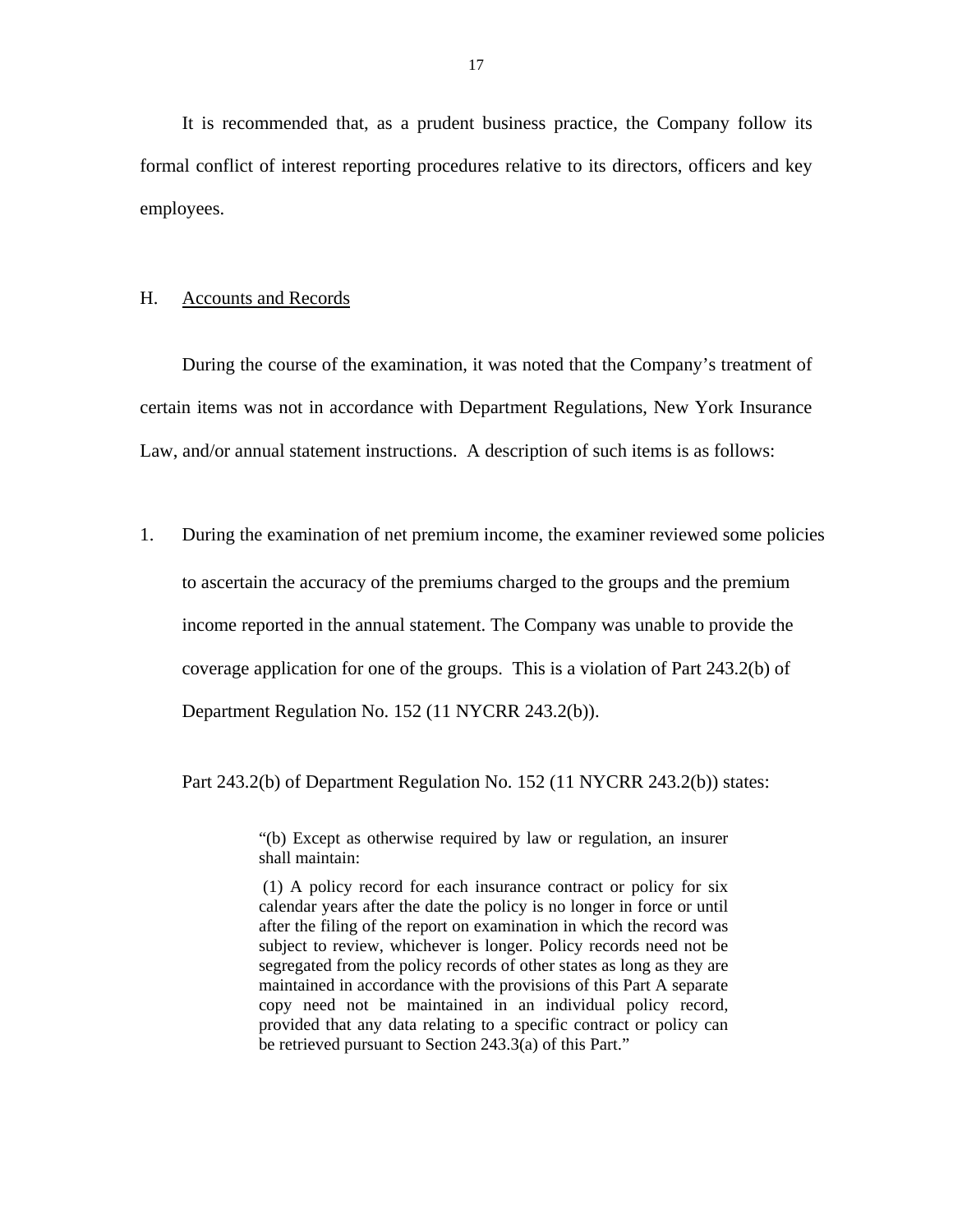It is recommended that the Company complies with Part 243.2(b) of Department Regulation No. 152 by keeping records of all coverage applications for the required period.

2. A review of the Company's insurance application forms and member enrollment cards was conducted. It was noted that the Company did not seek the Department's approval for its insurance application forms or its members' enrollment cards. This is a violation of Section 3201(b)(1) of the New York Insurance Law.

Section 3201(b)(1) states in part:

 "(b)(1) No policy form shall be delivered or issued for delivery in this state unless it has been filed with and approved by the superintendent as conforming to the requirements of this chapter and not inconsistent with law…"

It is recommended that the Company complies with the requirements of Section  $3201(b)(1)$  of the New York Insurance Law by seeking the Department's approval for its insurance application forms and its members' enrollment cards.

3. A review of the Company's Scheduled DA – Part 1 – Short-Term Investments Owned December 31 of Current Year revealed that the Company reported the same security amounts for its book adjusted carrying value, par value, and actual cost. Failure to properly report this information in the annual statement obscures the accuracy of the annual statement. This practice is not in accordance with the 2009 NAIC annual statement instructions which defines the book/adjusted carrying value, par value, and actual cost as follows: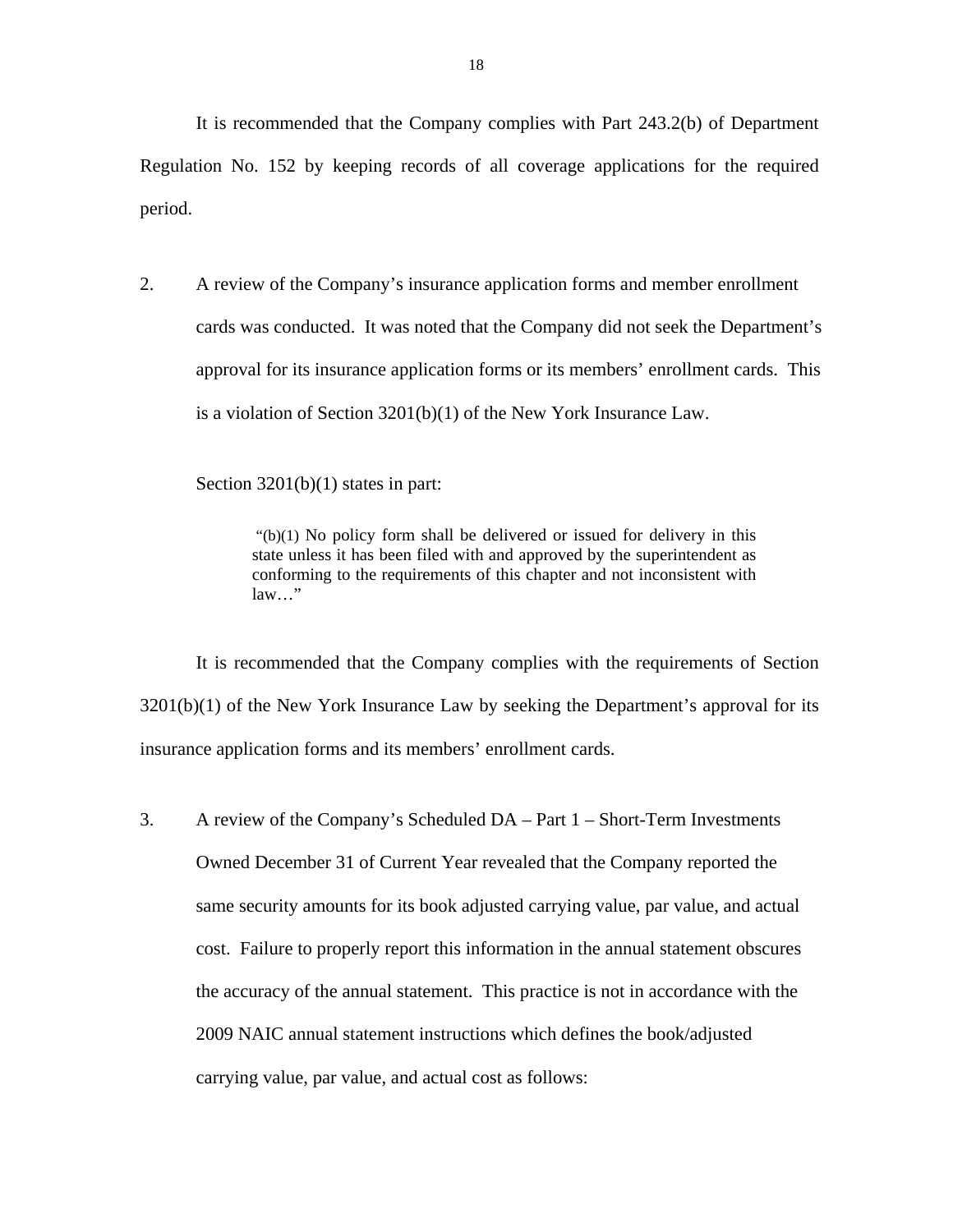*"Book/adjusted carrying value is the amortized value or the lower of amortized value or fair value, as appropriate (and adjusted for any other than temporary impairment), as of the end of the current reporting year; Par value is the par value of the bonds owned adjusted for repayment of principal; Actual cost includes cost of acquiring the issue, including brokers' commission and incidental expenses of effecting delivery."* 

It is recommended that the Company report its short-term investments' book/adjusted carrying value, par value, and actual cost as indicated by the NAIC annual statement instructions.

4. A review of the Company's Schedule DA - Part 1 - Short-Term Investments Owned December 31 of Current Year revealed that the Company treated and reported its long-term money market mutual fund as a short-term investment. The fund was acquired on April 18, 2001 with a maturity date of December 31, 2010. This practice is not in compliance with Paragraph 10 of Statement of Statutory Accounting Principles (SSAP) No. 2.

Paragraph 10 of SSAP No. 2 states:

"All investments with remaining maturities (or repurchase dates under repurchase agreements) of one year or less at the time of acquisition (excluding those investments classified as cash equivalents as defined in paragraph 3 shall be considered short-term investments."

Although there was no valuation difference in the Company's assets, by incorrectly filing its money market mutual fund as a short-term investment, the Company incorrectly overstated its short-term investments and understated its long-term investments in its filed 2009 annual statement.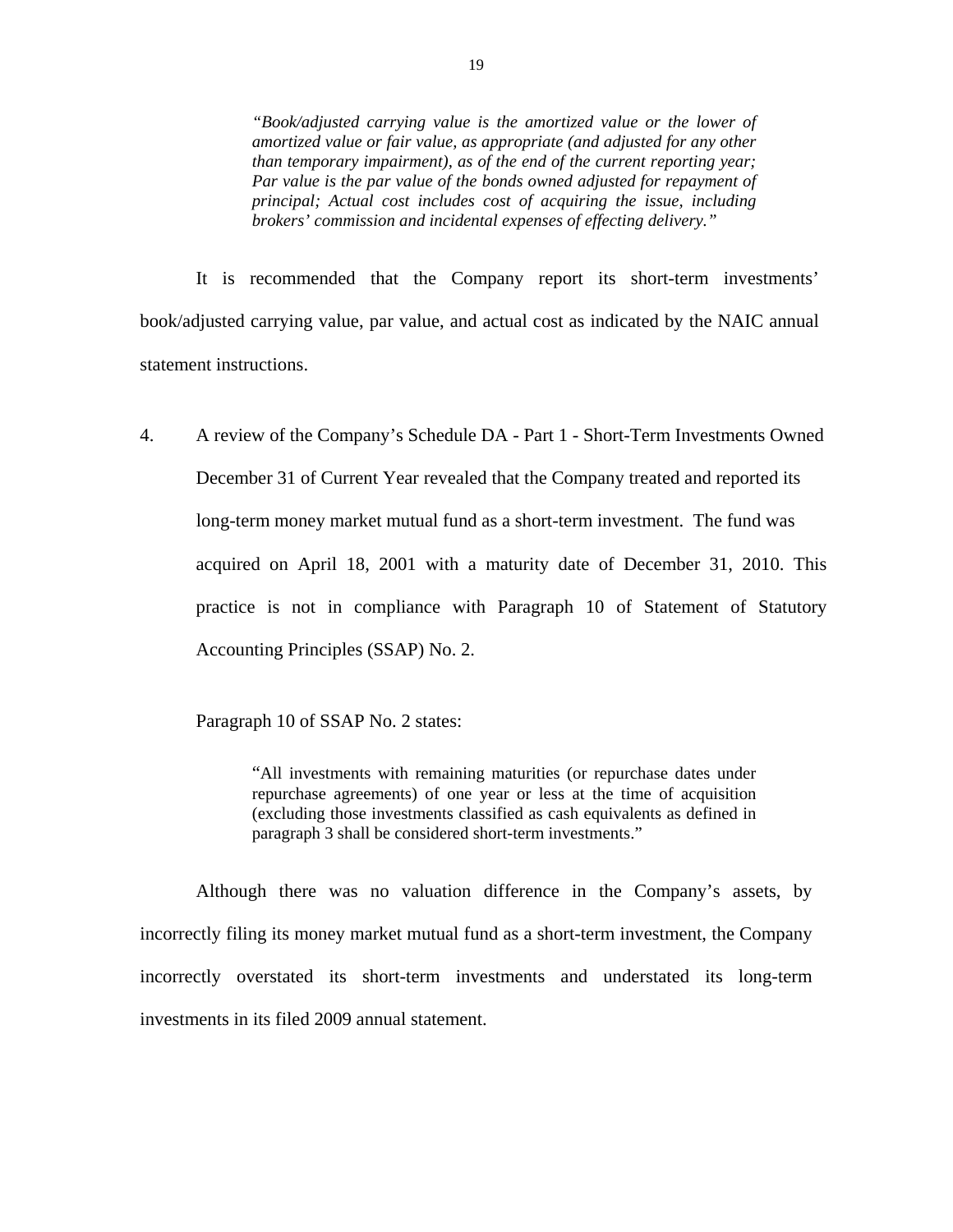maturities of one year or less at the time of acquisition. It is recommended that the Company complies with Paragraph 10 of SSAP No. 2 by treating and reporting as short-term investments only securities with remaining

It is also recommended that the Company exercise greater care when preparing Schedule DA of its annual statement.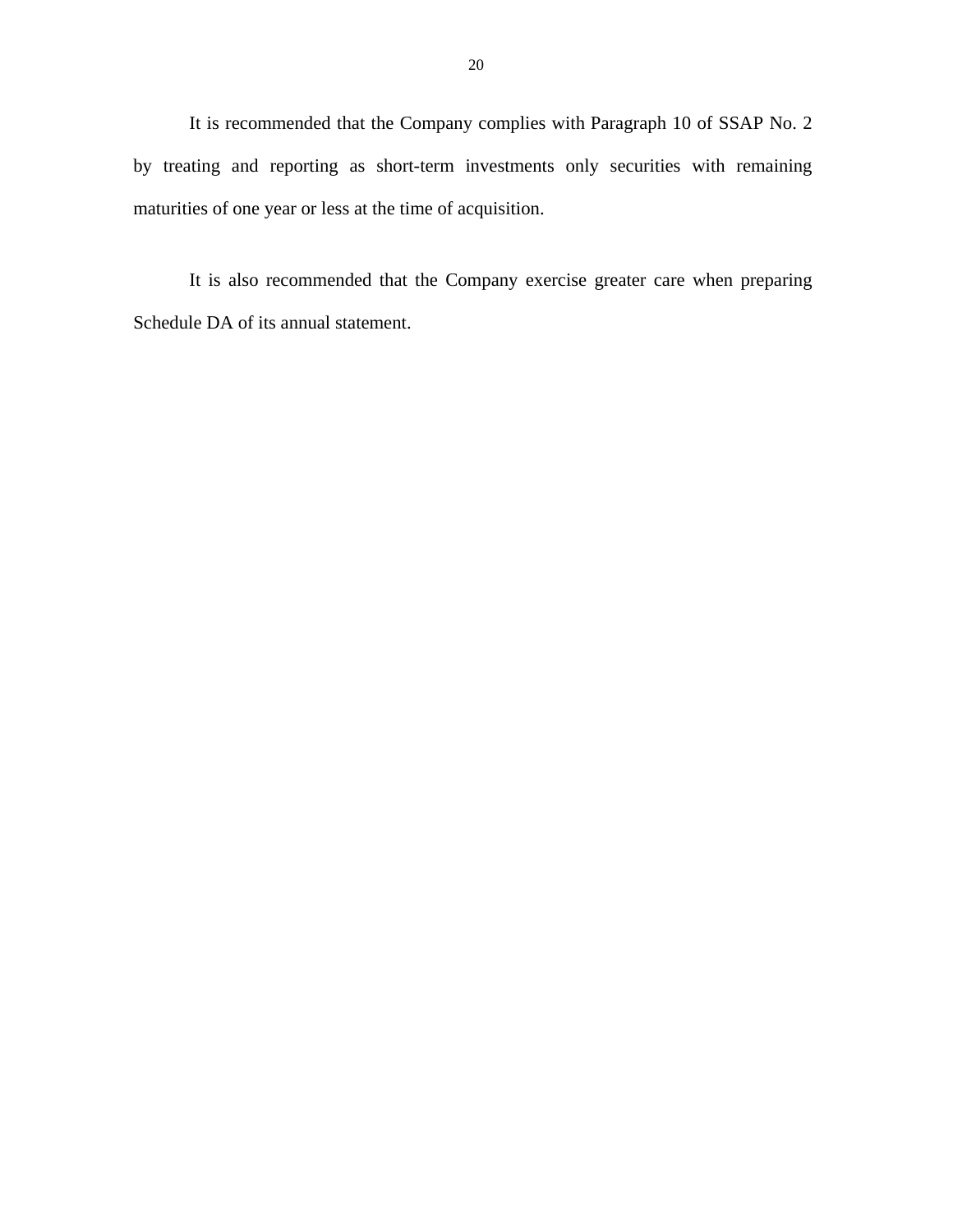#### **3. FINANCIAL STATEMENTS**

#### A. Balance Sheet

The following shows the assets, liabilities, and surplus as determined by this examination as of December 31, 2009. This is the same as the balance sheet filed by the Company in its December 31, 2009 annual statement:

| Assets                                                                                                                                                               | Examination                                             | Company                                                 |
|----------------------------------------------------------------------------------------------------------------------------------------------------------------------|---------------------------------------------------------|---------------------------------------------------------|
| Cash and short term investments<br>Investment income due and accrued                                                                                                 | \$1,025,395<br>257                                      | \$1,025,395<br>257                                      |
| Uncollected premiums and agents' balances in the<br>course of collection                                                                                             | 1,147                                                   | 1,147                                                   |
| <b>Total assets</b>                                                                                                                                                  | \$1,026,799                                             | \$1,026,799                                             |
| Liabilities                                                                                                                                                          |                                                         |                                                         |
| Claims unpaid<br>Unpaid claims adjustment expenses<br>Premiums received in advance<br>Amounts due to parent, subsidiaries and affiliates<br><b>Total liabilities</b> | \$<br>40,045<br>647<br>13,850<br>24,847<br>\$<br>79,389 | \$<br>40,045<br>647<br>13,850<br>24,847<br>\$<br>79,389 |
| <b>Capital and Surplus</b>                                                                                                                                           |                                                         |                                                         |
| Common capital stock<br>Gross paid-in and contributed surplus<br>Unassigned funds (surplus)                                                                          | \$<br>300,000<br>209,500<br>437,910                     | \$<br>300,000<br>209,500<br>437,910                     |
| Total capital and surplus                                                                                                                                            | $$ -947,410$                                            | 947,410<br>\$                                           |
| Total liabilities, capital and surplus                                                                                                                               | \$1,026,799                                             | \$1,026,799                                             |

Note: The Internal Revenue Service has not conducted any audits of the income tax returns filed on behalf of the Company through tax year 2009. The examiner is unaware of any potential exposure of the Company to any tax assessments and no liability has been established herein relative to such contingency.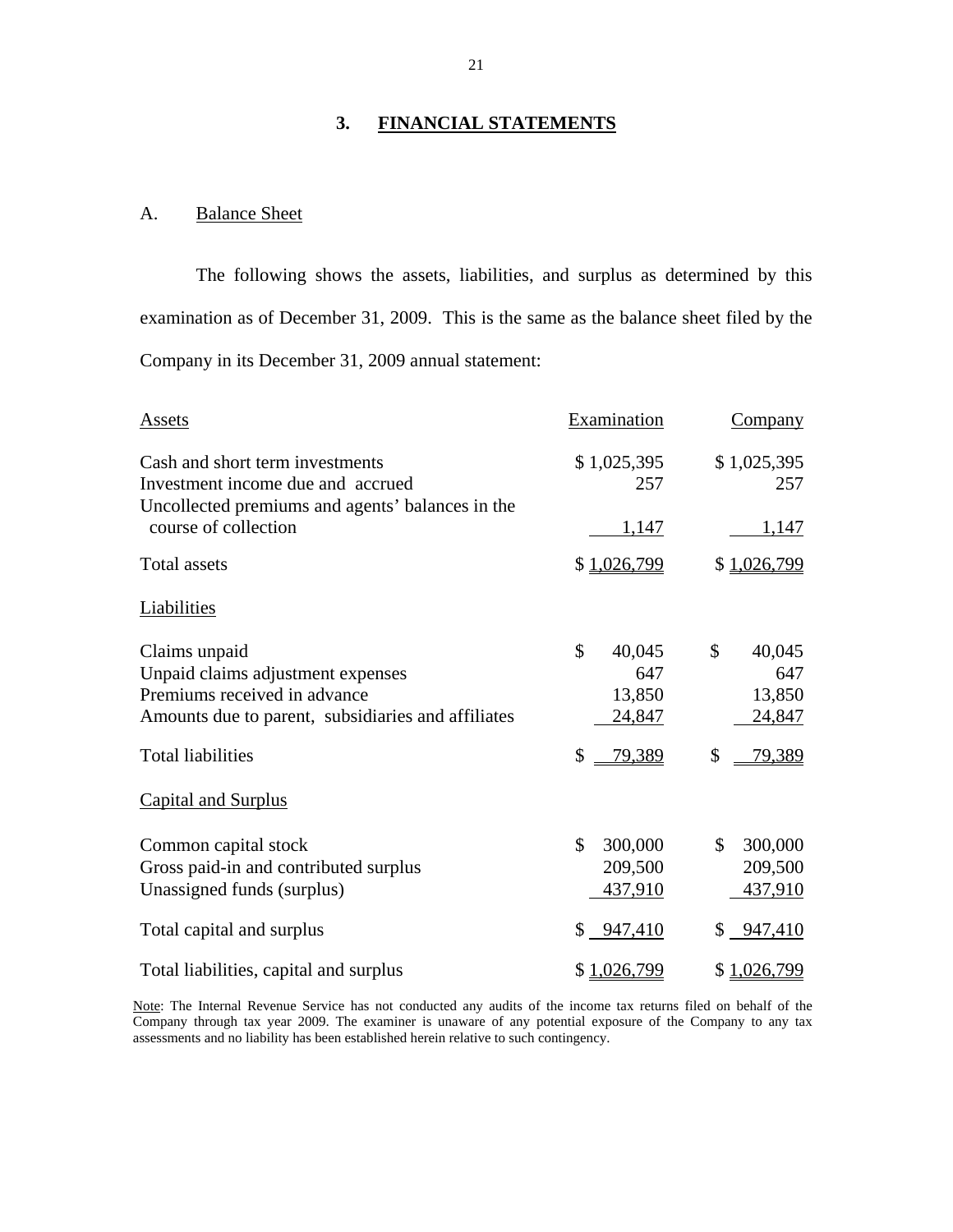## Statement of Revenue and Expenses and Capital and Surplus

B. Statement of Revenue and Expenses and Capital and Surplus<br>Capital and surplus increased by \$555,323, during the five-year examination period January 1, 2005 through December 31, 2009, detailed as follows:

## Revenue

| Premium earned<br>Net investment gain                                                                       | \$4,705,266                | 77,841                      |               |
|-------------------------------------------------------------------------------------------------------------|----------------------------|-----------------------------|---------------|
| Total revenue                                                                                               |                            |                             | \$4,783,107   |
| <b>Expenses</b>                                                                                             |                            |                             |               |
| Other professional services<br>General administrative expenses<br>Administrative claims adjustment expenses | \$2,600,079                | 1,589,683<br>38,022         |               |
| Total expenses                                                                                              |                            |                             | \$4,227,784   |
| Net income                                                                                                  |                            |                             | 555,323<br>\$ |
| <b>Changes in Capital and Surplus</b>                                                                       |                            |                             |               |
| Capital and surplus, per report on<br>examination, as of December 31, 2004                                  |                            |                             | \$392,087     |
|                                                                                                             | Gains in<br><b>Surplus</b> | Losses in<br><b>Surplus</b> |               |
| Net income<br>Net increase in capital and surplus                                                           | \$555,323                  |                             | \$555,323     |
| Capital and surplus, per report on<br>examination, as of December 31, 2009                                  |                            |                             | \$947,410     |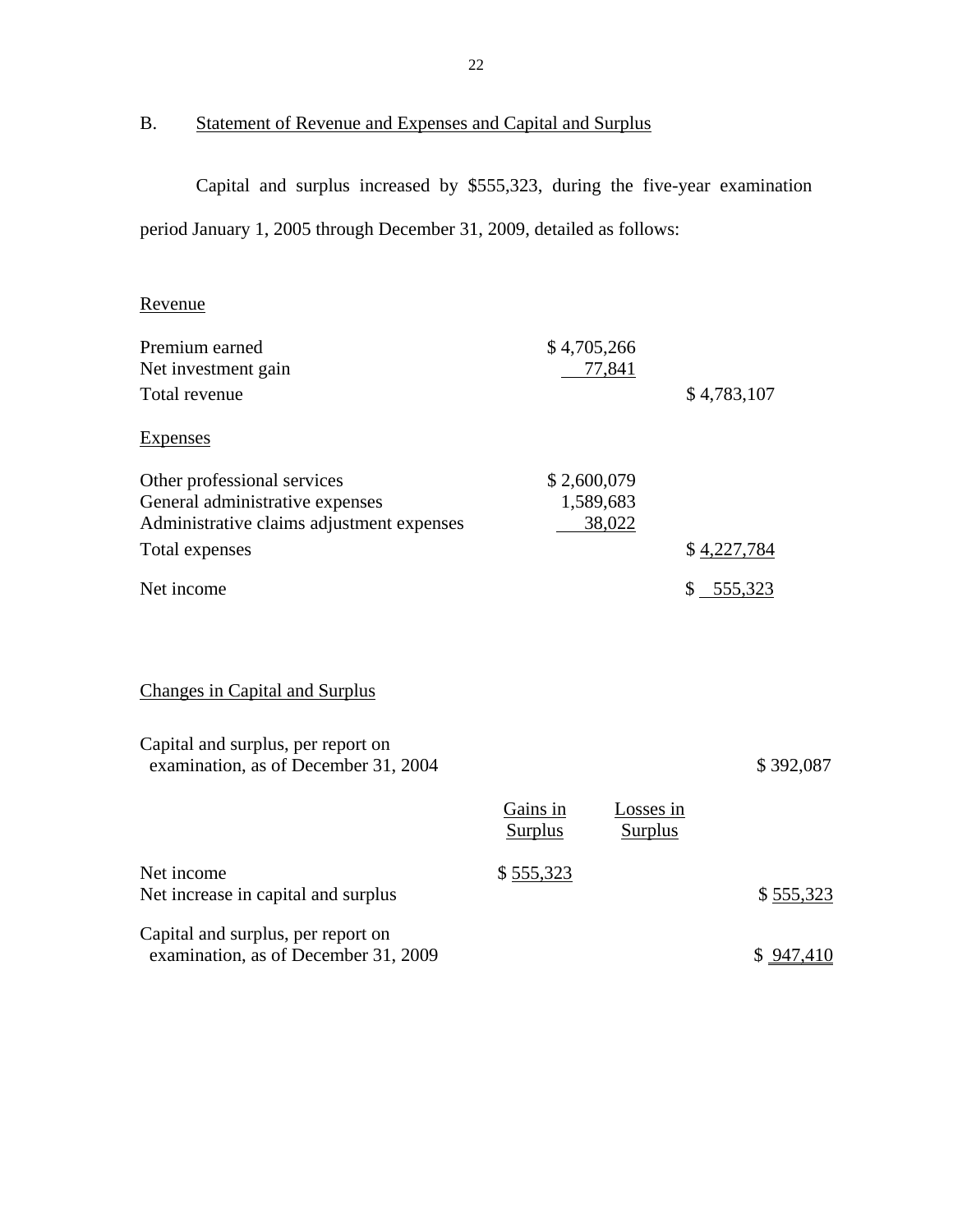#### **4**. **CLAIMS UNPAID**

<span id="page-24-0"></span>The examination liability of \$40,045 is the same as that reported by the Company in its filed annual statement as of December 31, 2009.

The examination analysis of the unpaid claims reserve was conducted in accordance with generally accepted actuarial principles and practices and was based on statistical information contained in the Company's internal records and in its filed annual statements as verified during the examination. The examination reserve was based upon actual payments made through a point in time, plus an estimate for claims remaining unpaid at that date. Such estimate was calculated based on actuarial principles, which utilized the Company's experience in projecting the ultimate cost of claims incurred on or prior to December 31, 2009.

It should be noted that actuarial standards of practice require companies to incorporate in the development of claim reserves, a provision for margin for adverse claims fluctuations. Such a provision varies by company, but is typically around 10%. The Company failed to incorporate a margin for adverse claims fluctuations in its claims unpaid liability.

It is recommended that the Company incorporate a margin for adverse claims fluctuations in its claims unpaid liability.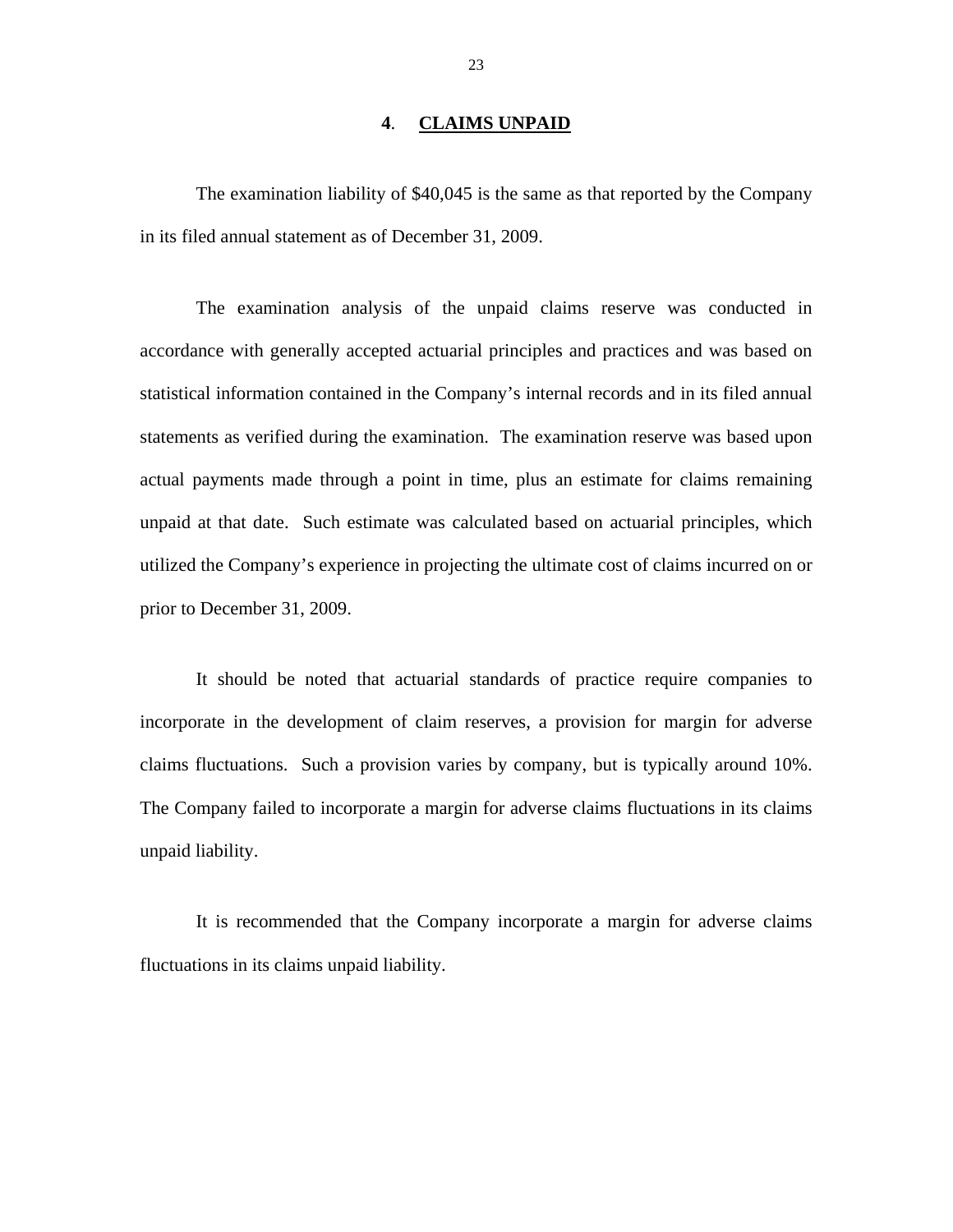#### **5. MARKET CONDUCT ACTIVITIES**

<span id="page-25-0"></span>In the course of this examination, a review was made of the manner in which the Company conducts its business practices and fulfills its contractual obligations to policyholders and claimants. The review was general in nature and is not to be construed to encompass the more precise scope of a market conduct examination. The review was directed at the practices of the Company in the following major areas:

- A. Agents and brokers
- B. Claims processing
- C. Prompt Pay Law
- D. Explanation of benefits statements
- E. Utilization review
- F. Underwriting

#### A. Agents and Brokers

A review was performed of the Company's sales distribution system. For the period under review, the Company provided a listing of 114 producers. It was noted that the following practices were not in compliance with Article 21 of the New York Insurance Law:

1. Certificate of Appointment - Certificates of appointment for each of the agents selected for review was requested from Healthplex Insurance Company. It was noted that the Company did not issue a certificate of appointment to any of its agents. This is a violation of Section 2112(a) of the New York State Insurance Law.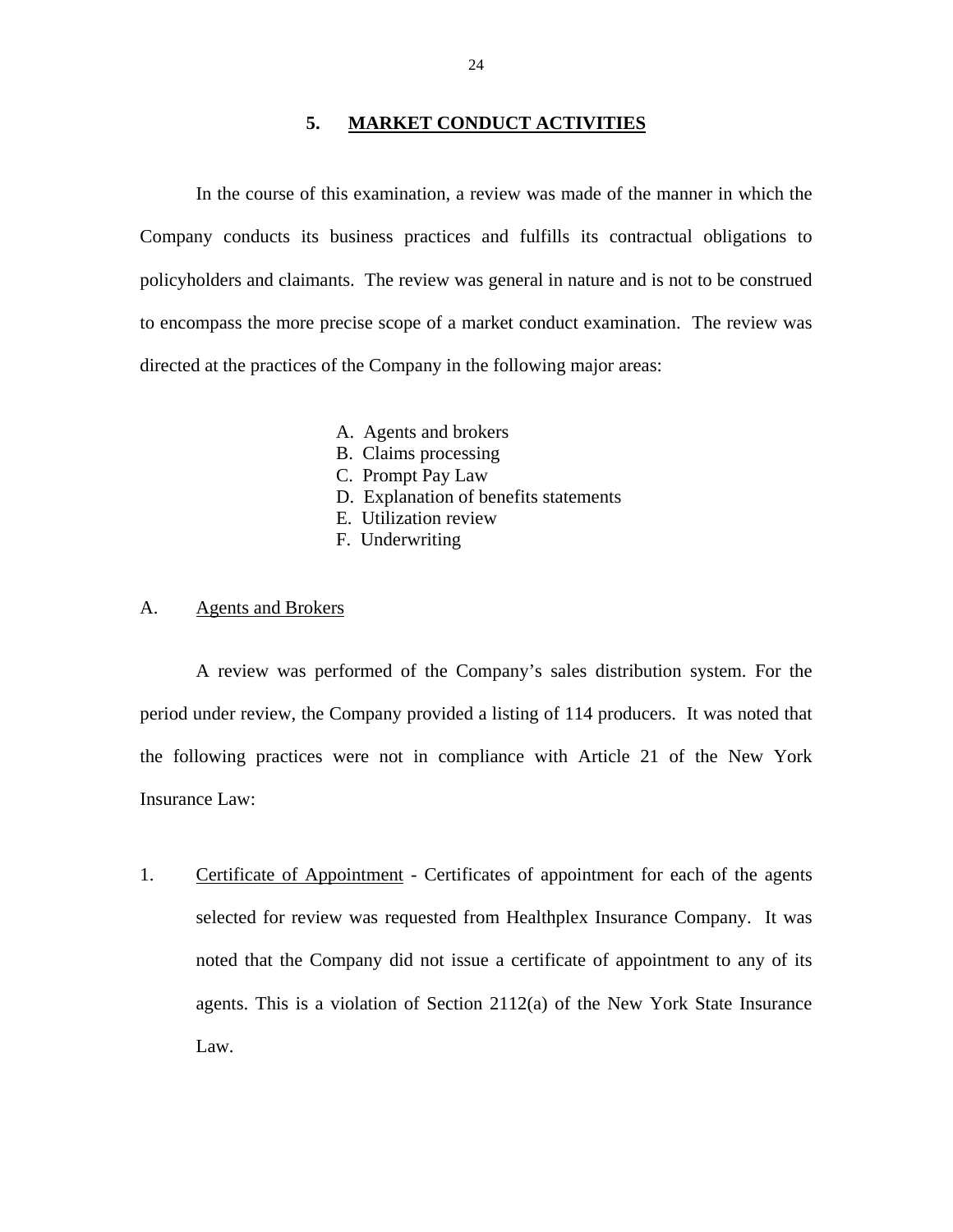Section 2112(a) of the New York State Insurance Law states:

"(a) Every insurer, fraternal benefit society or health maintenance organization doing business in this state shall file a certificate of appointment in such form as the superintendent may prescribe in order to appoint insurance agents to represent such insurer, fraternal benefit society or health maintenance organization."

It is recommended that the Company ensure that certificates of appointment are issued to its agents and filed with the Department, as required by Section 2112(a) of the New York Insurance Law.

#### 2. Termination of Agents and Brokers - The Company does not terminate

 agents unless they are deceased. Section 2112(c) of the New York Insurance Law dictates that the Company terminate agents for either probable cause, or if the agent's license has been suspended or revoked by the Department or if the license has expired and was not renewed. Furthermore, the Company should include in its agency contracts, any additional provisions that would trigger the termination of an agent.

Section 2112(c) of the New York Insurance Law states:

"(c) Certificates of appointment shall be valid until (i) terminated by the appointing insurer after a termination in accordance with the provisions of the agency contract; (ii) the license is suspended or revoked by the superintendent; or (iii) the license expires and is not renewed."

It is recommended that the Company complies with the requirements of Section 2112(c) of the New York Insurance Law and terminate agents in accordance with said statute.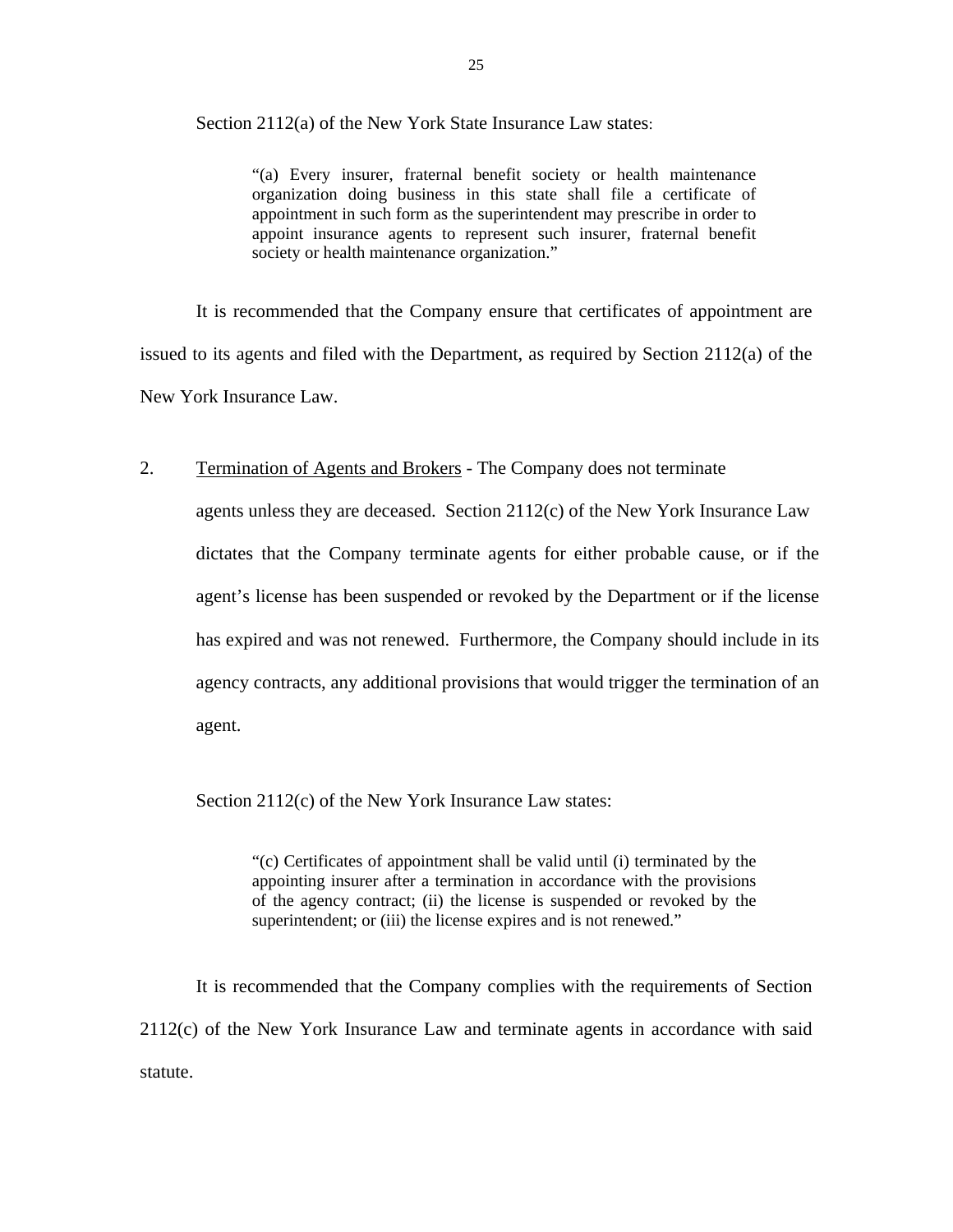<span id="page-27-0"></span>3. Commissions Schedule - The violated Section 4235(h)(1) of the New York Insurance Law when it did not file with the Department the commissions schedule it used to pay its agents.

Section 4235(h)(1) of the New York Insurance Law states:

 $f(h)(1)$  Each domestic insurer and each foreign or alien insurer doing business in this state shall file with the superintendent its schedules of premium rates, rules and classification of risks for use in connection with the issuance of its policies of group accident, group health or group accident and health insurance, and of its rates of commissions, compensation or other fees or allowances to agents and brokers pertaining to the solicitation or sale of such insurance and of such fees or allowances, exclusive of amounts payable to persons who are in the regular employ of the insurer, other than as agent or broker to any individuals, firms or corporations pertaining to such class of business, whether transacted within or without the state."

It is recommended that the Company complies with the requirements of Section 4235(h)(1) of the New York Insurance Law and file its commissions rate schedule with the Department.

#### B. Claims Processing

A review of the Company's claims practices and procedures was performed by using a statistical sample covering claims adjudicated during the period of January 1, 2009 through December 31, 2009, in order to evaluate the overall accuracy and compliance environment of its claims processing. The examiner selected a sample of 50 claims for review. It should be noted that the Company only writes dental insurance.

This statistical random sampling process, which was performed using the computer software program ACL, was utilized to test various attributes deemed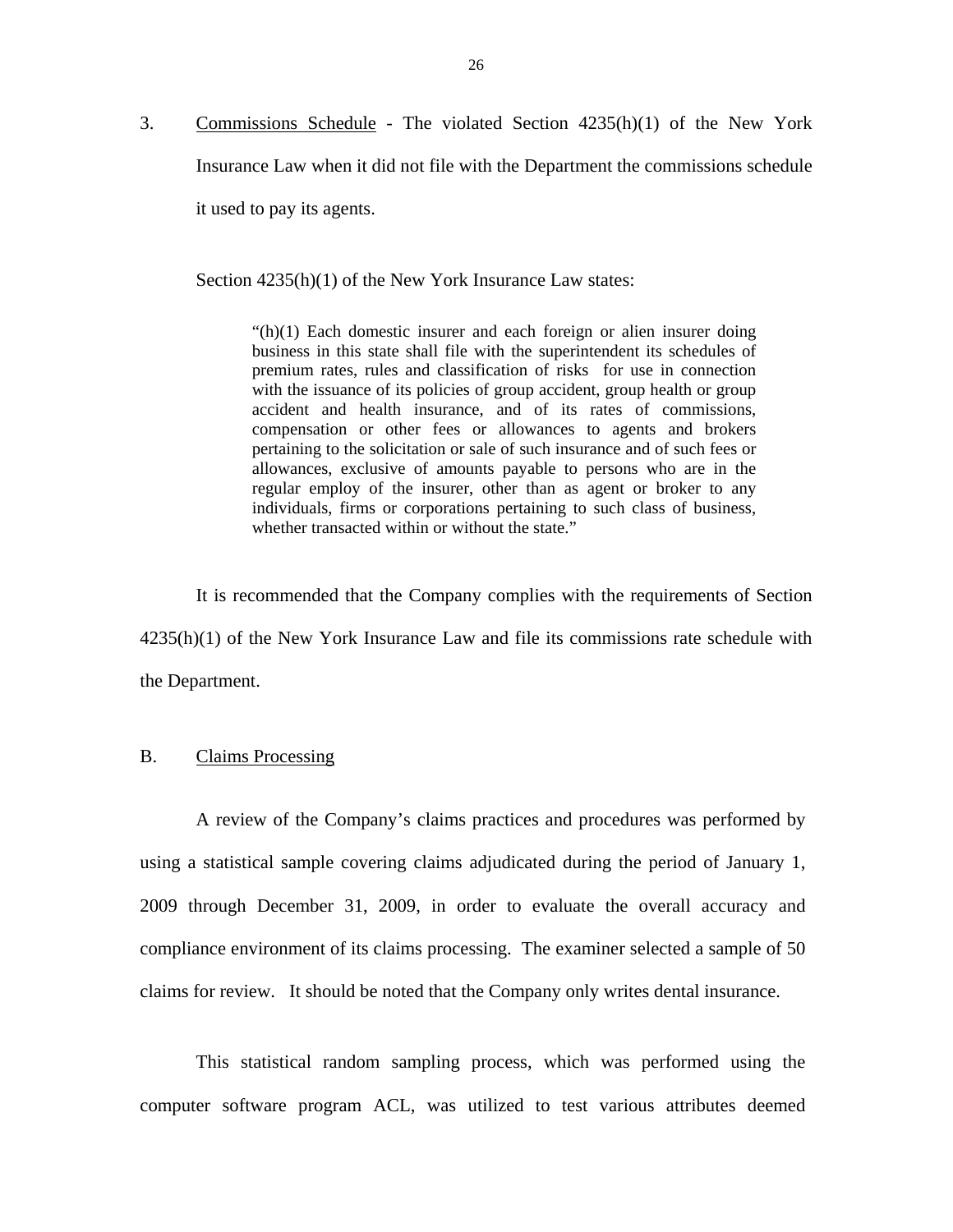necessary for successful claims processing activity. The objective of this sampling process was to be able to test and reach conclusions about all predetermined attributes, individually or on a combined basis.

which was the basis of the Department's statistical sample of claims or the sample unit. For the purposes of this report, a "claim" as defined by HIC, is the total number of items submitted by a single provider with a single claim form, as reviewed and entered into its claims processing system. This claim may consist of various lines, procedures or service dates. It was possible, through the computer systems used for this examination, to match or "roll-up" all procedures on the original form into one item, To ensure the completeness of the claims population being tested, the total dollars paid were accumulated and reconciled to the paid claims data reported by HIC for the period January 1, 2009 through December 31, 2009, as included in its annual statement filed with the Department.

The examination review revealed that the overall claims processing financial accuracy level was 98% and the overall claims processing procedural accuracy level was also 98%. Financial accuracy is defined as the percentage of times the dollar value of the claim payment was correct. Procedural accuracy is defined as the percentage of times a claim was processed in accordance with HIC's claim processing guidelines and/or Department regulations. An error in processing accuracy may or may not affect the financial accuracy. However, a financial error is caused by a procedural error and as such, it is counted both as a financial error and a procedural error. In summary, of the 50 claims reviewed, there were two (2) procedural errors and one (1) financial error.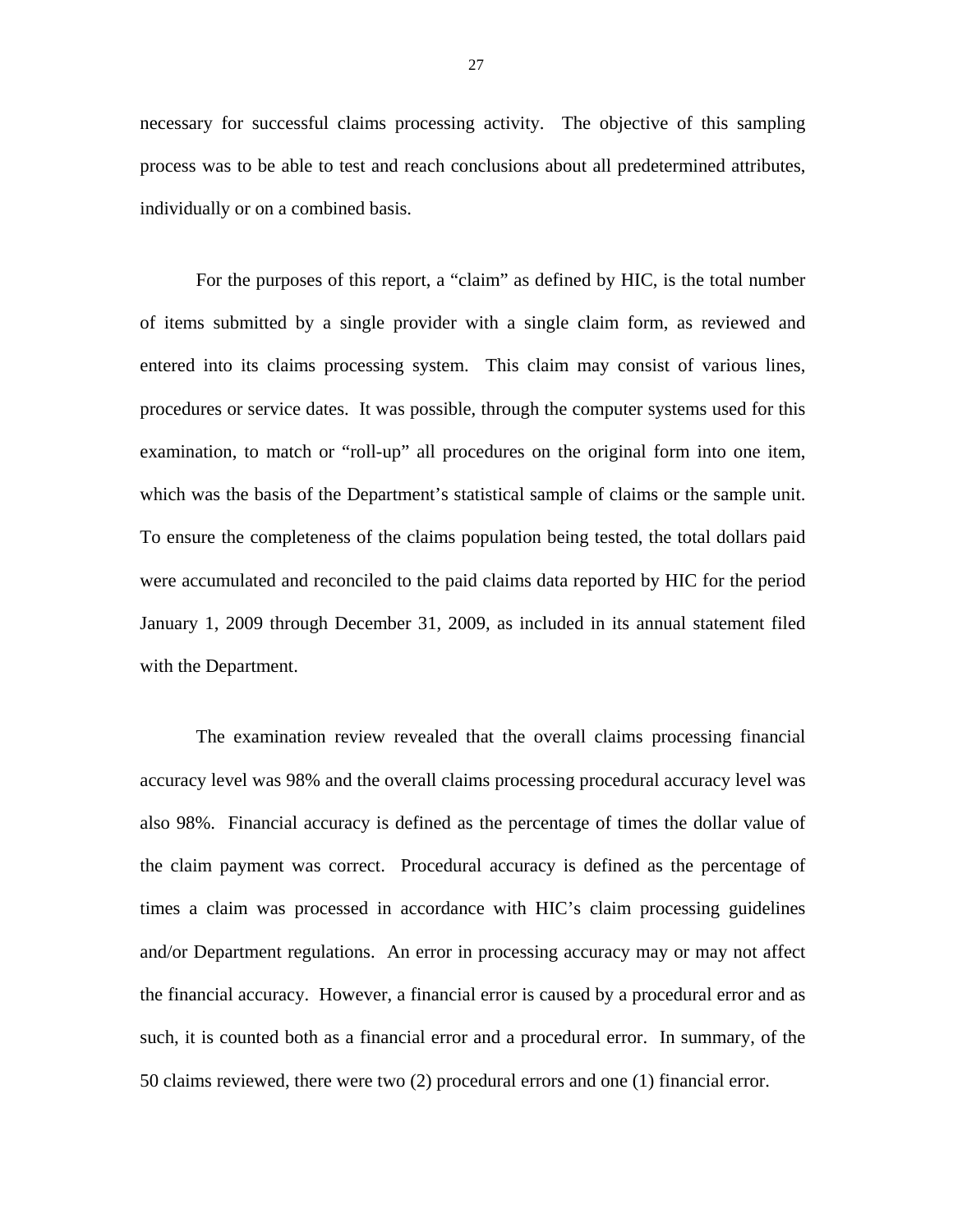#### <span id="page-29-0"></span>C. Prompt Pay Law

Section 3224-a of the New York Insurance Law, "Standards for prompt, fair and equitable settlement of claims for health care and payments for health care services" ("Prompt Pay Law"), requires all insurers to pay undisputed claims or the undisputed portion of a claim within forty-five days of receipt. If such undisputed claims are not paid within forty-five days (or thirty days for electronic claims) of receipt, interest may be payable.

Section 3224-a(a) of the New York Insurance Law states in part:

"(a) Except in a case where the obligation of an insurer to pay a claim submitted by a policyholder or person covered under such policy or make a payment to a health care provider is not reasonably clear, or when there is a reasonable basis supported by specific information available for review by the superintendent that such claim or bill for health care services rendered was submitted fraudulently, such insurer or organization or corporation shall pay the claim to a policyholder or covered person or make a payment to a health care provider within fortyfive days of receipt of a claim or bill for services rendered."

A review of HIC's claims revealed that none of the claims were paid more than forty-five days (or thirty days in the case of electronic claims) or denied more than thirty days from the date of receipt.

#### **Explanation of Benefits Statements**

D. Explanation of Benefits Statements<br>As part of the review of the Company's claims practices and procedures, an analysis of the explanation of benefits statements ("EOB") sent to subscribers and/or providers by the Company was performed. An EOB is an important link among the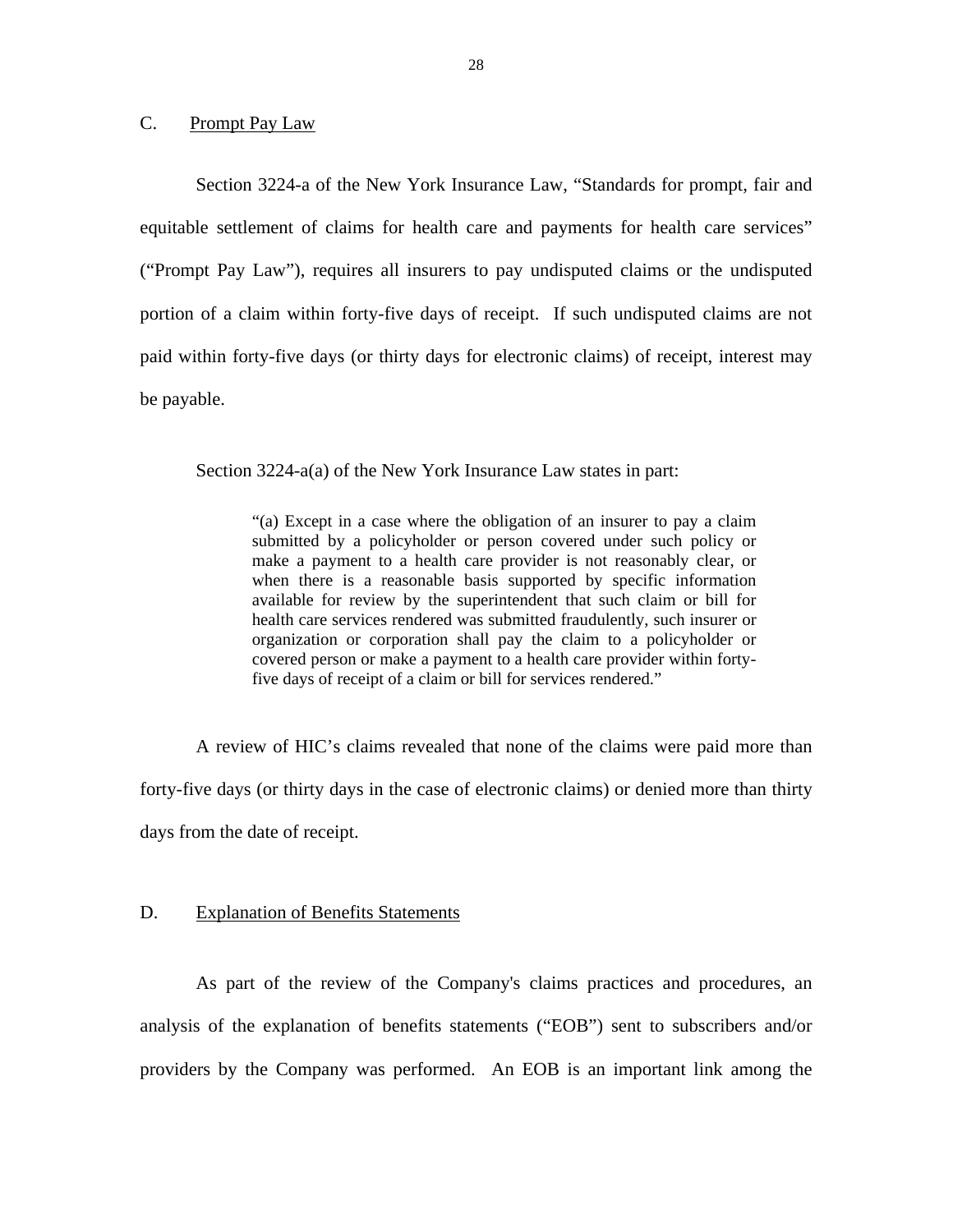subscriber, the provider, and the Company. It should clearly communicate to the subscriber and/or provider that the Company has processed a claim and how that claim was processed. It should clearly describe the charges submitted, the date the claim was received, the amount allowed for the services rendered, and show any balance owed to the provider. It should also serve as the documentation to recover any money from coordination of benefits with other carriers.

Section 3234(b) of the New York Insurance Law states in part:

"(b) The explanation of benefits form must include at least the following:

(1) the name of the provider of service the admission or financial control number, if applicable;

(2) the date of service;

(3) an identification of the service for which the claim is made;

(4) the provider's charge or rate;

(5) the amount or percentage payable under the policy or certificate after deductibles, co-payments, and any other reduction of the amount claimed;

(6) a specific explanation of any denial, reduction, or other reason, including any other third-party payor coverage, for not providing full reimbursement for the amount claimed; and

(7) a telephone number or address where an insured or subscriber may obtain clarification of the explanation of benefits, as well as a description of the time limit, place and manner in which an appeal of a denial of benefits must be brought under the policy or certificate and a notification that failure to comply with such requirements may lead to forfeiture of a consumer's right to challenge a denial or rejection, even when a request for clarification has been made."

The sample selected for analyzing the EOBs was the same as used for the claims

processing review noted above.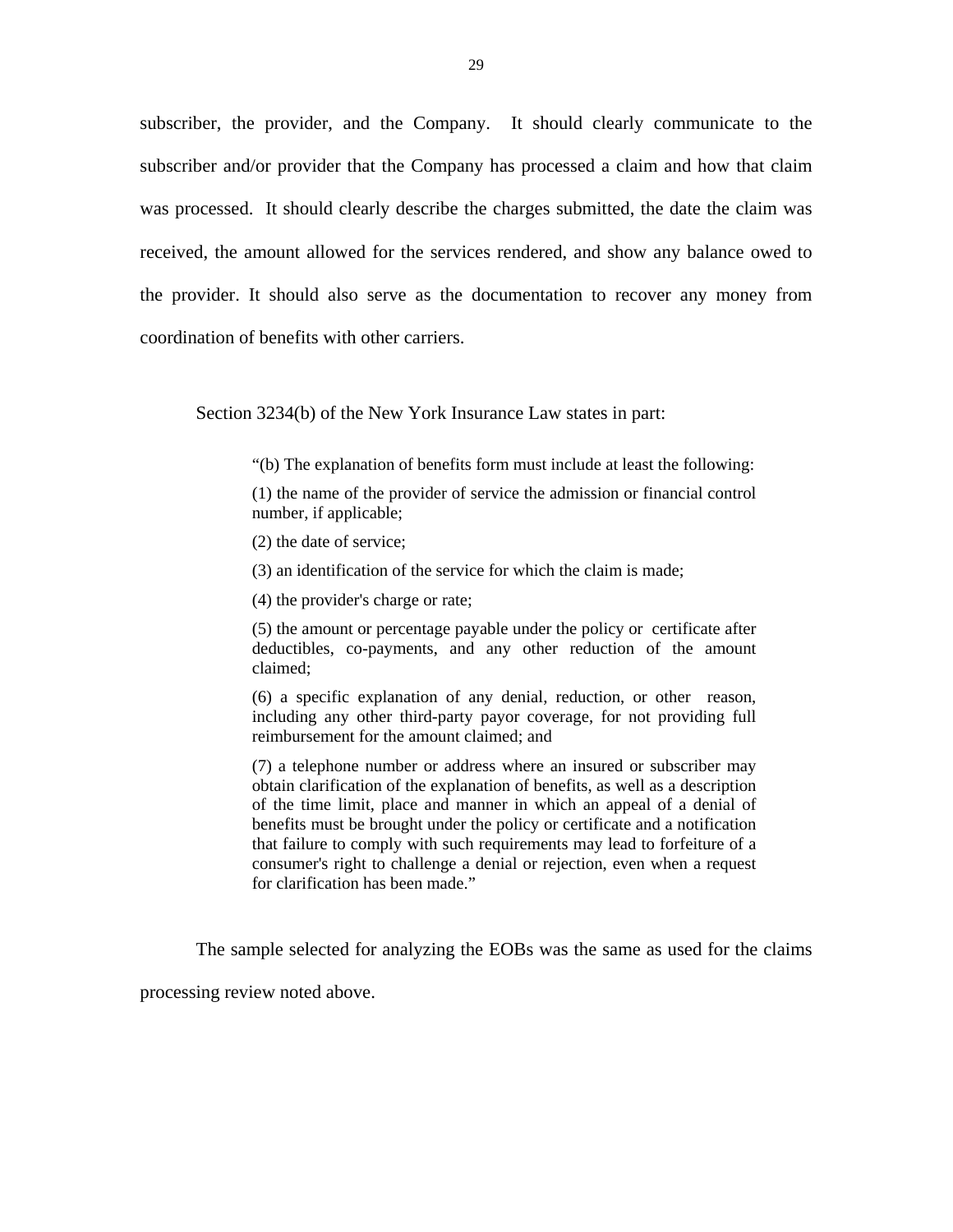<span id="page-31-0"></span>Upon review of the Company's EOBs, it was determined that the EOBs did not contain information that complied with the requirements of Section  $3234(b)(5)$  of the New York Insurance Law.

Additionally, the description of the time limit, place and manner in which an appeal of a denial of benefits must be brought was provided in a separate document labeled "Your Right to Appeal". The appeal right document and the EOBs are two different documents and there is no reference of the appeal right document made in the EOB. Therefore, if the Company fails to accompany the EOB with the appeal right document the members would not be able to tell that the appeal rights document is missing. This information is a violation of the requirements of Section 3234(b)(7) of the New York Insurance Law.

It is recommended that the Company complies with the requirements of Sections 3234(b)(5) and (b)(7) of the New York Insurance Law by incorporating in its EOBs all of the provisions outlined in the aforementioned statutes.

#### **Utilization Review**

E. Utilization Review<br>The examiners conducted a review of the Company's utilization review procedures and processes to ascertain its compliance with Article 49 of the New York Insurance Law. The following violations were noted: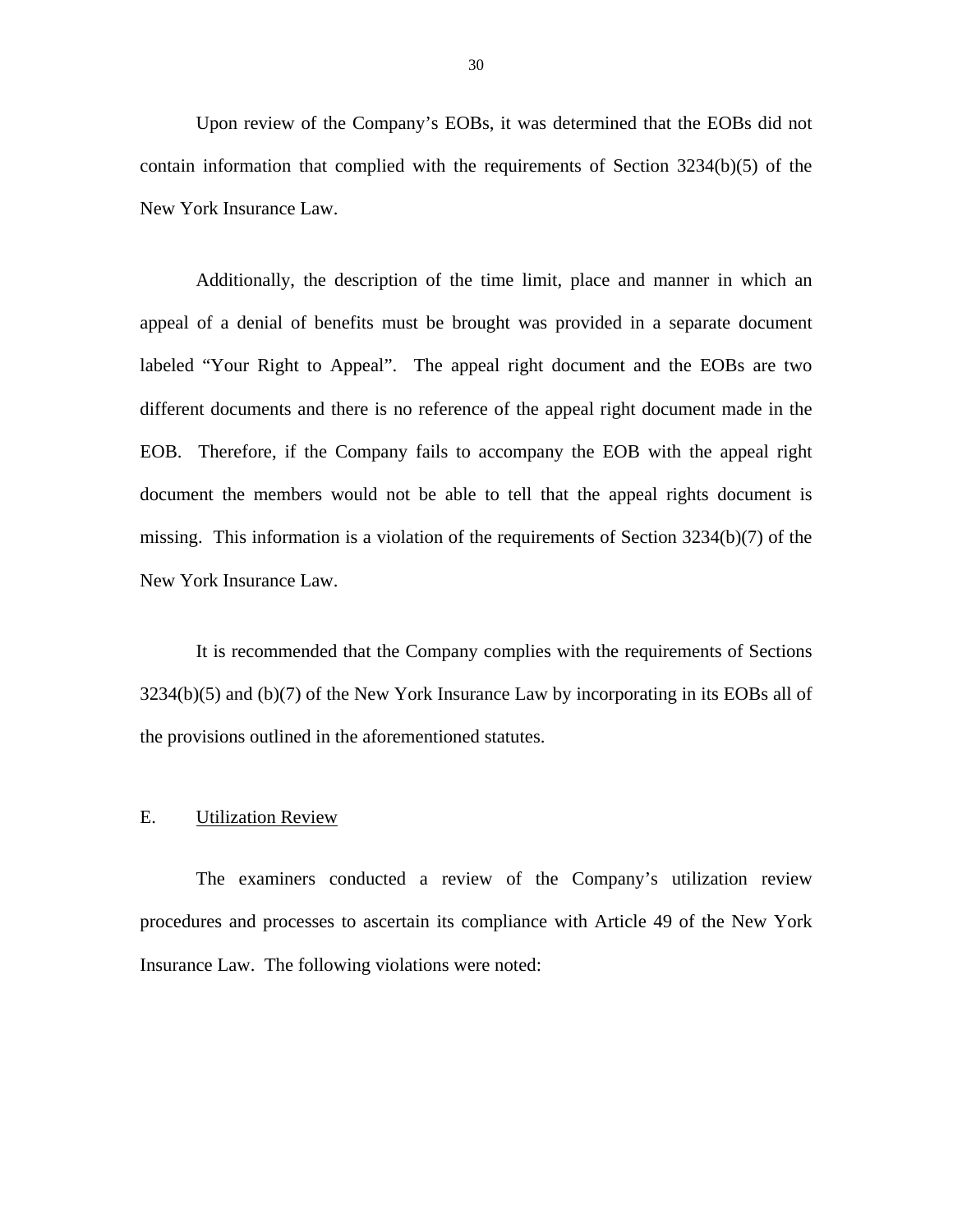#### 1. Section 4903(e) of the New York Insurance Law states:

"(e) Notice of an adverse determination made by a utilization review agent shall be in writing and must include:

(1) the reasons for the determination including the clinical rationale, if any;

(2) instructions on how to initiate standard appeals and expedited appeals pursuant to section four thousand nine hundred four and an external appeal pursuant to section four thousand nine hundred fourteen of this article; and

(3) notice of the availability, upon request of the insured's, or the insureds designee, of the clinical review criteria relied upon to make such determination. Such notice shall also specify what, if any, additional necessary information must be provided to, or obtained by, the utilization review agent in order to render a decision on the appeal."

The Company violated Section 4903(e) of the New York Insurance Law when it failed to incorporate appeal rights that it provided to its insureds into the adverse determination letter.

Furthermore, the Company's adverse determination letter did not include instructions on how to initiate an expedited appeal or external appeal. This is also a violation of Section 4903(e) of the New York Insurance Law.

It is recommended that the Company complies with the requirements of Section 4903(e) of the New York Insurance Law and incorporate its appeal rights into its adverse determination letter.

It is also recommended that the Company's adverse determination letter include instructions on how to initiate an expedited appeal or external appeal as required by Section 4903(e)(2) of the New York Insurance Law.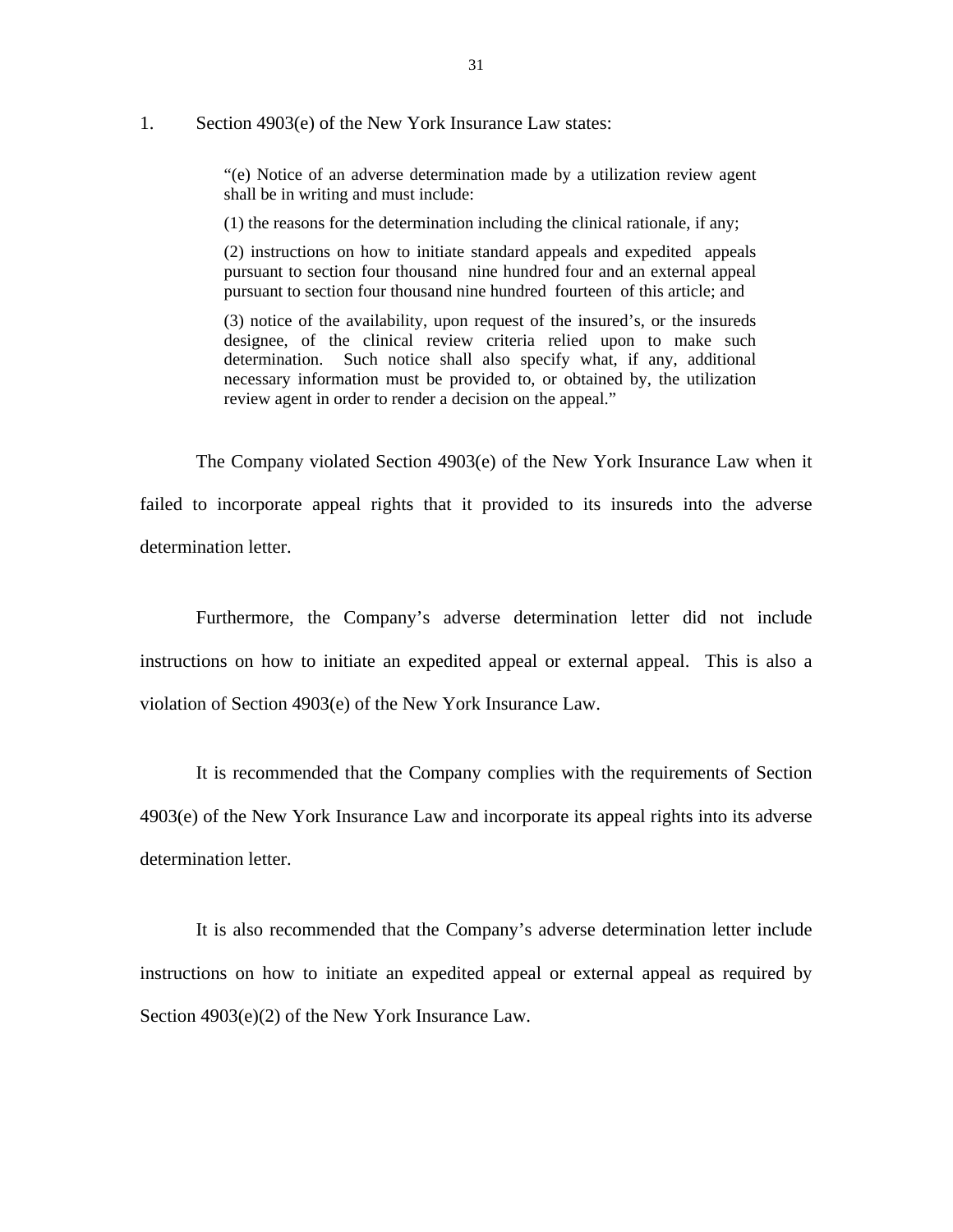2. Section 4903(d) of the New York Insurance Law states:

"(d) A utilization review agent shall make a utilization review determination involving health care services which have been delivered within thirty days of receipt of the necessary information."

Item 5, Retrospective Review, of the Company's Utilization Review Policy and Procedure (UM 7.1) states that "reviews are made and notification provided within 14 days, but in no event later than 44 days after receipt." This policy in not compliant with Section 4903(d) of the New York Insurance Law, which states that notification is to be delivered within 30 days of receipt of all the necessary information.

It is recommended that the Company complies with the requirements of Section 4903(d) of the New York Insurance Law and provide the retrospective review notification no later than 30 days after receipt of all necessary information.

3. Section 4903(c) of the New York Insurance Law states:

 insured undergoing a course of continued treatment prescribed by a "(c) A utilization review agent shall make a determination involving continued or extended health care services, additional services for an health care provider, or home health care services following an inpatient hospital admission, and shall provide notice of such determination to the insured or the insured's designee, which may be satisfied by notice to the insured's health care provider, by telephone and in writing within one business day of receipt of the necessary information except, with respect to home health care services following an inpatient hospital admission, within seventy-two hours of receipt of the necessary information when the day subsequent to the request falls on a weekend or holiday."

Item 4, Concurrent Review, of the Company's Utilization Review Policy and Procedure (UM 7.1) states that reviews are made and notification provided within 1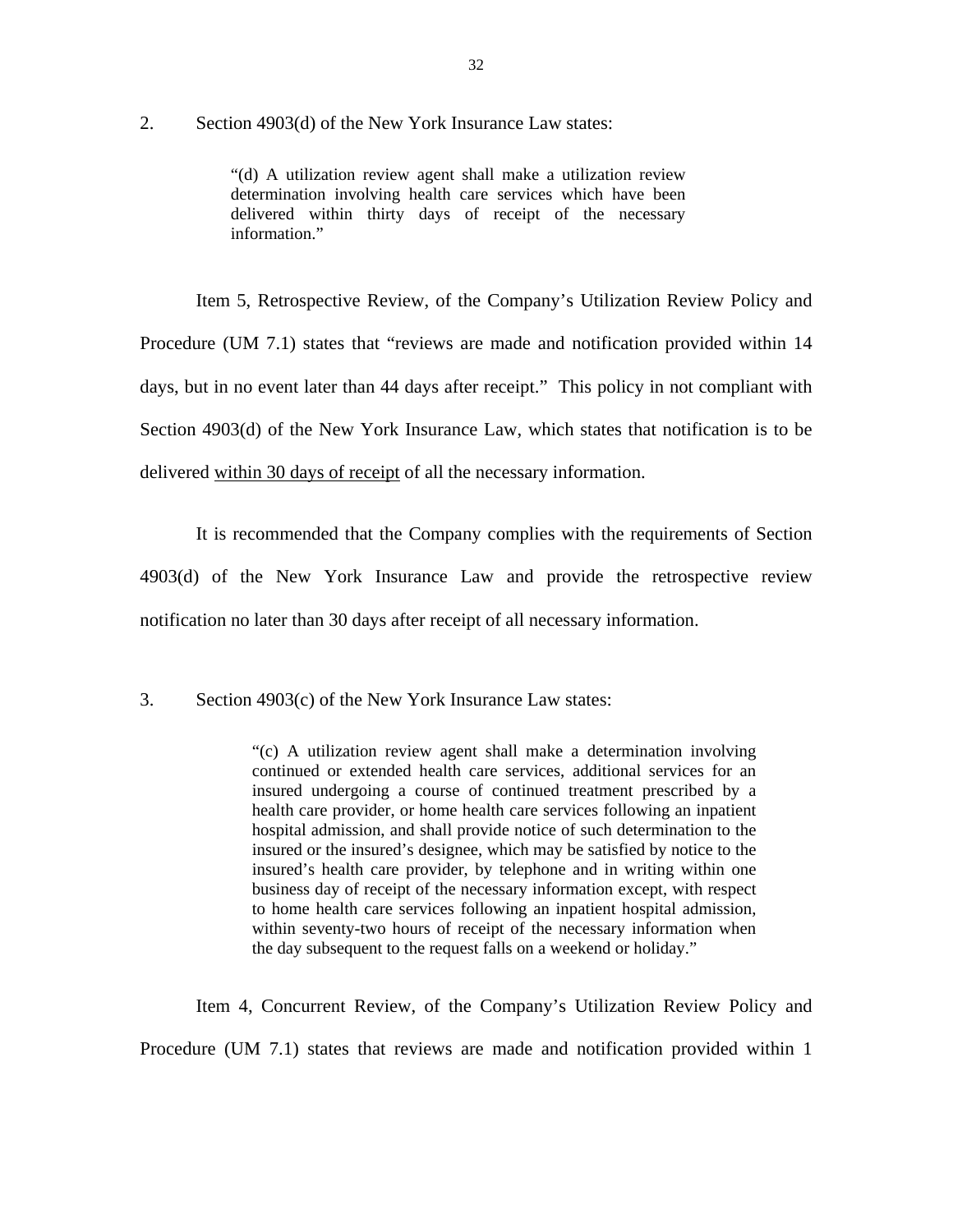business day, but in no event later than 14 days after receipt. This policy is not compliant with Section 4903(c) of the New York Insurance Law.

It is recommended that the Company amend Section UM 7.1 of its Utilization Review Policy and Procedure, with regard to its concurrent review notification, so that it is in compliance with the requirements of Section 4903(c) of the New York Insurance Law.

4. Section 4903(b) of the New York Insurance Law states:

"A utilization review agent shall make a utilization review determination involving health care services which require pre-authorization and provide notice of a determination to the insured or insured's designee and the insured's health care provider by telephone and in writing within three business days of receipt of the necessary information."

Item 3, Prospective Review, of the Company's Utilization Review Policy and Procedure (UM 7.1) states that reviews are made and notification provided within 1 business day, but in no event later than 14 days of receipt. This policy is not compliant with Section 4903(b) of the New York Insurance Law.

It is recommended that the Company complies with the requirements of Section 4903(b) of the New York Insurance Law and provide the prospective review notification within the required number of days as stated in the statute.

5. In the Exhibit of Grievances and Utilization Review Appeals - Accident & Health Insurance Contracts: New York State Business, Part Two of its Supplement to the Health Blank Annual Statement, the Company reported thirty-four cases of Utilization Review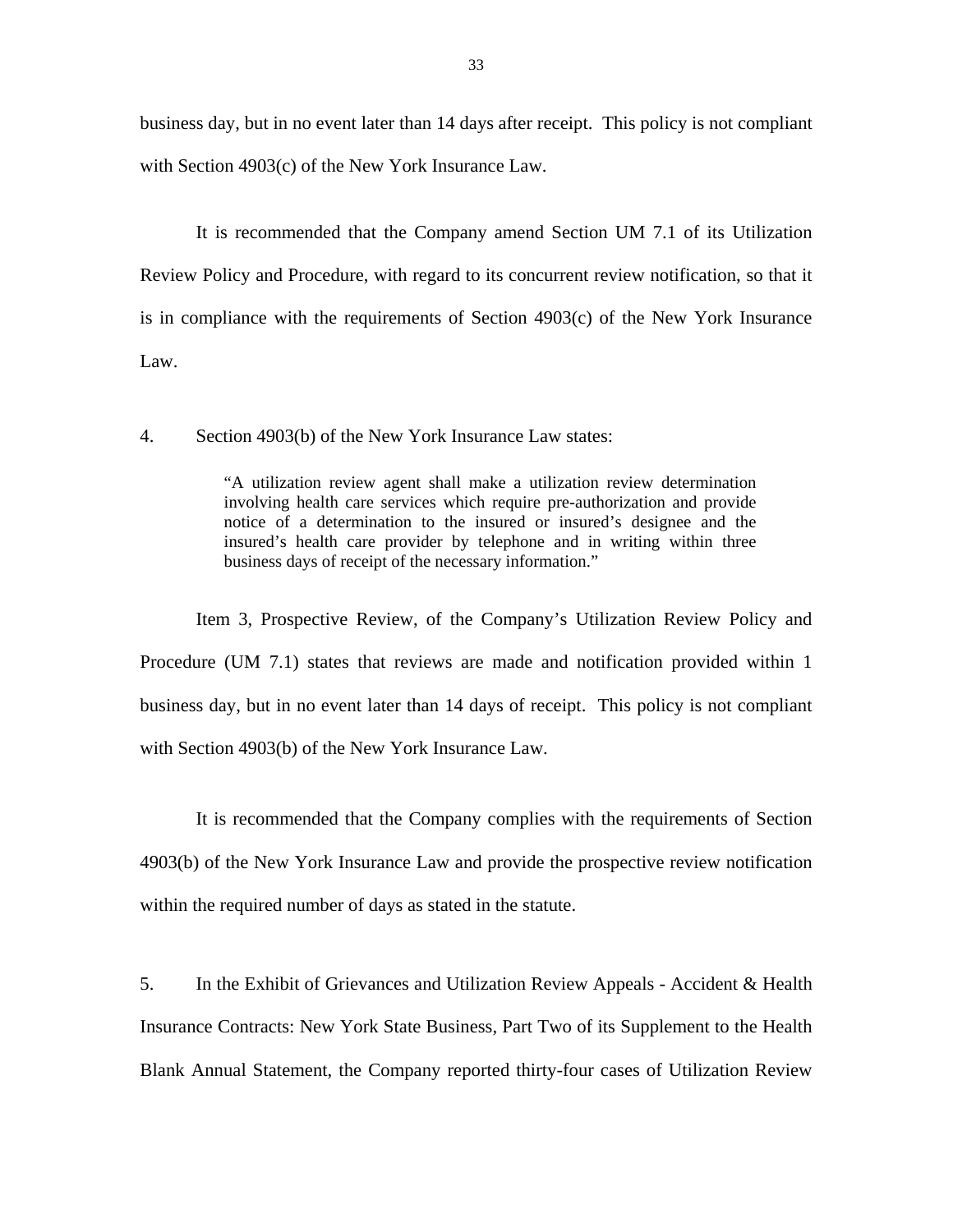<span id="page-35-0"></span>Appeals in column two. During our review of the captioned account the Company stated that they did not have any utilization review appeals during calendar year 2009 and that the thirty-four cases reported in the above exhibit belonged to other companies in its holding company group.

It is recommended that the Company complies with the requirements of Section  $307(a)(1)$  of the New York Insurance Law by exercising greater care when filing Exhibit of Grievances and Utilization Review Appeals - Accident & Health Insurance Contracts: New York State Business, Part Two of its Supplement, to the Health Blank Annual Statement.

#### F. Underwriting

A review of the Company's underwriting practices revealed the following violations of Department Regulations and the New York Insurance Law:

1. Part 55.2(a) of Department Regulation No. 78 (11 NYCRR 55.2(a)) states:

"(a) An insurer who intends to terminate a group policy or contract of accident, or health, or accident and health insurance issued to a policyholder, covering individuals who because of their employee status are certificate holders under a group policy shall give the policyholder at least 30 days prior written notice of its intent to terminate coverage. The notice to the policyholder shall set forth in detail the policyholder's obligation under Labor Law, section 217, and under this Part, to notify each certificate holder resident in New York State of the intended termination of the group policy."

The Company violated the above Regulation when it failed to provide the policyholder with at least 30 days notice of its intent to terminate. The Company only provided the policyholder with a 10-day notice of its intention to terminate coverage.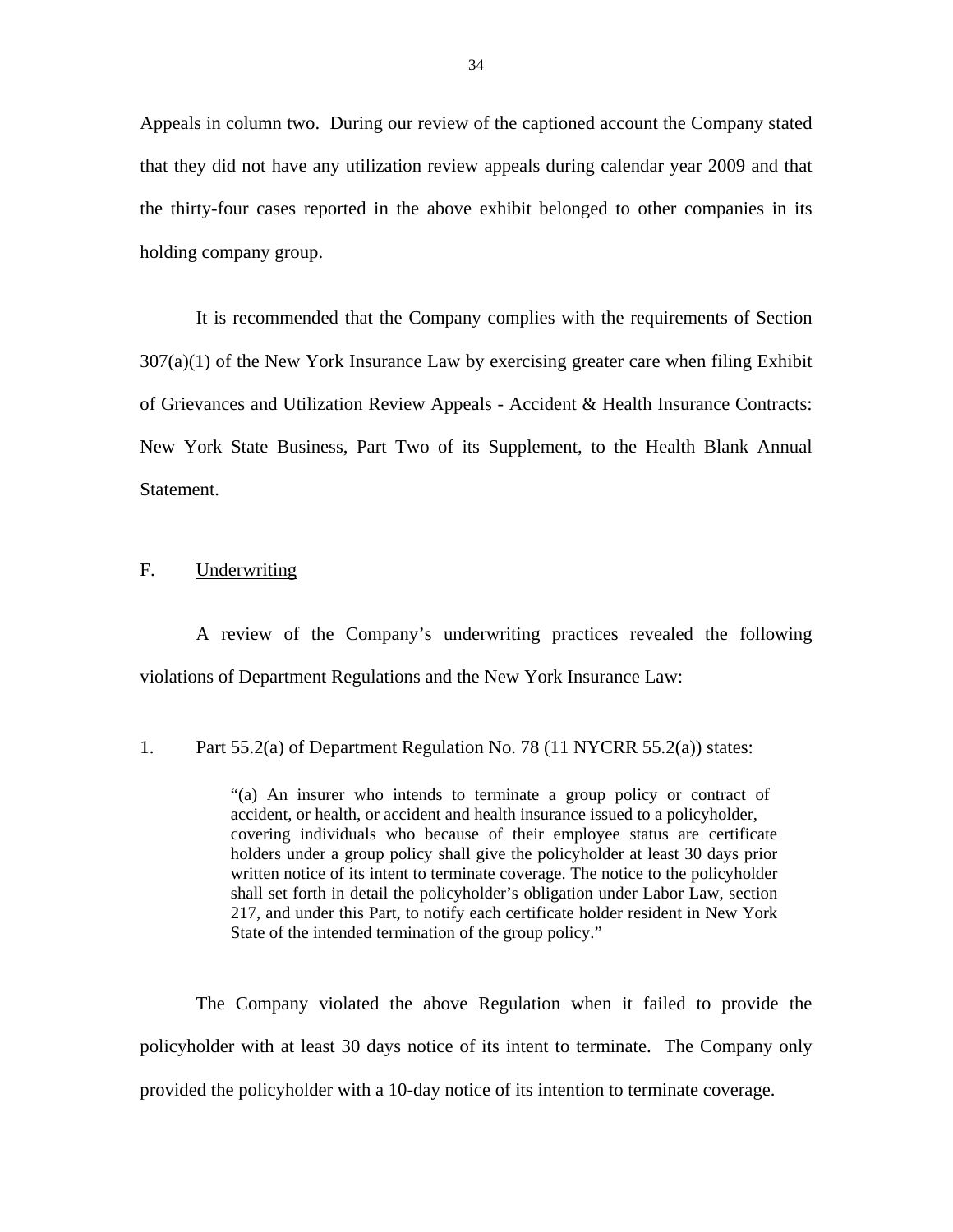It is recommended that HIC provide the policyholder with at least 30 days prior written notice of its intent to terminate coverage as required by Part 55.2(a) of Department Regulation No. 78.

2. Part 243.2(b)(1) of Department Regulation No. 152 (11 NYCRR 243.2(b)(1)) states in part:

> "(1) A policy record for each insurance contract or policy for six calendar years after the date the policy is no longer in force or until after the filing of the report on examination in which the record was subject to review, whichever is longer. Policy records need not be segregated from the policy records of other states as long as they are maintained in accordance with the provisions of this Part A separate copy need not be maintained in an individual policy record, provided that any data relating to a specific contract or policy can be retrieved pursuant to Section 243.3(a) of this Part…"

The Company was unable to provide copies of termination letters sent to groups.

The Company instead submitted a standard letter and a printout containing the name of the group and a date as a proof that a letter went out to this particular group on such a date. If a member later seeks proof that a termination letter was indeed sent out, the Company would not be able to provide the original letter.

It is recommended that the Company complies with the requirements of Part 243.2(b)(1) of Department Regulation No. 152 by keeping records of all notices that were issued to insureds, for the required amount of time as specified in the Regulation.

3. Section 2601(a)(4) of the New York Insurance Law states in part:

"(a) No insurer doing business in this state shall engage in unfair claim settlement practices. Any of the following acts by an insurer, if committed without just cause and performed with such frequency as to indicate a general business practice, shall constitute unfair claim settlement practices…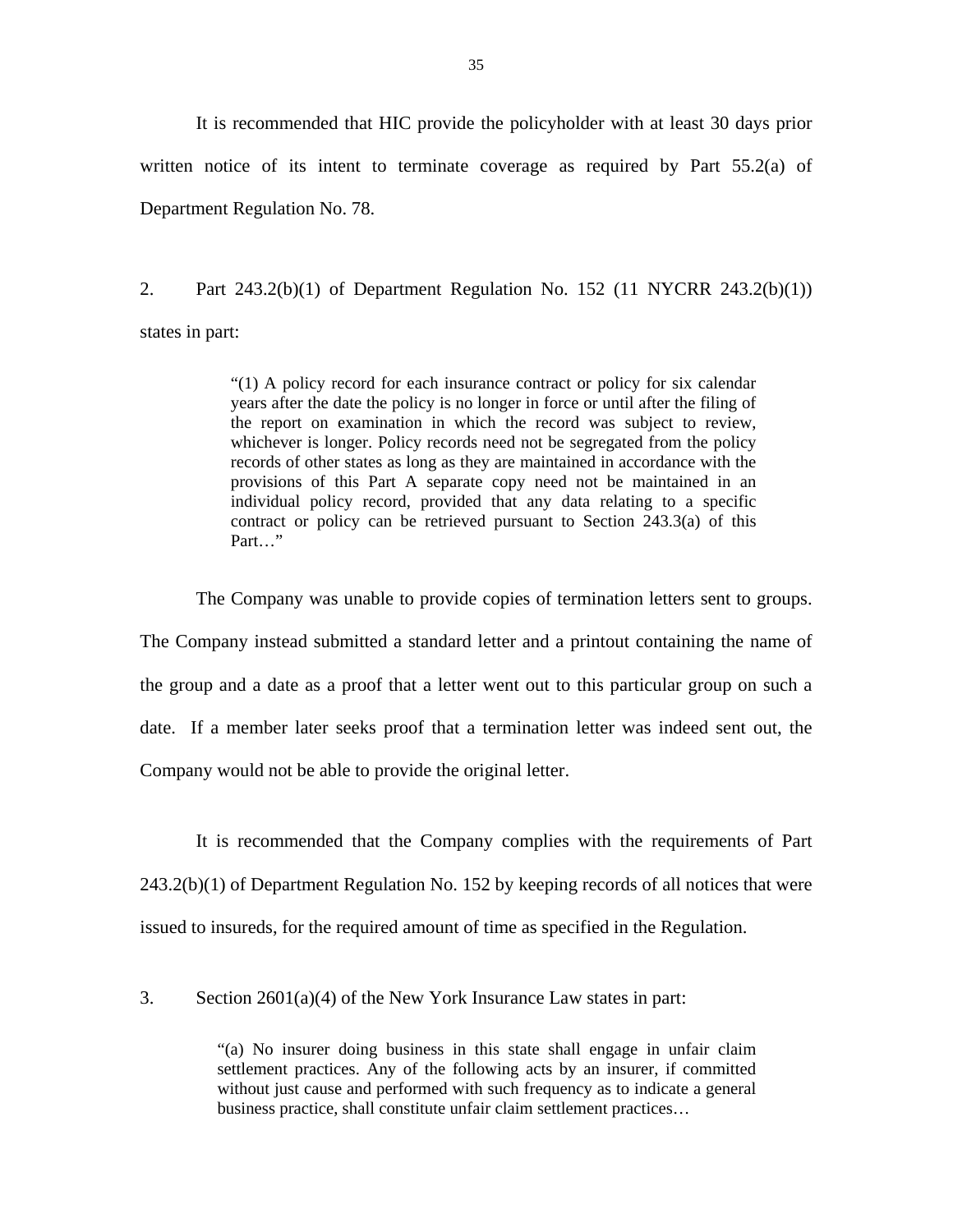settlements of claims submitted in which liability has become reasonably (4) not attempting in good faith to effectuate prompt, fair and equitable clear…"

 system will change the status of the group to "active delinquent". This status prevents Once a group is delinquent in paying its premium, the Company's computer any claims, regardless of if the claim was for services provided during a non-delinquent month, from being paid or processed for this group. For example if a member company's premium was not paid for the month of December, but had been paid for October and November, the status of the member company would become "active delinquent" for December, however, claims submitted by the member company, during this period, for services performed in October or November would not be paid by the Company. This may lead to the Company not processing claims for services rendered during a period for which premiums were already paid.

It was determined that such practice as described above constitutes an unfair claims settlement practice as defined by Section  $2601(a)(4)$  of the New York insurance Law.

It is recommended that the Company avoids potential violations of Section  $2601(a)(4)$  of the New York Insurance Law by revising its termination procedures to allow the processing of claims issued for services rendered during the periods for which premiums were already paid.

Additionally, although the Company has never been fined for violations of the Prompt Pay Law Section 3234-a(a) of the New York Insurance Law, such practices could also lead to such violations.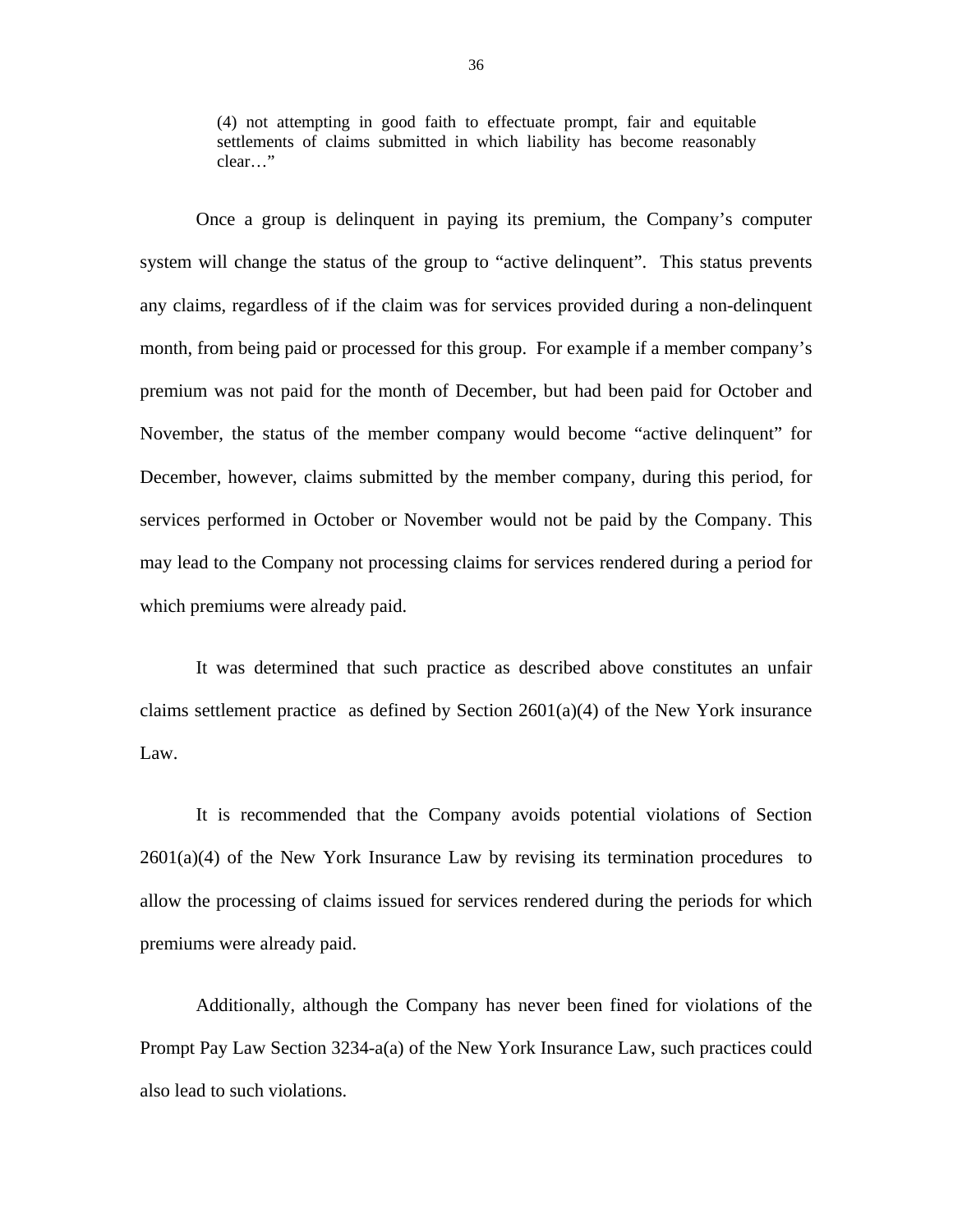#### **6. COMPLIANCE WITH PRIOR REPORT ON EXAMINATION**

<span id="page-38-0"></span>The prior report on examination as of December 31, 2004, contained the following twenty (20) comments and recommendations pertaining to the financial portion of the examination (page number refers to the prior report on examination):

#### **ITEM NO. PAGE NO.**

#### Description of the Company

1. It is recommended that the Company include the correct date of 3 its incorporation on the Jurat Page of its filings with this Department.

*The Company has complied with this recommendation.* 

**Management and Controls** 

2. It is recommended that the Company amend its by-laws to require  $5$ its Board to meet a minimum of four times per calendar year.

> *The Company has not complied with this recommendation. A similar comment is contained in this report.*

3. It is recommended that the Company adopt and abide by formal 6 written investment guidelines for all future investments.

> *The Company has not complied with this recommendation. A similar comment is contained in this report.*

4. It is recommended that the Company amend and file its Business 7 Plan with the Department detailing its operations for the next three years, including any expected financial support from its Parent. This Business Plan must include financial and enrollment projections, including the enrollment amount needed to break even.

*The Company has complied with this recommendation.* 

Holding Company System

5. It is recommended that the Company comply with the 10 requirements of Section 1505(c) of the New York Insurance Law.

*The Company has complied with this recommendation.*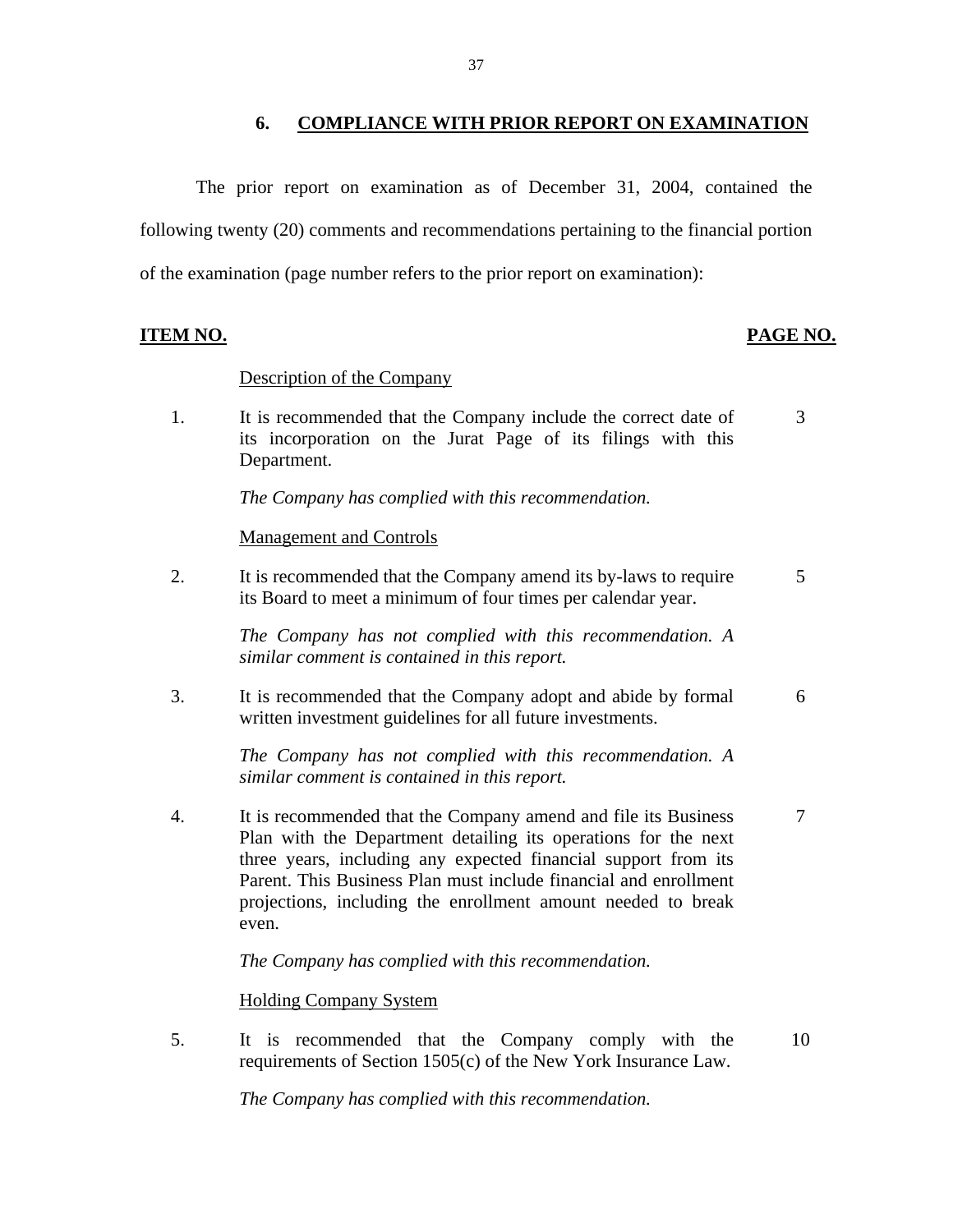#### **ITEM NO. PAGE NO.**

#### Holding Company System (Cont'd)

11 requirements of Section 1505(b) of the New York Insurance Law. 6. It is recommended that the Company comply with the

*The Company has complied with this recommendation.* 

7. It is recommended that the Company comply with the 12 requirements of SSAP No. 25.

*The Company has complied with this recommendation.* 

8. It is recommended that the Company's officers comply with the 12 requirements of Section 307(a)(1) of the New York Insurance Law by filing complete and accurate annual statements with this Department.

> *The Company has not complied with this recommendation. A similar comment is contained in this report.*

 approval under Article 15 of the New York Insurance Law. Furthermore, this action requires that the amended Administrative 9. It is recommended that the Administrative Services Agreement be 13 amended so that any settlements or forgiveness of debt in regard to all inter-company transactions would be subject to regulatory Services Agreement be provided to the Department for approval under the provisions of Article 15 of the New York Insurance Law.

*The Company has complied with this recommendation.* 

10. It is recommended that the Company properly record all capital 13 contributions in its financial statements filed with this Department.

*The Company has complied with this recommendation.* 

#### **Accounts and Records**

11. It is recommended that the Company complete Part 3 of its 14 Underwriting and Investment Exhibit in accordance with the requirements of Department Regulation 33 and the annual statement instructions.

*The Company has complied with this recommendation.* 

12. It is recommended that the Company comply with the 15 amortization methodology prescribed in Paragraph 6 of SSAP No. 26 when calculating the amortized value of its bonds.

*The Company has complied with this recommendation*.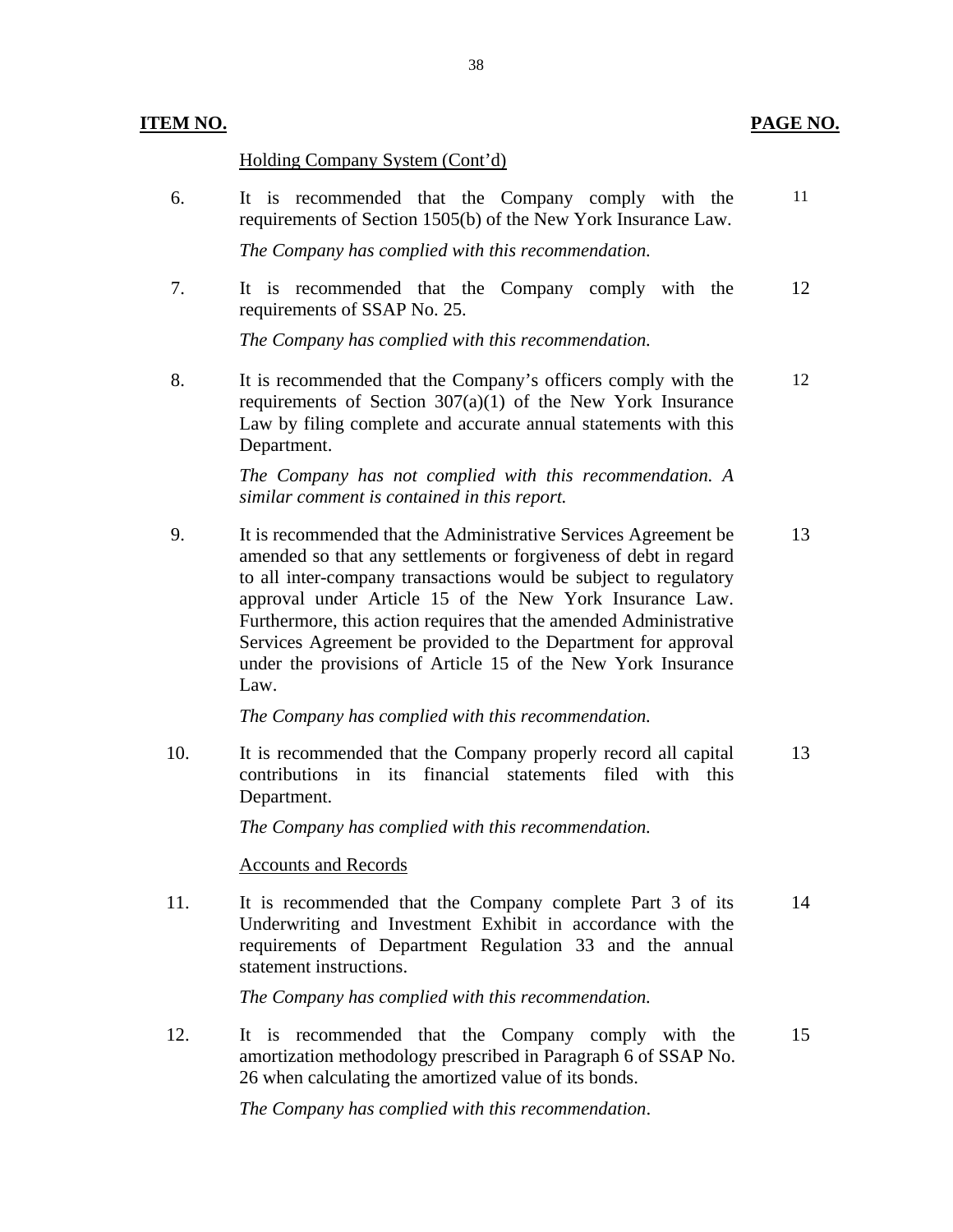#### Accounts and Records (Cont'd)

12. It is recommended that the Company comply with the 15 amortization methodology prescribed in Paragraph 6 of SSAP No. 26 when calculating the amortized value of its bonds.

*The Company has complied with this recommendation*.

13. It is recommended that the Company amend its custodial 16 agreement to include the required provision in order to provide its assets with the necessary safeguards.

> *The Company has not complied with this recommendation. A similar comment is contained in this report.*

14. It is recommended that the Company report all premiums 16 receivable over ninety (90) days due as non-admitted, as prescribed by Section 1301(a)(1) of the New York Insurance Law and Paragraph 9(a) of SSAP No. 6, in its filings with this Department.

*The Company has complied with this recommendation.* 

15. It is recommended that the Company properly account for and 17 disclose all transactions in its books and accounts, and in its financial statements filed with this Department.

> *The Company has not complied with this recommendation. A similar comment is contained in this report.*

**Unpaid Claims Adjustment Expenses** 

16 It is recommended that the Company establish and maintain 20 reserves for unpaid claims adjustment expenses as prescribed by Section 1303 of the New York Insurance Law.

*The Company has complied with this recommendation.* 

**Claims Processing** 

17. It is recommended that Healthplex comply with the requirements 25 of Section 3221(a)(6) of the New York Insurance Law and make the amendments necessary to bring consistency between the Group Application form and the Certificate of Insurance form.

> Subsequent to the examination date, after consultation with the Department, Healthplex submitted a revised Group contract, which was approved by the Department on March 13, 2006, thereby making the document consistent with the Certificate of Insurance.

*The Company has complied with this recommendation.*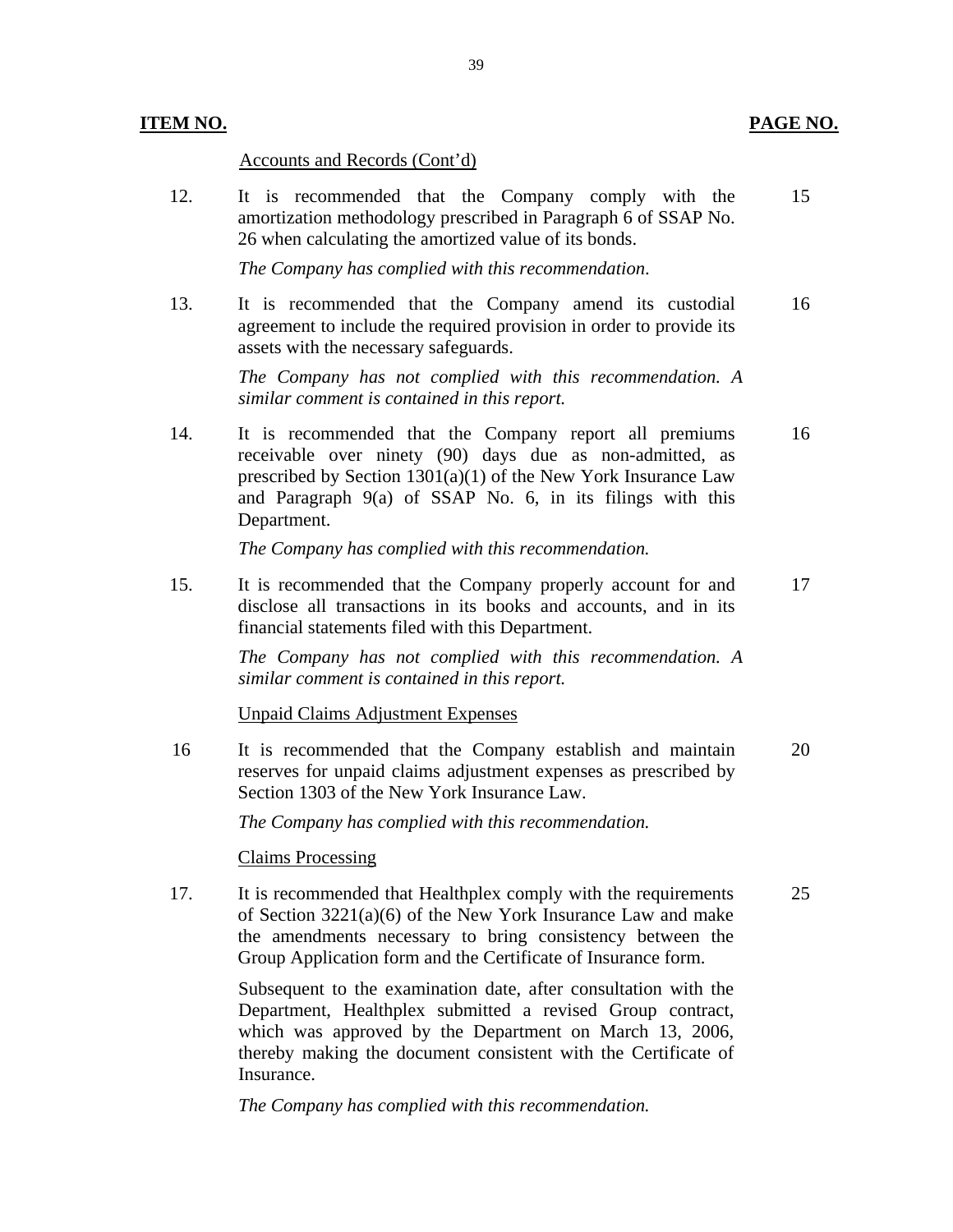#### **ITEM NO. PAGE NO.**

#### Explanation of Benefits Statements

18. It is recommended that the Company add a notification to its explanation of benefits statements that complies with the requirements of §3234(b)(7) of the New York Insurance Law. 27

> *The Company has not complied with this recommendation. A similar comment is contained in this report.*

19. It is recommended that the Company comply with the requirements of §3234(b)(5) of the New York Insurance Law by clearly stating the amount of the insured's responsibility. 28

*The Company has complied with this recommendation.* 

#### Underwriting

20. It is recommended that HIC provide the policyholder with at least 30 days prior written notice of its intent to terminate coverage as required by Section 55.2(a) of Department Regulation 78 (11 NYCRR 55). Furthermore, it is recommended that HIC comply with §4235(k) of the New York Insurance Law and indicate the policyholder's obligations under Section 217 of the Labor Law. 29

> *The Company has not complied with this recommendation. A similar comment is contained in this report.*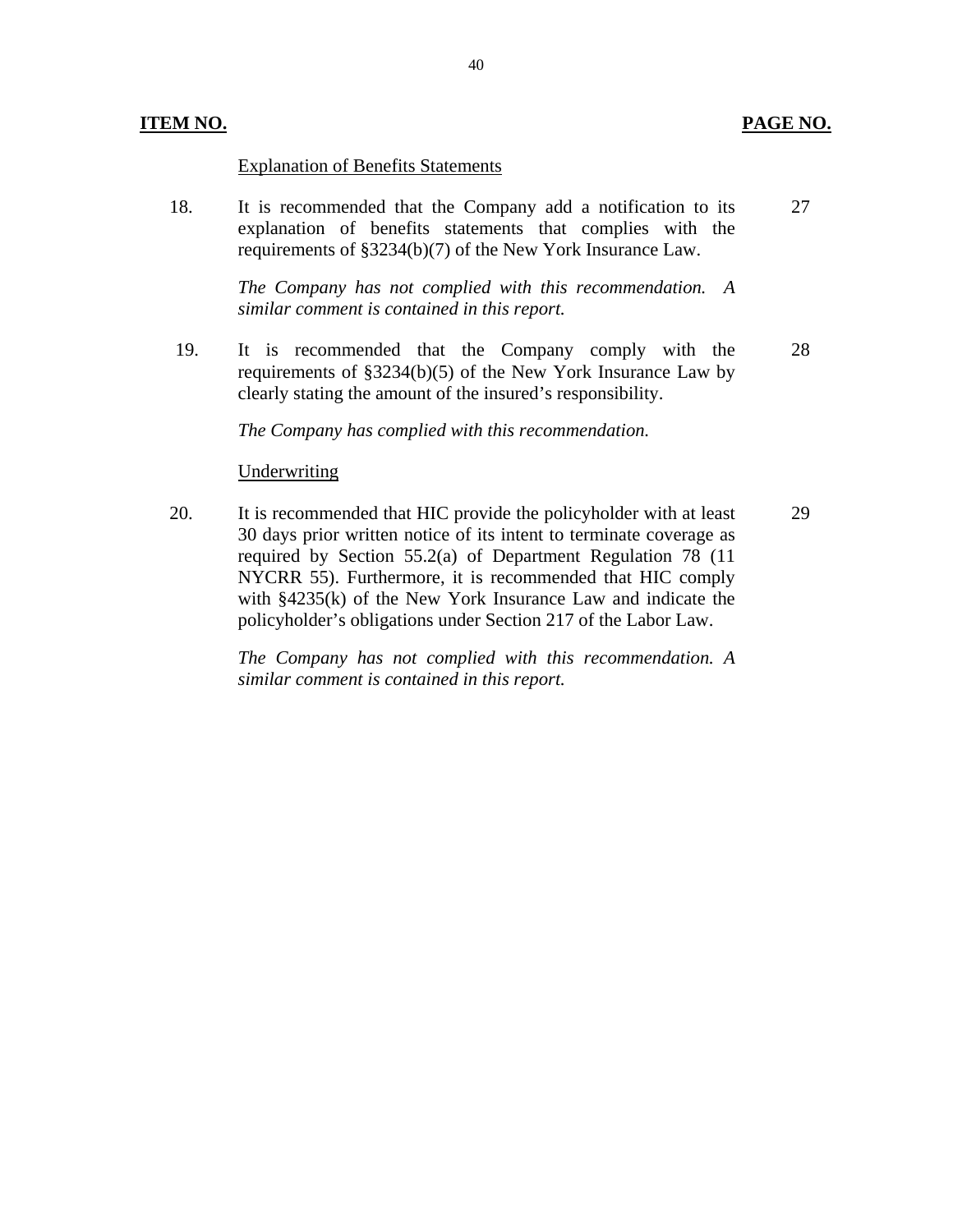#### **7. SUMMARY OF COMMENTS AND RECOMMENDATIONS**

#### **ITEM**

#### PAGE NO.

## A. Management and Controls

- i. It is recommended that the Company amend its by-laws to require its Board to meet a minimum of four times per calendar year. 6
- ii. It is recommended that the Company complies with the requirements of Section 1411(a) of the New York Insurance Law by having the Board authorize all of its investments. 7
- iii. It is recommended that the Company adopt and abide by formal written investment guidelines. 8

#### B. Holding Company System

- i. It is recommended that the Company complies with the terms of its service agreement. 11
- ii. It is recommended that the Company complies with its Administrative Services Agreement and with Department Regulation No. 30 by paying fees for outsourced services, provided to the Company by its Parent, in accordance with its Administrative Services Agreement and Department Regulation No. 30. 13
- iii. It is recommended that the allocation of expenses between the Company and the Parent be apportioned in conformity with the provisions of Part 106.6(b) of Department Regulation No. 30. 13
- iv. It is recommended that the Company complies with the requirements of Sections 1505(a) and (b) of the New York Insurance Law and establish an allocation procedure that defines how the expenses are to be allocated. 14

#### C. Custodial Agreement

It is recommended that the Company amend its custodial agreement to include the above provisions in order to provide its assets with the necessary safeguards. 16

41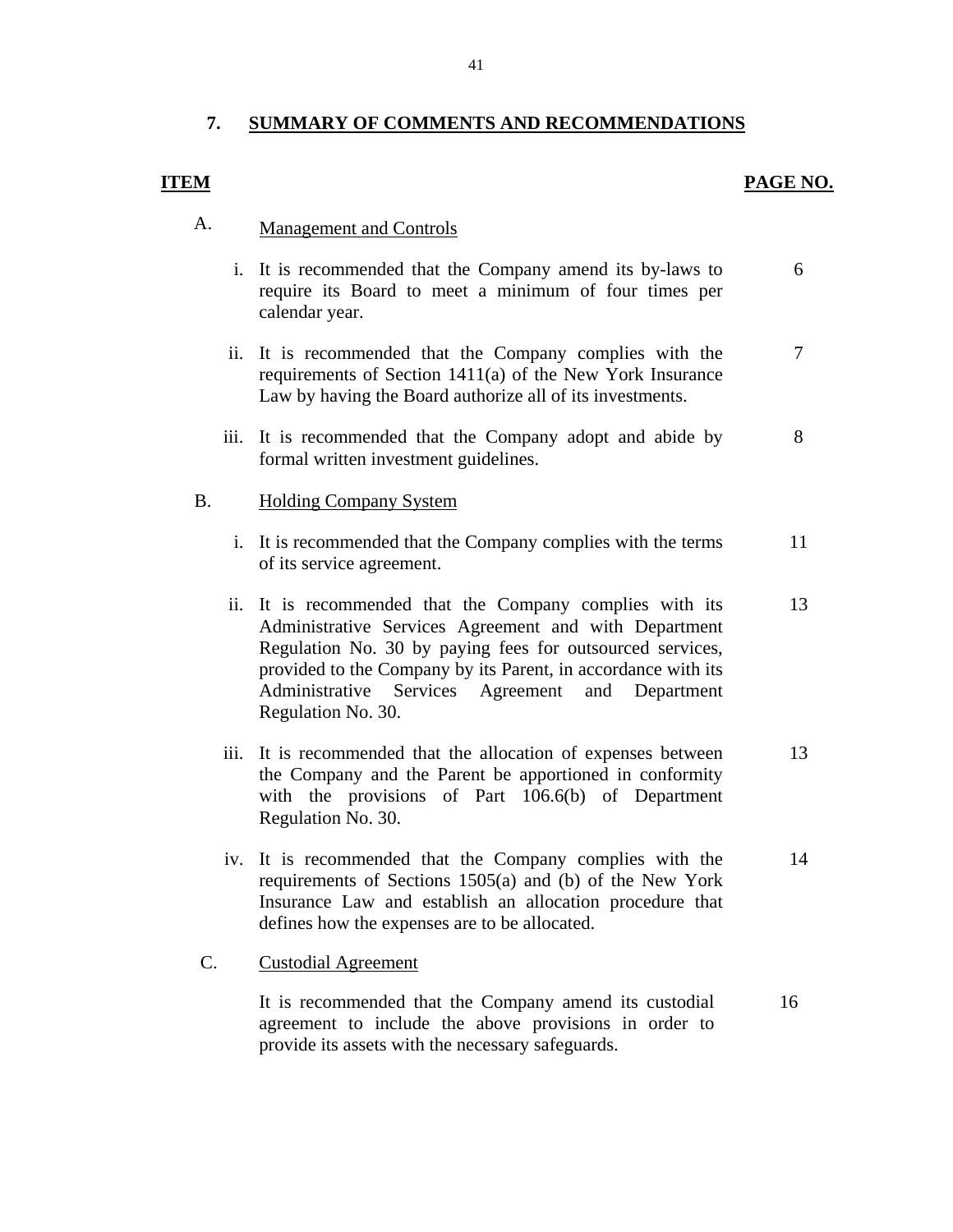#### **ITEM PAGE NO**

#### Custodial Agreement (Cont'd)

Subsequent to the examination date the Bank of America agreed to incorporate the protective covenants into a document called "the Amendment to Custody Agreement" that became effective on August 17, 2010. This document is attached to the custodial agreement between the Company and the Bank of America. 16

#### D. Conflict of Interest

It is recommended that, as a prudent business practice, the Company follow its formal conflict of interest reporting procedures relative to its directors, officers and key employees. 17

#### E. Accounts and Records

- i. It is recommended that the Company complies with Part 243.2(b) of Department Regulation No. 152 by keeping records of all coverage applications for the required period. 18
- ii. It is recommended that the Company complies with the requirements of Section 3201(b)(1) of the New York Insurance Law by seeking the Department's approval for its insurance application forms and its members' enrollment cards. 18
- iii. It is recommended that the Company report its short-term investments' book/adjusted carrying value, par value, and actual cost as indicated by the NAIC annual statement instructions. 19
- iv. It is recommended that the Company complies with Paragraph 10 of SSAP No. 2 by treating and reporting as short-term investments only securities with remaining maturities of one year or less at the time of acquisition. 20
- v. It is also recommended that the Company exercise greater care when preparing Schedule DA of its annual statement. 20

#### Claims Unpaid

F. Claims Unpaid<br>It is recommended that the Company incorporate a margin for adverse claims fluctuations in its claims unpaid liability. 23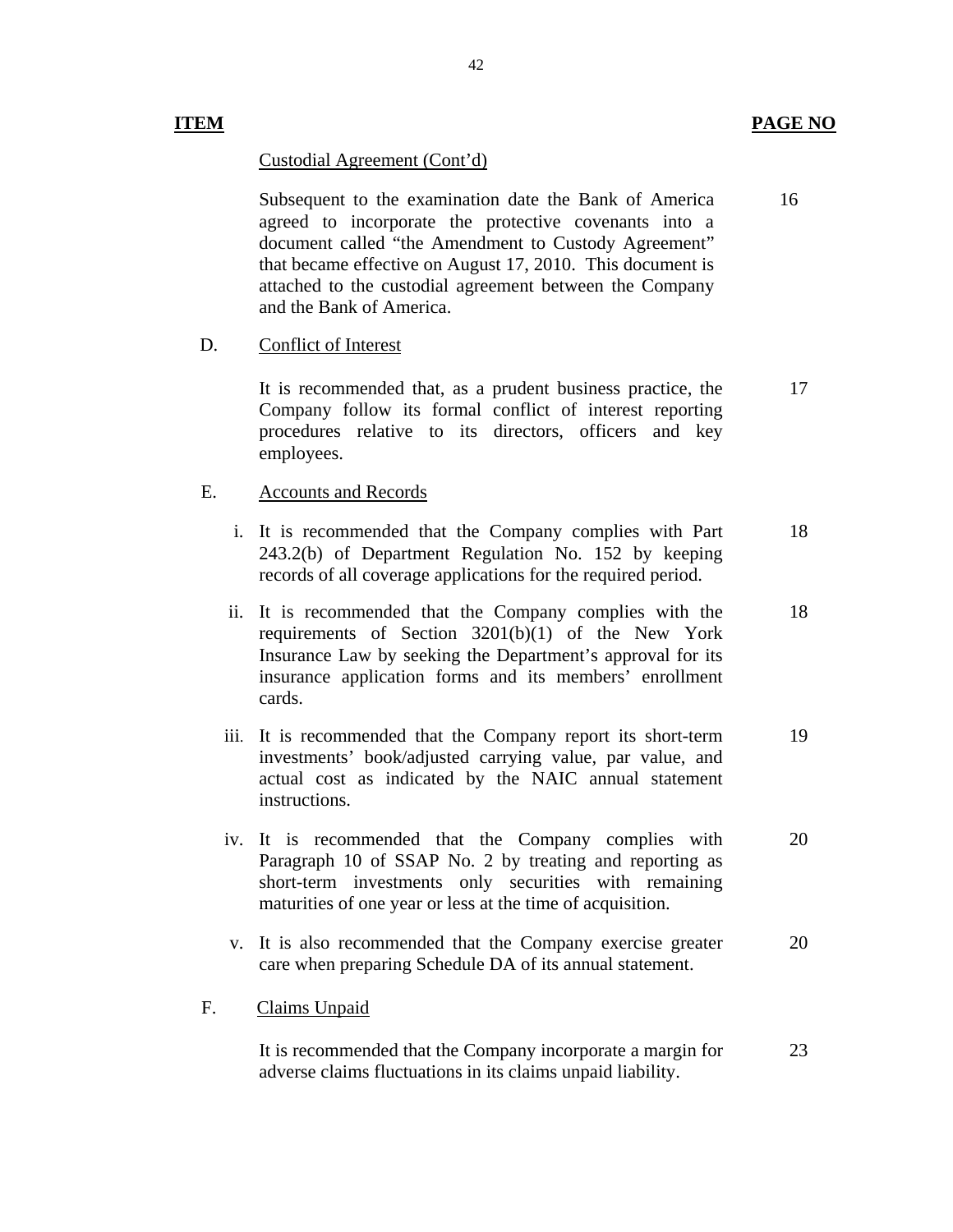#### **ITEM PAGE NO**

25

#### **Agents and Brokers**

- G. Agents and Brokers<br>i. It is recommended that the Company ensure that certificates of appointment are issued to its agents and filed with the Department, as required by Section 2112(a) of the New York Insurance Law.
	- ii. It is recommended that the Company complies with the requirements of Section 2112(c) of the New York Insurance Law and terminate agents in accordance with said statute. 25
	- iii. It is recommended that the Company complies with the requirements of Section 4235(h)(1) of the New York Insurance Law and file its commissions rate schedule with the Department. 26

#### H. Explanation of Benefits

It is recommended that the Company complies with the requirements Sections 3234(b)(5) and (b)(7) of the New York Insurance Law by incorporating in its EOBs, all the provisions outlined in the aforementioned statutes. 30

#### **Utilization Review**

- I. Utilization Review<br>i. It is recommended that the Company complies with the requirements of Section 4903(e) of the New York Insurance Law and incorporate its appeal rights into its adverse determination letter. 31
	- ii. It is also recommended that the Company's adverse determination letter include instructions on how to initiate an expedited appeal or external appeal as required by Section 4903(e)(2) of the New York Insurance Law. 31
	- iii. It is recommended that the Company complies with the requirements of Section 4903(d) of the New York Insurance Law and provide the retrospective review notification no later than 30 days after receipt of all the necessary information. 32
	- iv. It is recommended that the Company amend Section UM 7.1 of its Utilization Review Policy and Procedure, with regard to its concurrent review notification, so that it is in compliance with the requirements of Section 4903(c) of the New York Insurance Law. 33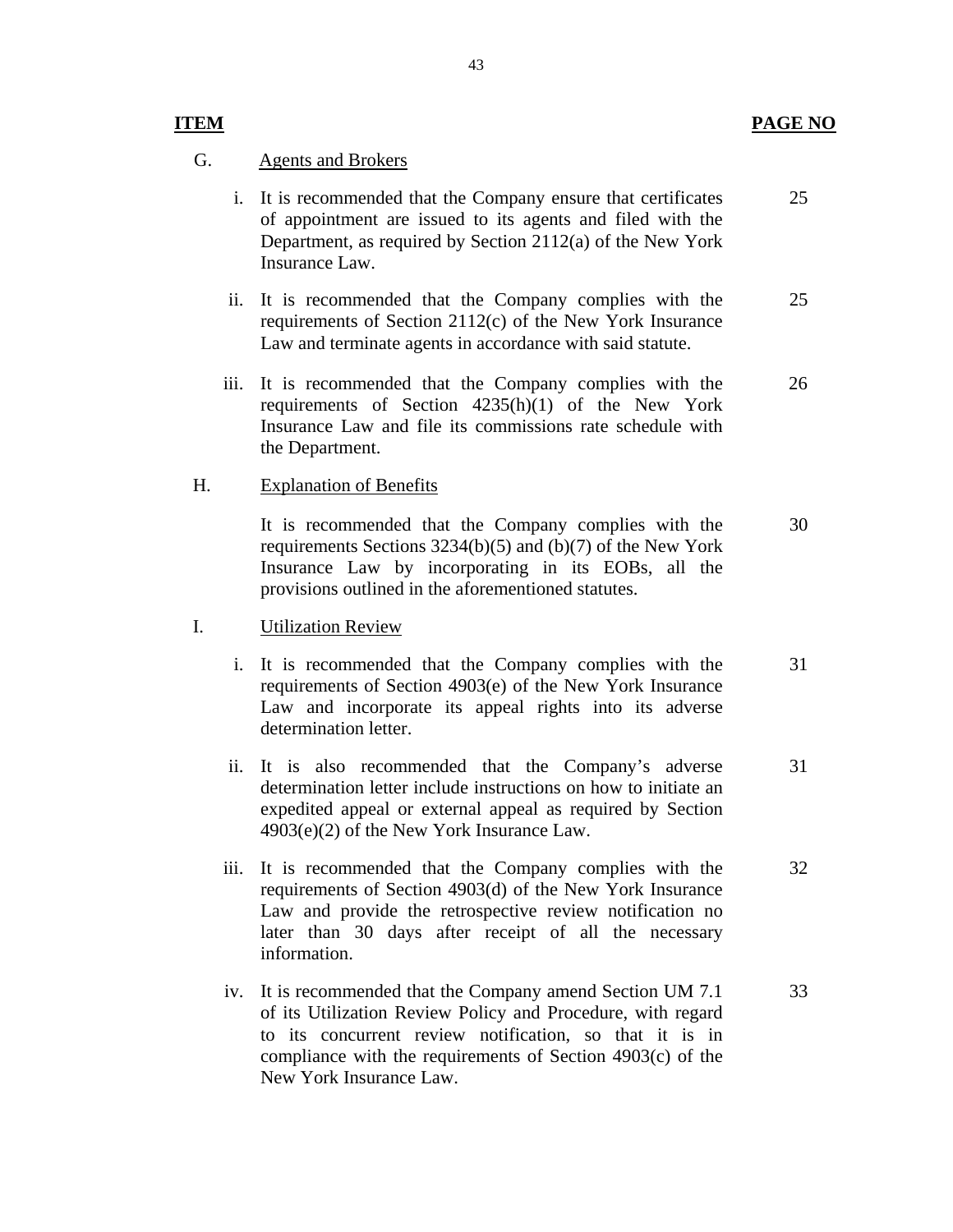#### **ITEM PAGE NO**

#### Utilization Review (Cont'd)

- v. It is recommended that the Company complies with the requirements of Section 4903(b) of the New York Insurance Law and provide the prospective review notification within the required number of days as stated in the statute. 33
- vi. It is recommended that the Company complies with the requirements of Section 307(a)(1) of the New York Insurance Law by exercising greater care when filing Exhibit of Grievances and Utilization Review Appeals - Accident & Health Insurance Contracts: New York State Business, Part Two of its Supplement, to the Health Blank Annual Statement. 34

#### Underwriting

- J. Underwriting<br>i. It is recommended that HIC provide the policyholder with at least 30 days prior written notice of its intent to terminate coverage as required by Part 55.2(a) of Department Regulation No. 78. 35
	- ii. It is recommended that the Company complies with the requirements of Part 243.2(b)(1) of Department Regulation No. 152 by keeping records of all notices that were issued to insureds, for the required amount of time as specified in the Regulation. 35
	- iii. It is recommended that the Company avoids potential violations of Section 2601(a)(4) of the New York Insurance Law by revising its termination procedures to allow the processing of claims issued for services rendered during the periods for which premiums were already paid. 36

44